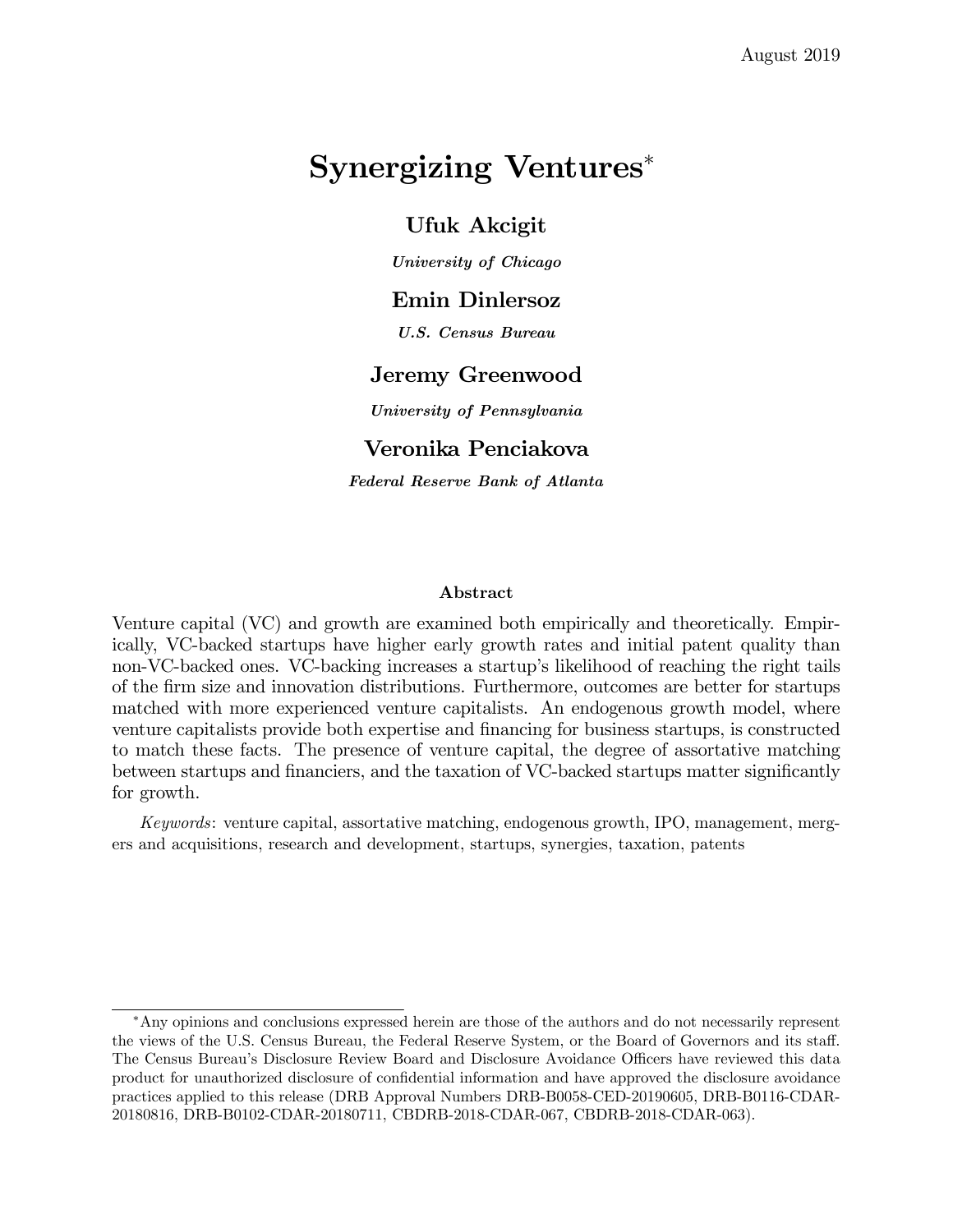# 1 Introduction

Most firms are born small, stay small, and engage in little innovation throughout their lifetimes.<sup>1</sup> Only a few become large, successful businesses that generate breakthrough innovations and contribute significantly to aggregate productivity growth. The fluctuations these large firms experience also matter for aggregate volatility.<sup>2</sup> Venture capital (VC) is a potential catalyst that can take startups to the right tail of the firm-size and innovation distributions, and turn them into engines of growth. What role does VC play in the making of productive and innovative firms? To what extent do the synergies between entrepreneurs and venture capitalists matter for firm and aggregate outcomes? How critical is VC for the growth of the economy as a whole? Answers are provided empirically and through the lens of a macroeconomic model of innovation and growth where venture capitalists match with and nurture startups. The analysis suggests that the presence of venture capital in an economy, the degree of assortative matching between venture capitalists and startups, and the taxes applicable to VC-backed enterprises, matter significantly for growth.

Certain key events in the early stages of firms are the precursors of subsequent high growth. For instance, having a patent or a trademark early on is strongly predictive of the ultimate success of startups, as measured by rare events such as an IPO or a high-value acquisition–e.g., Fazio et al. (2016). Patenting and R&D activity are positively correlated with measures of firm growth–e.g., Foster, Grim, and Zolas (2016). Furthermore, initial firm size is a good indicator of the ultimate success of a firm (Brown et al. (2017)). More generally, ex ante differences among startups appear to be important in understanding ex post firm outcomes at any firm age. Early characteristics of planned businesses predict well the ultimate formation of a business and its initial size (Bayard et al.  $(2018)$ ), and its subsequent dynamics (Pugsley, Sedlacek, and Sterk (2017)). This paper contributes to the literature by establishing, both empirically and theoretically, that VC backing of startups in early stages is not only a key ingredient of eventual firm success, but also a significant contributor to aggregate innovation and productivity growth.

<sup>&</sup>lt;sup>1</sup>The median startup in the U.S. barely grows over time (see, e.g., Decker at al.  $(2016)$  and Choi  $(2017)$ ).

<sup>&</sup>lt;sup>2</sup>Gabaix (2011) analyzes this "granular hypothesis" and finds that the shocks experienced by the top  $100$ firms in the "fat" right tail of the firm-size distribution account for a sizable fraction of year-to-year GDP fluctuations.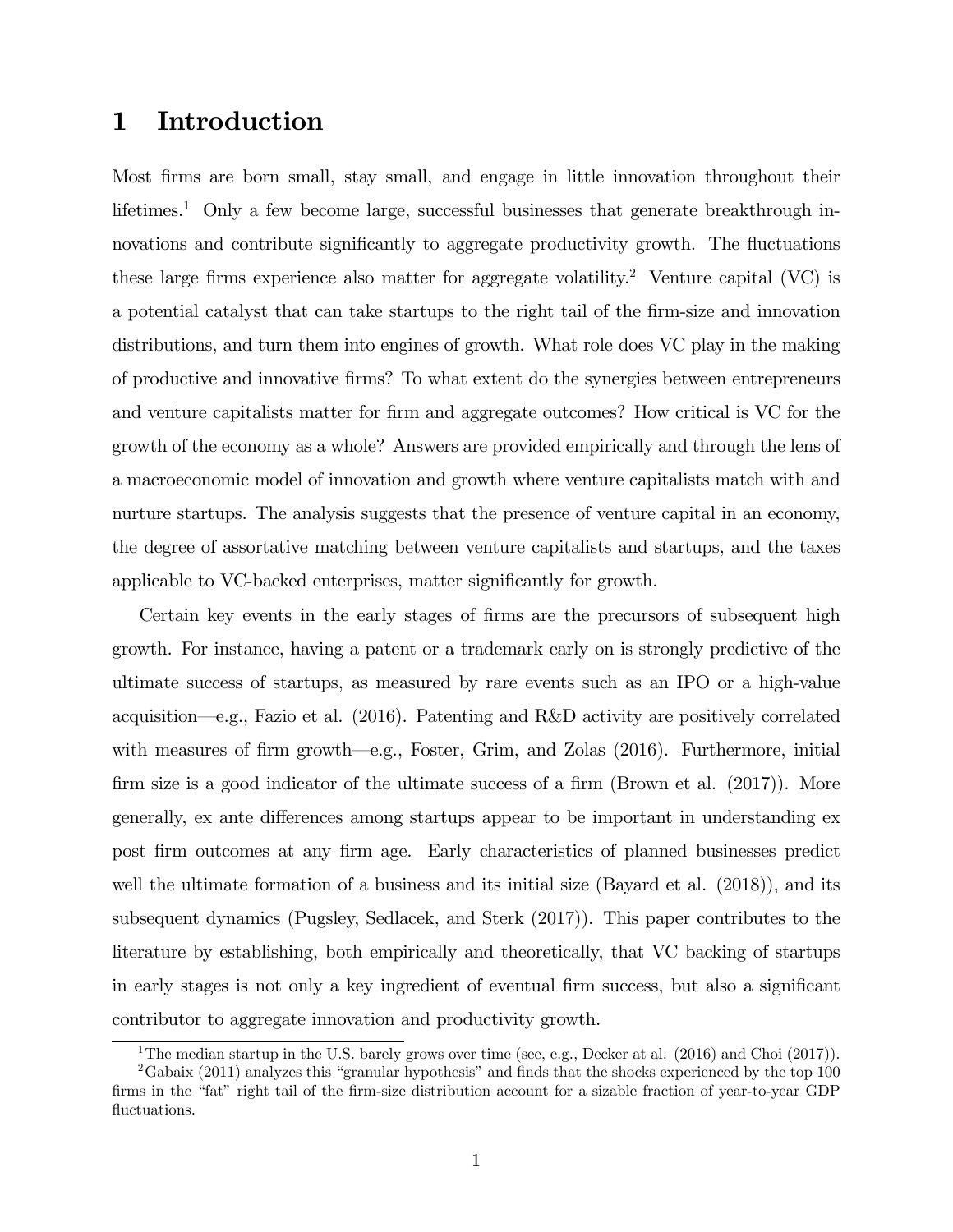To motivate the model and its analysis, the empirical analysis combines micro data on firms that receive VC funding, using the VentureXpert dataset, with data on all employer firms in the U.S., taken from the U.S. Census Bureau for the period 1980-2012. The lifecycle dynamics of VC-funded versus non-VC-funded firms are studied to understand the differences between them in terms of innovativeness, survival, and growth. Several key observations emerge. First, despite the fact that VC-backed startups are subject to higher initial selection, failure rates, and dispersion in growth outcomes, they are much more likely than non-VC-backed ones to eventually land in the right tail of the firm size and innovation distributions. In other words, VC appears to contribute disproportionately to the making of large and successful ("superstar") firms. The dominance of such firms in the U.S. economy has been increasing.<sup>3</sup> Yet, the various mechanisms by which superstar firms emerge are not well understood. The findings here suggest that VC plays a critical role in taking startups to stardom.

Second, the synergies between venture capitalists and entrepreneurs matter for how far a VC-backed startup can go. The empirical analysis suggests strong evidence of assortative matching between entrepreneurs and financiers–the latter is composed of venture capitalists and others, such as banks. Startups that have more promising growth and innovation prospects tend to be funded by venture capitalists. Moreover, firms backed by venture capitalists with more experience and higher funding capabilities also tend to achieve significantly higher growth.

Third, VC involvement is critical for both firm-level and aggregate innovation. The data on firm-level patenting activity and patent quality reveals that VC disproportionately targets more innovative startups and spurs further innovation, with startups backed by more experienced venture capitalists engaging in better innovation. Innovation by VC-funded firms, especially the highly successful ones, imposes large productive externalities on the rest of the economy. This externality is evident in the disproportionately high level of citations to patents generated by successful VC-funded firms, which is one of the key contributions of such firms to growth.

<sup>&</sup>lt;sup>3</sup>The consequences include the reallocation of labor to these firms, accompanied by a rising industry concentration of sales and a fall in labor's share of income–see, e.g., Autor et al. (2017).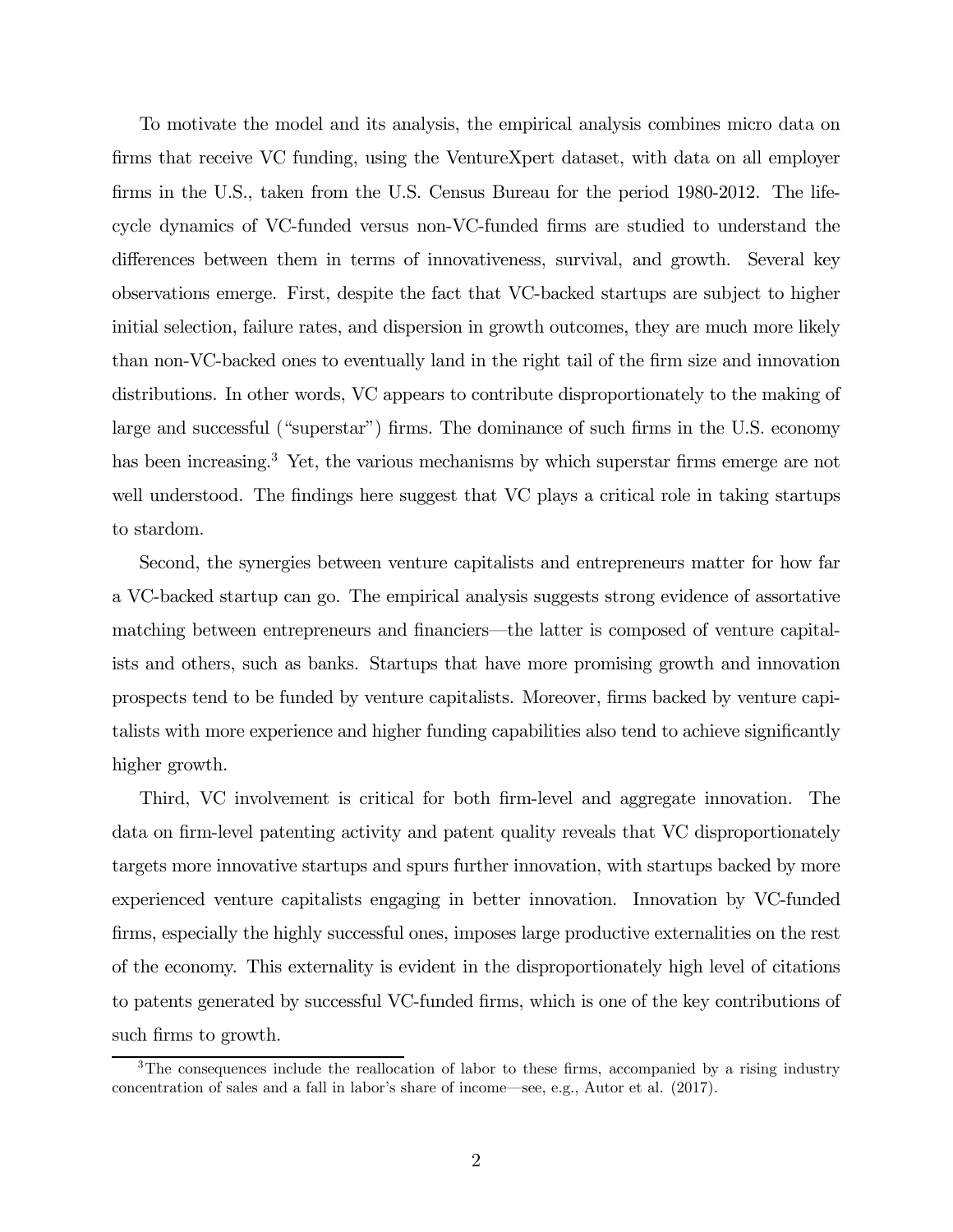Motivated by the empirical findings, a macroeconomic model is developed to match salient features of VC in the U.S. data. In the model, venture capitalists nurture talented entrepreneurs by providing the necessary ingredients, advice and money, to bring a startup to the market. The framework stresses the complementarity between a talented entrepreneur's skill and a venture capitalist's. Not all talented entrepreneurs can find a venture capitalist to back their startup. As a result, they turn to more traditional sources of financing, such as banks. Banks provide a limited amount of expertise for a startup. For a talented entrepreneur, matching with a venture capitalist, as opposed to a bank, will result in a higher probability of success, a greater level of funding for startup research and development, and a higher productivity. Entrepreneurs starting more mundane enterprises are more likely to use bank financing. The opportunity cost for a venture capitalist is too high to mentor this type of startup. The model is calibrated using key micro-level moments from the empirical analysis. The calibrated model is used to assess how assortative matching between entrepreneurs and venture capitalists and the taxation of startups affect economic growth.

The empirical analysis adds to the large literature on the effects of VC funding on firm performance. In early work Kortum and Lerner (2000) studied the impact of VC funding on firm-level innovation between 1983-1992 and documented a significant impact. Puri and Zarutskie (2012) find that VC-backed firms exhibit higher growth and higher rates of IPO and M&A activity, compared to otherwise similar firms. Some prior evidence suggests that VC monitoring of startups matters. For instance, Bernstein, Giroud, and Townsend (2015) show that venture capitalists' on-site involvement with the firms they fund generates both a higher level of innovation and a higher likelihood of success.<sup>4</sup> More recently, Wong (2019) finds that a large portion of the variation in the duration of venture capital involvement across startups can be attributed to unobserved venture capitalist and match-specific effects. These findings point to potentially large treatment effects associated with venture capitalists' mentoring and monitoring of startups. The analysis here also offers further evidence of such effects.

The empirical work extends the prior literature in a number of dimensions. The selection of startups by venture capitalists based on the early innovation potential is explored, as

<sup>&</sup>lt;sup>4</sup>Bernstein, Giroud, and Townsend (2015) exploit an exogenous reduction in VC oversight costs due to the opening of new airline routes that makes it easier for venture capitalists to visit their portfolio companies.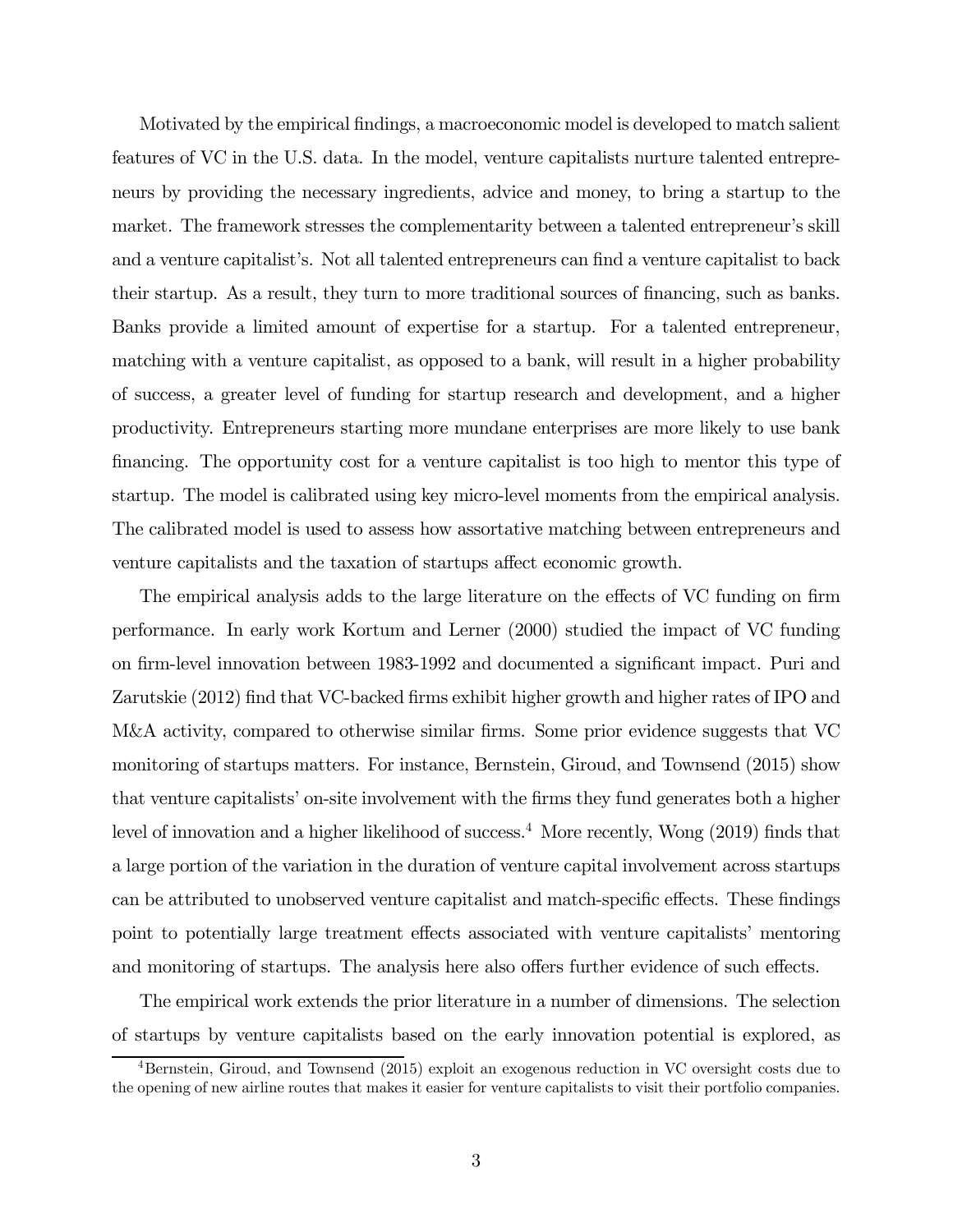well as the effects of VC treatment on innovation. In addition, a distinguishing aspect of the analysis is its focus on the effects of assortative matching between entrepreneurs and financiers. The presence and extent of synergies between venture capitalists and entrepreneurs is assessed. The analysis also quantifies the disproportionately large innovative externalities generated by VC-backed firms using citations to the patents applied for by these firms. Finally, the analysis here uses, in addition to the discrete measures of success for firms (such as IPO and M&A), continuous measures of firm growth and innovation to define thresholds for success by the end of a typical VC contract.5

This paper contributes to the endogenous growth literature (e.g., Aghion and Howitt (1992), Klette and Kortum (2004), Lentz and Mortensen (2008), and Romer (1990)) by introducing VC financing into a model with endogenous technological progress. Ates (2014), Greenwood, Sanchez, and Wang (2019), and Opp (2019) are earlier attempts in a similar direction. Ates (2014) and Opp (2019) develop stylized Schumpeterian models of VC. In Ates' (2014) and Opp's (2019) analyses the research and development decisions by entrepreneurs are limited in the sense that they do not choose how far to launch their endeavor ahead of the pack. Also, the likelihood of success does not depend on the level of development funding. Greenwood, Han, and Sanchez (2018) model VC from a dynamic contract perspective. Their analysis focuses on the VC funding-round process. They don't explicitly model a banking sector as is done here. Ates (2014), Greenwood, Han, and Sanchez (2018), and Opp (2019) do not spotlight the initial selection process between different types of entrepreneurs and financiers, and the associated transition from ex ante promise to ex post success; that is, the unique set of facts assembled here. These papers also do not utilize data on firm growth and innovation in the early stages of privately-held startups to assess venture capital selection and treatment effects.

The current analysis also relates to two recent themes in the literature. First, it highlights the importance of financing for innovation and superstar firm creation. Therefore, it connects

<sup>&</sup>lt;sup>5</sup>In particular, the likelihood of a venture capitalist taking a firm to the right tail of the firm-size and innovation distributions (90th percentile) within 10 years is assessed. The rationale for doing so is that even though a surviving VC-backed firm may not reach an IPO or M&A stage, it can still achieve substantial growth and innovation on average, compared to non-VC-backed firms. Furthermore, among the firms that are involved in IPO or M&A activity, the heterogeneity in performance can be more finely captured by continuous measures of firm growth. Measuring success in this fashion accounts for the contribution of all VC-backed firms to economic growth and aggregate productivity.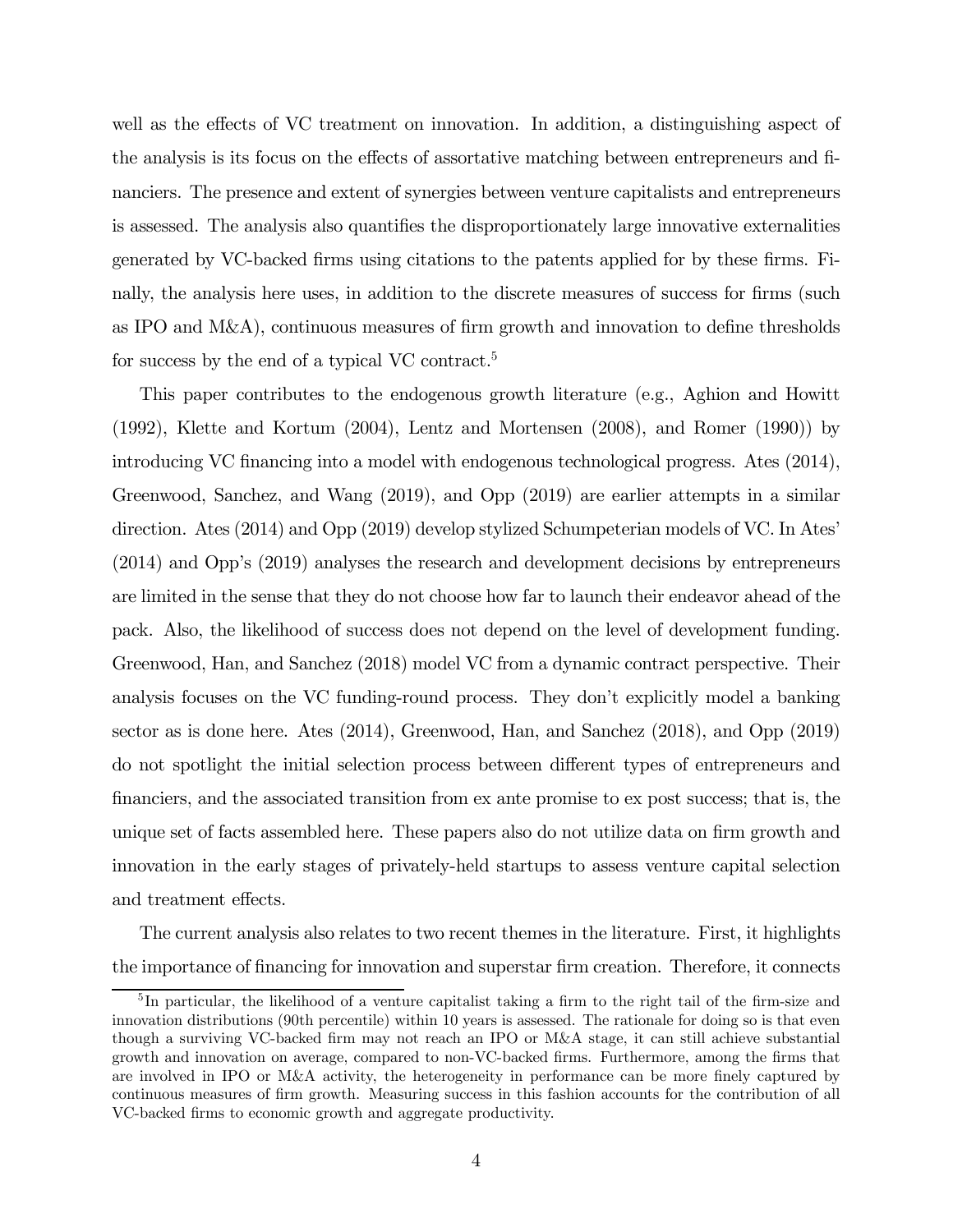with research by Autor et al. (2017), that documents the rise of superstar firms and their consequences for inequality. Bloom et al. (2017) and Gordon (2017) have argued that new ideas and innovations are getting harder and more expensive to generate. The current analysis highlights the importance of a good match between financiers and inventors, as well as the taxation of startups, for bringing new ideas to life. Second, a strand of literature stresses the importance of finance for economic development (e.g., Antunes, Cavalcanti, and Villamil (2008), Buera, Kaboski, and Shin (2011), Castro, Clementi, and MacDonald (2004), Cole, Sanchez, and Greenwood (2106), Erosa (2001), Midrigan and Xu (2014)). This work has typically focused on developing countries, and does not study whether different forms of finance (such as VC versus bank funding) matters for firm-level and aggregate innovation and growth.

## 2 Some Stylized Facts on VC-Funded Firms

To what extent does VC matter for turning startups into engines of growth and innovation in the economy? Empirical analysis is carried out to offer evidence on both the selection and treatment effects associated with venture capitalist involvement in a firm. This involvement may include, in addition to financial support, providing management advice and mentoring, industry expertise, and business network connections. These factors can lead to potentially different trajectories of growth and innovation for VC-funded firms.

The first goal of the empirical analysis is to explore the nature of selection by venture capitalists, based on key observable startup characteristics such as size, growth, and innovative activity. If venture capitalists tend to pick more promising projects to fund and nurture, there should be a disproportionate presence of VC among larger, faster growing faster, and more innovative startups.

The second goal is to understand the role that VC plays in catapulting firms to the right tail of the firm size and innovation distributions. How much does VC matter for a startup's survival, growth, and innovation? To investigate such effects, the outcomes of VC-funded firms are compared with those of a control group composed of non-VC-funded firms, which are chosen to match closely the funded firms on a number of key observable characteristics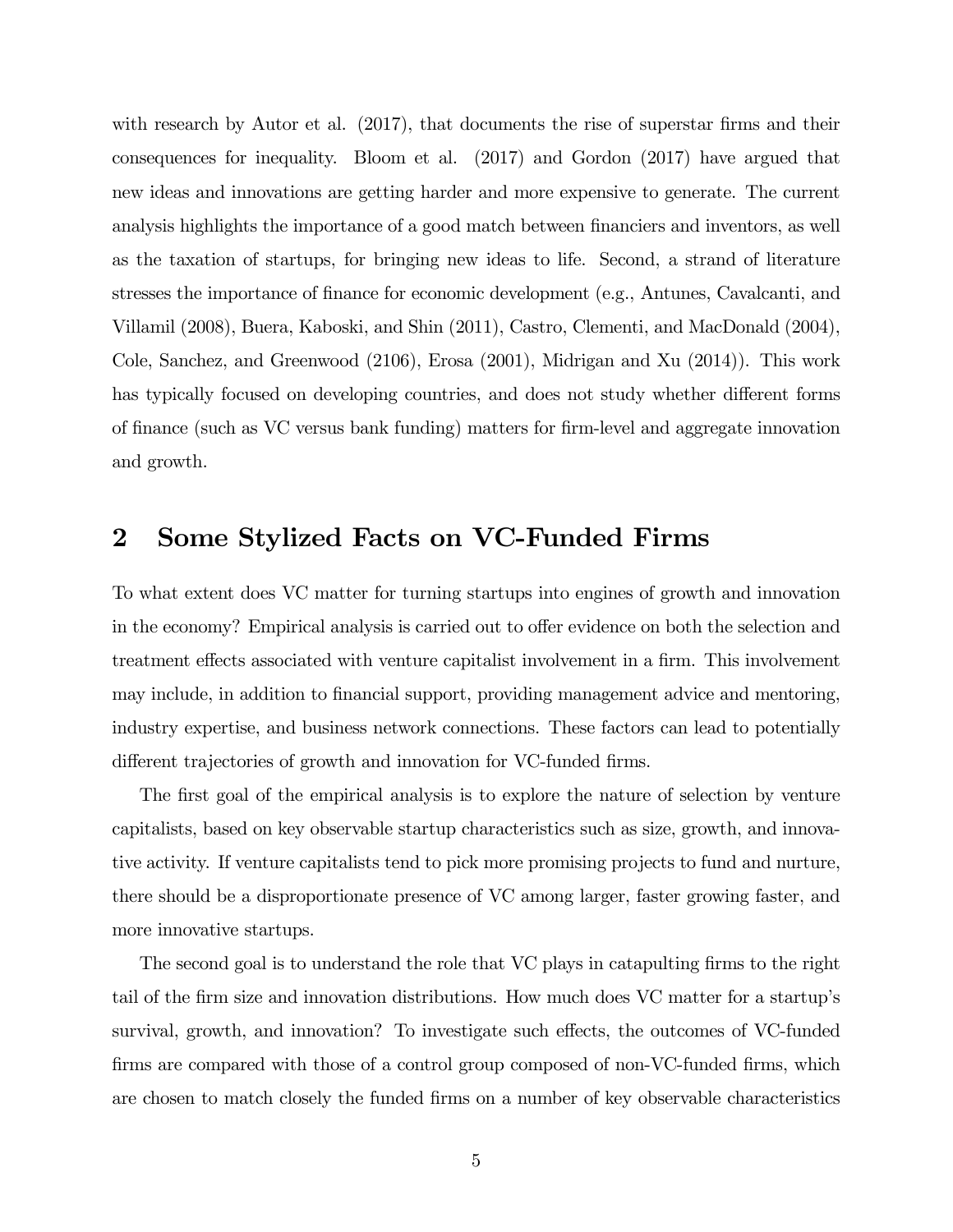at the time of VC funding.

Finally, the empirical analysis also investigates the degree to which assortative matching and synergies prevail among venture capitalists and startups. Some venture capitalists may be better than others at identifying and nurturing promising startups. That is, the extent of selection and treatment by venture capitalists may depend on both the type of startup and the type of venture capitalist. Are startups with better growth and innovation prospects disproportionately targeted by more able venture capitalists? Do startups funded and supported by more capable venture capitalists achieve better outcomes? Answers are provided by studying the outcomes of startups backed by high- versus low-quality venture capitalists, where quality is measured using various characteristics of venture capitalists, such as expertise.

### 2.1 Data

To carry out the analysis, several datasets are brought together–see Appendix 11 for details on the construction of the dataset in the analysis, as well as supplemental information on all figures and tables. The main dataset that enables the tracking of firms over time is the U.S. Census Bureau's Longitudinal Business Database (LBD). The LBD contains longitudinally-linked information for each employer business in the U.S. starting in 1976, based on administrative data in the Census Bureau's Business Register (BR). Firms, and their constituent establishments, are observed in the LBD starting from the time of their first appearance as an employer business in administrative records. The LBD contains annual measures of employment, age, and payroll for both firms and establishments, and an annual revenue measure at the firm level for a large fraction of firms.<sup>6</sup>

Firms that receive VC funding are identified using the Thomson Reuters' VentureXpert database, which contains information on the dates of VC funding, the funding amount, and the identity of the venture capitalists. Firms in the VentureXpert dataset are first matched with the Census Bureau's Business Register (BR) using name and address matching techniques, and then linked to the LBD using unique firm and establishment identifiers. To include measures of innovation, the U.S. Census Bureau's patent-firm crosswalk is used to

 ${}^{6}$ Data on revenue starts in 1997.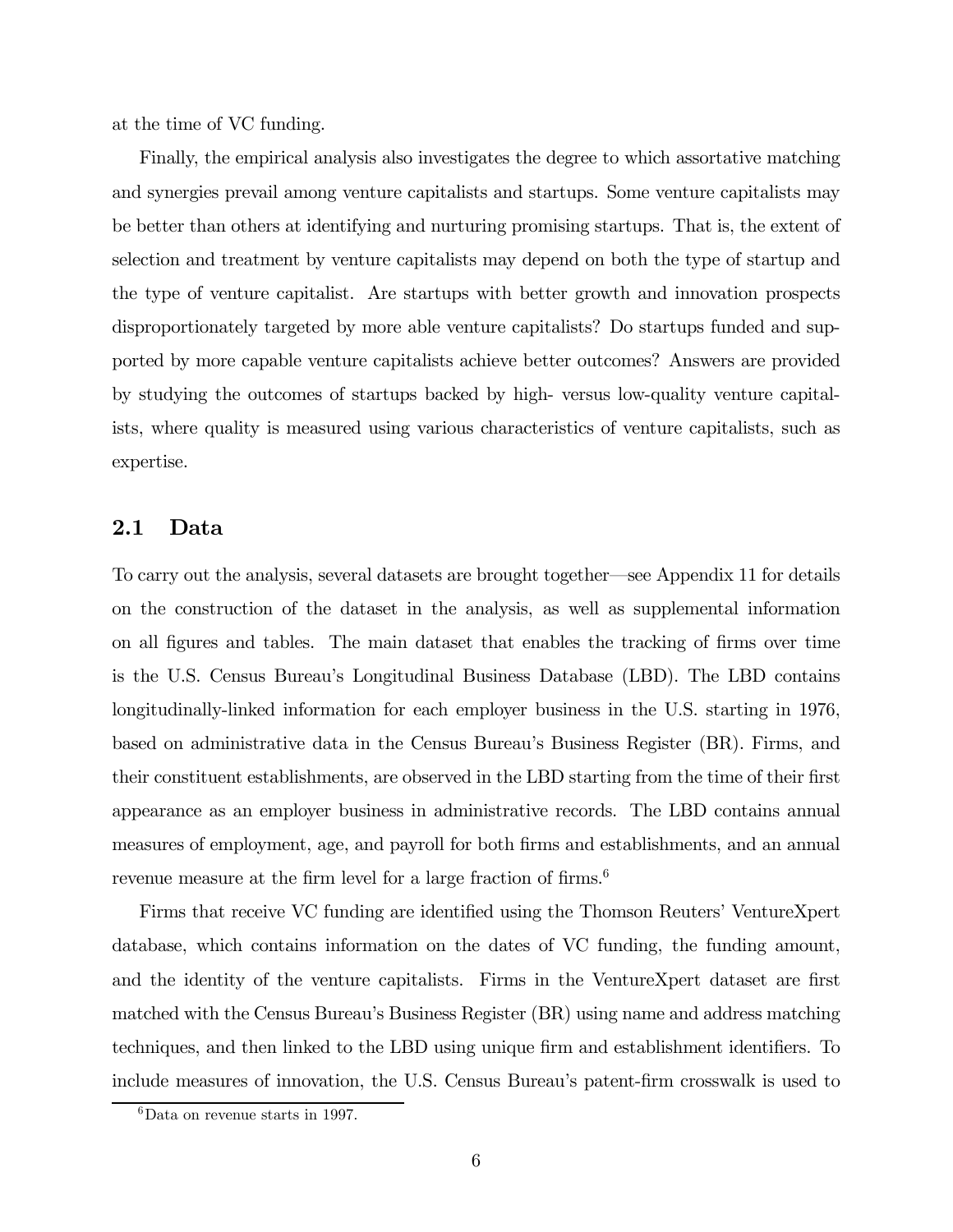identify firms with patenting activity.<sup>7</sup> Citations for each patent are also incorporated from USPTO's PatentsView. In addition, Standard&Poor's Compustat database is linked with the LBD to identify publicly-listed firms. The data set tracks all employer firms during the period 1980 to 2012.

An important feature of the assembled dataset is that firms can be tracked over their entire life cycle, starting from their birth, as identified by the year of their first employment record, all the way to their death, which happens if the firm ceases to exist as an employer. Other key events in a firm's life cycle are also observed: the first injection of funds by a venture capitalist, the first patent application, and an IPO or an M&A event. IPO events are identified using the Compustat database. M&A activity is identified using a set of criteria based on how the ownership of the firm and its establishments changes from one year to another.8 The main firm outcomes in the analysis are survival, employment, and innovation as reflected by patenting activity and patent citations.<sup>9</sup>

### 2.2 Which Firms do Venture Capitalists Select?

Very few startups grow quickly and become successful firms, while most grow slowly or fail. Venture capitalists pick startups to fund and nurture very early during their formation. The age distribution of VC-backed startups at first VC funding is shown in Figure 1. Age is measured by the number of years since a startup first appears in the LBD as an employer business (birth). Negative age values correspond to cases where a startup receives funding even before it is first observed as an employer business.<sup>10</sup> The striking feature of Figure 1 is the spike at age zero. About 42 percent of VC-funded firms receive their first funding in their

 $7$ The patent-firm crosswalk is a result of merging the USPTO's patent database with the LBD. We thank Nick Zolas for providing this crosswalk. See also Graham et al. (2015).

<sup>8</sup>For details on identifying IPOs and M&As, see Section 11. We thank Joonkyu Choi and Javier Miranda for their assistance on identifying M&A in the Census microdata based on their methodology.

<sup>9</sup>The results using revenue are briefly mentioned as an alternative to employment when appropriate. For firm size, employment is the preferred measure in the analysis, since annual revenue data is available starting only in 1997.

 $10$ Firms outside of the age range in Figure 1 are not included to prevent the disclosure of confidential information–they account for a small fraction of all firms that receive VC funding. In addition, the truncation of age at -5 guards against potential matching errors. Startups that receive VC funding 6 or more years before they hire their first employee are rare, and such cases may be more likely to indicate false positives in the name and addess matching procedures. Similarly, startups that receive VC funding after age  $+5$ constitute a small fraction of all firms.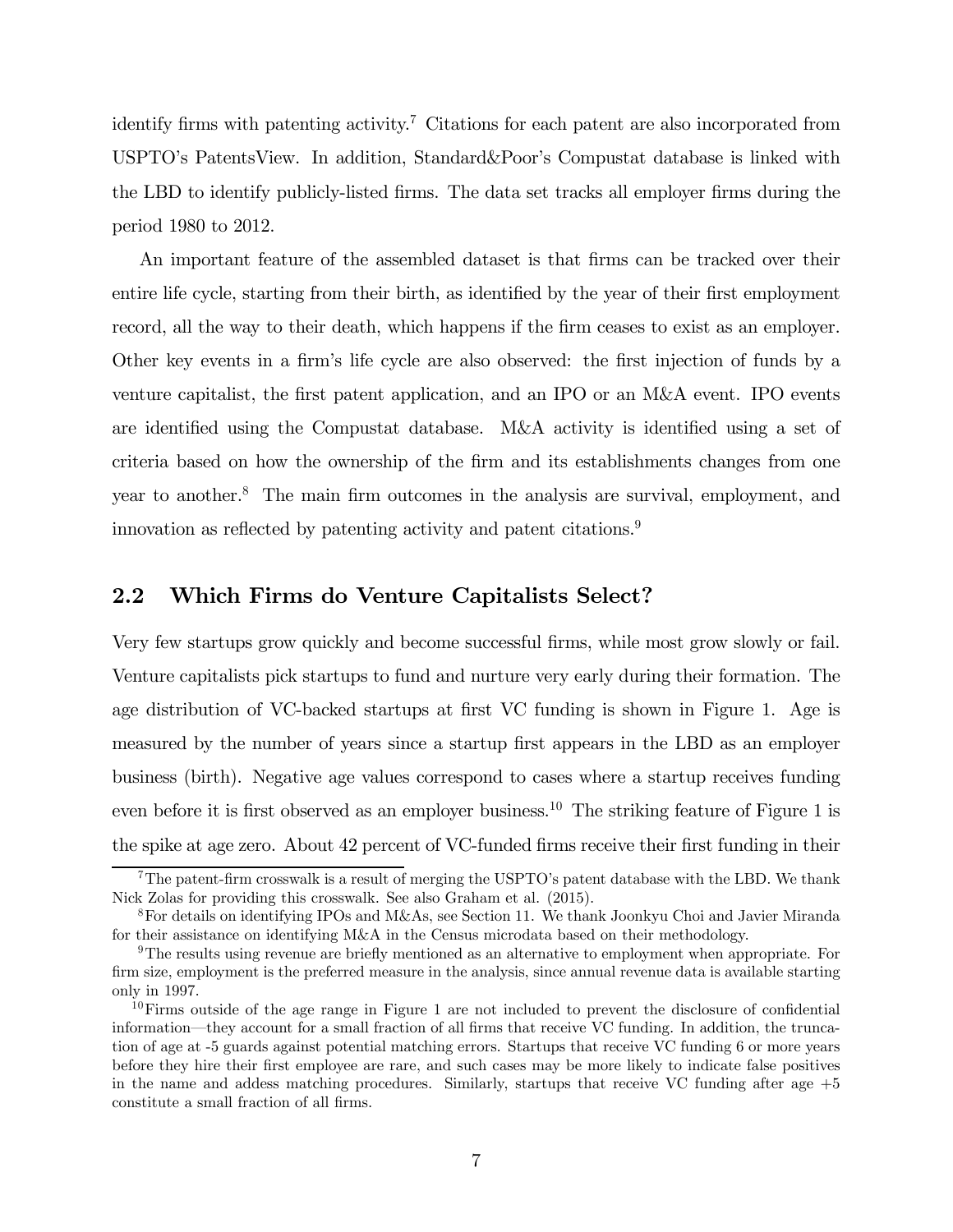

Figure 1: The distribution of firm age in the year of first VC funding. Age 0 corresponds to the first time that a startup is observed as a business with employee(s). Ages -5 to -1 correspond to startups for which the year of first VC funding occurs before the first observation of the startup as an employer.

first year as an employer business. There is also a considerable fraction of startups (about 15%) that receive their first funding before they hire their first employee (age  $\lt 0$ ).<sup>11,12</sup>

Figure 2 plots the probability of ever-receiving VC funding by employment growth quintiles, where the quintiles are based on growth during a startup's first three years as an employer business.13 The probability of funding jumps nearly two hundred-fold as one moves from the lowest quintile to the highest. This sharp rise suggests that venture capitalists tend to select firms that exhibit relatively high growth in their early phases.<sup>14</sup>

The relationship between a startup's probability of receiving its first VC funding within five years of its first patent application and the quality of its early patents is plotted in

 $11$ Most likely, these firms receive VC funding at a stage when they are still non-employers; i.e., businesses with no payroll/employees. Recent work by Bento and Restuccia (2019) highlights the contribution of non-employer businesses to business dynamism in the United States.

<sup>12</sup>For the rest of the analysis, startups that receive VC funding before age zero are treated as having received funding at age zero. This approach is necessary because several key variables (e.g., employment and patenting) for the subsequent analysis are available only for employer firms starting at age zero.

<sup>&</sup>lt;sup>13</sup>The employment growth rate for the first three years of a firm's life-cycle is measured as  $q = 2 \times$  $\frac{(\epsilon m p_{t+2} - \epsilon m p_t)}{(\epsilon m p_{t+2} + \epsilon m p_t)}$ , where t is the year a startup is first observed as an employer business.

<sup>&</sup>lt;sup>14</sup>A similar conclusion emerges when growth is measured in terms of revenue instead of employment.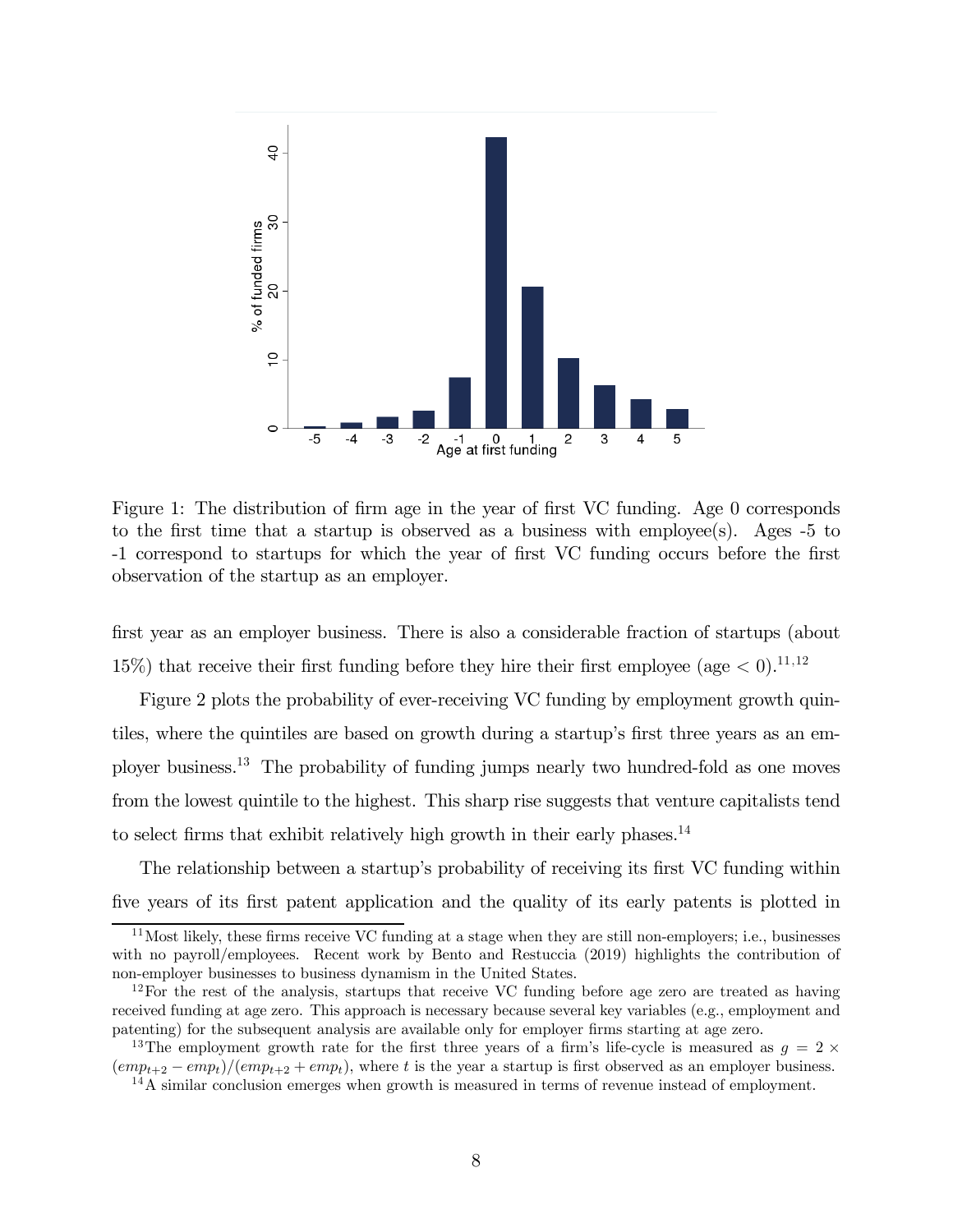

Figure 2: Firm employment growth and the probability of VC funding at any point in the firm life-cycle. Employment growth is the 3-year growth rate for a startup, starting from the first year of observation as an employer.

Figure 3. The quality of early patenting is measured by the total number of citations for all patents within (up to) three years after the first patent (and before any VC funding). Figure 3 suggests that VC funding is concentrated in startups with relatively high early innovation. The probability of receiving VC funding for startups in the bottom quintile of the patent quality distribution is only about 1 percent, but rises to nearly 6 percent in the top quintile. Note that the probability of VC-funding is overall much higher for the case of startups that have a patent (Figure 3), compared with all startups considered in Figure 2. The former sample (startups with early patent activity) is much smaller and represent a highly selective group of innovating firms, resulting in much higher rates of VC funding overall.

Table 1 presents some statistics on startups in their year of first VC funding. The average employment at funding is normalized to one for VC-funded startups that are in the top decile  $($   $\geq$  90th percentile) of the firm employment distribution in the first funding year. For non-VC-funded startups, the hypothetical age at first funding is set to the average age at which a VC-funded firm receives funding.15 From the numbers in Table 1 it can be calculated that

<sup>&</sup>lt;sup>15</sup>The average age at VC funding is calculated using the age distribution of VC-funded firms in the year of first VC funding, assuming a VC-funding age of zero for firms that receive VC funding before age zero.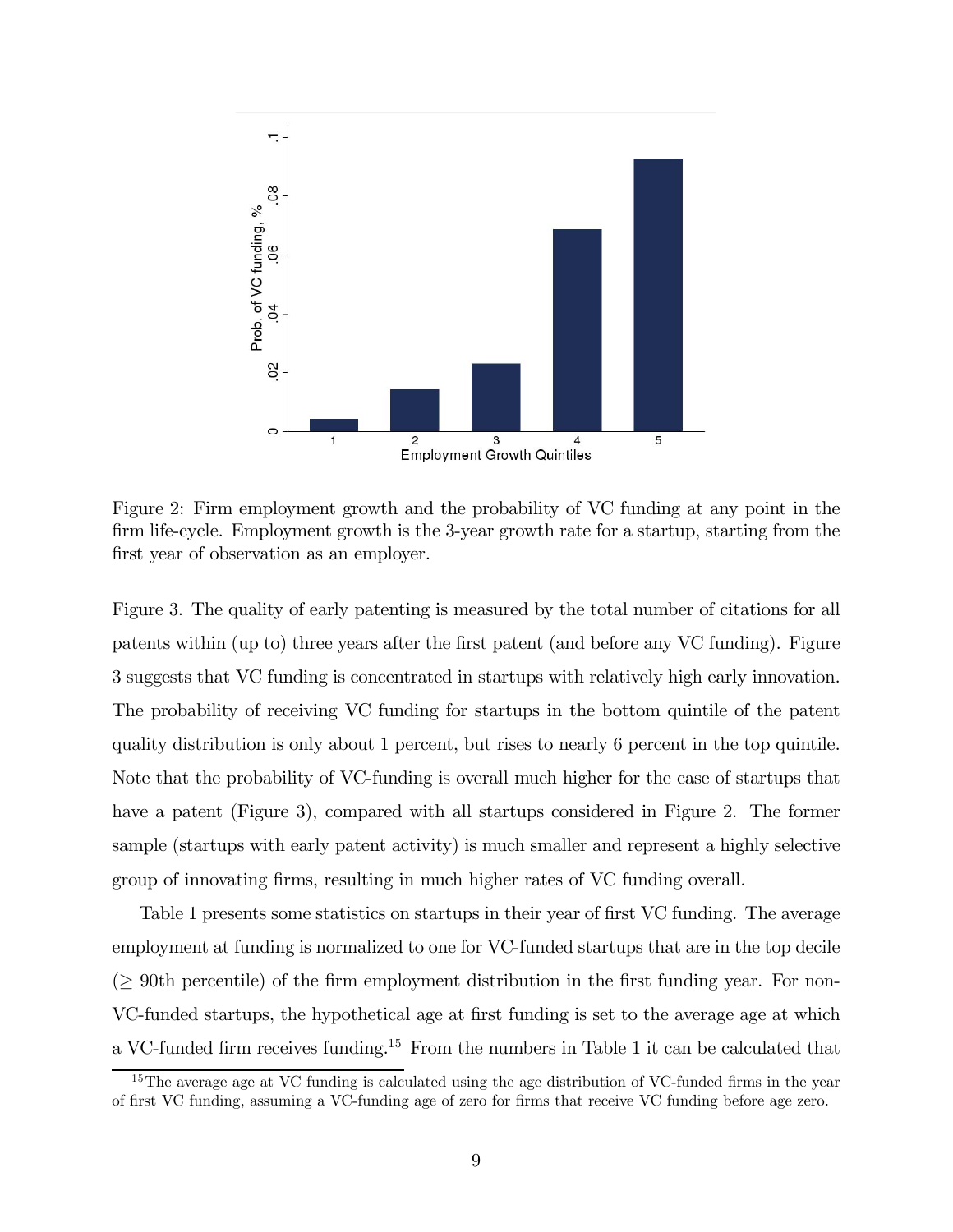

Figure 3: The quality of a firm's early patenting quality and the probability of VC funding. The figure is conditional on having a patent. Patenting quintiles pertain to the quality distribution for startups' early patenting activity, measured within (up to) three years of a startup's first patent and before any VC funding. Patent quality is the number of citations received, demeaned by average citations in patent class, excluding self-citations. The probability of VC funding is measured within 5 years of the first year of patenting.

at the time of funding the average employment of VC-funded firms is about 3 times larger than that of non-VC-funded firms.<sup>16</sup> VC-funded startups in the top decile of the employment distribution are about 43 percent larger than the non-funded firms that are also in the top decile. There is not a big difference, however, in the average employment of funded versus non-VC-funded firms in the bottom 90 percent ( $\leq$  90th percentile).<sup>17</sup>

There is strong evidence that the initial match between a financier and a startup is highly assortative in nature: better startups tend to match with venture capitalists disproportion-

$$
\frac{(E_{VC}/E)/(N_{VC}/N)}{(E_{Non\text{-}VC}/E)/(N_{Non\text{-}VC}/N)},
$$

where E is the total employment and N is the total number of firms. From Table 1,  $E_{VC}/E = 0.25\% +$  $0.04\% = 0.3\%, N_{VC}/N = 0.03\% + 0.07\% = 0.1\%, E_{Non-VC}/E = 57.8\% + 41.9\% = 99.7\%, \text{ and } N_{Non-VC}/N = 0.03\% + 0.07\% = 0.03\%$  $10.7\% + 89.2\% = 99.9\%$ . Therefore, the ratio r is given by  $(0.3/0.1)/(99.7/99.9) = 3.0$ .

<sup>17</sup>A caveat to these comparisons of startup sizes at the time of VC funding is that most startups at this stage are very small, and there is not a very large variation in size across firms within the top 10 percent or within the bottom 90 percent. Firm sizes diverge as startups grow and selection takes place, as discussed below.

<sup>&</sup>lt;sup>16</sup>The ratio of the average sizes is given by  $r = (E_{VC}/N_{VC})/(E_{Non\text{-}VC}/N_{Non\text{-}VC})$ , which can be written as  $\langle E \rangle$   $\langle \langle M \rangle$   $\langle \langle M \rangle$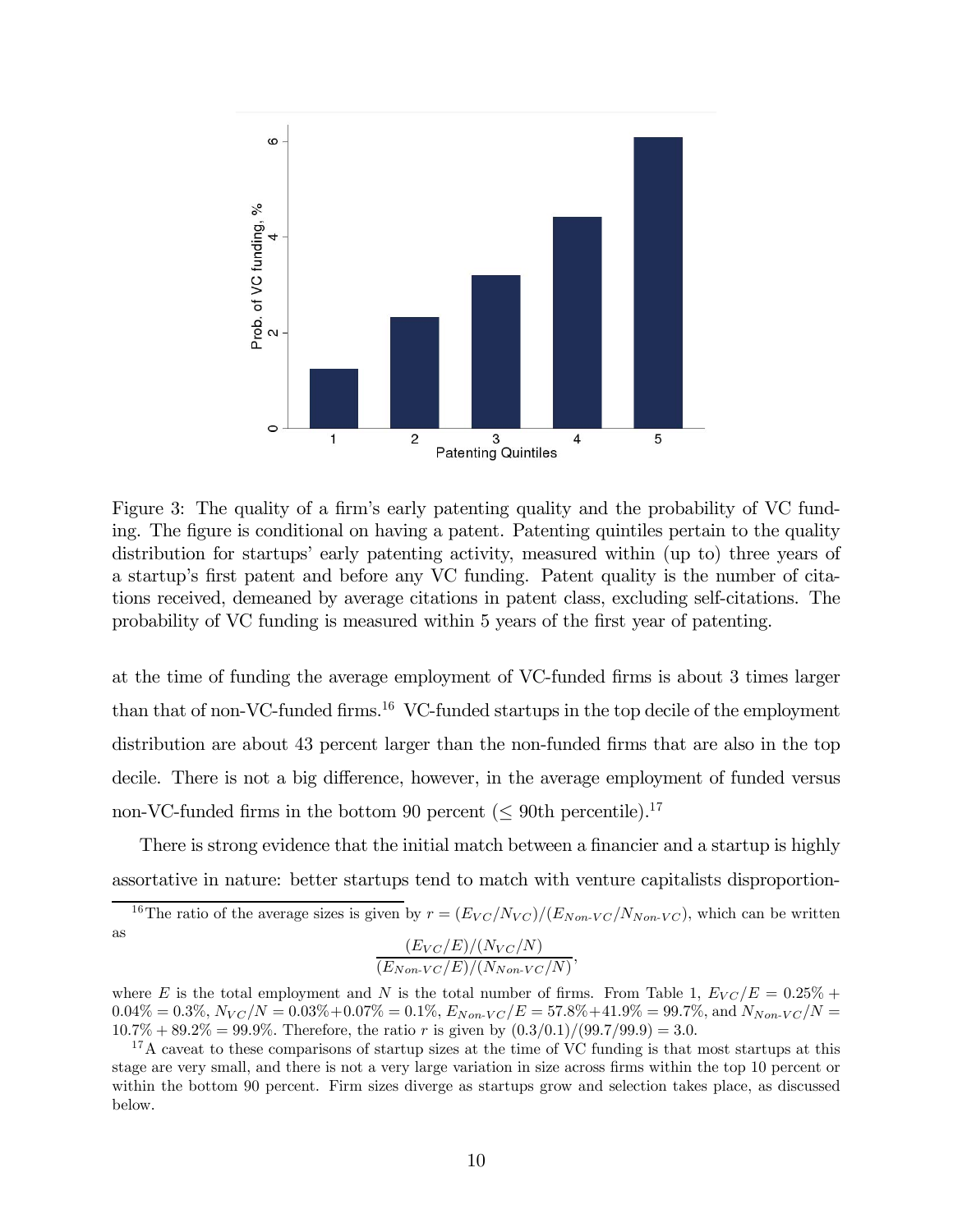ately. One way to see this is to look at the fraction of VC-funded firms that are in the top decile, and compare it with the corresponding fraction for the non-VC-funded ones. As shown in Table 1, these fractions are  $p_{VC} = 0.326$  and  $p_{Non-VC} = 0.107$ , respectively. The observed odds ratio is therefore  $(0.326/0.674)/(0.107/0.894) \approx 4$ . Random matching would imply  $p_{VC} = p_{Non-VC} = 0.10$ , or an odds ratio of 1. To assess formally the difference between the groups, a two-sample test of proportions (the null  $H_0 : p_{VC} - p_{Non-VC} = 0$  versus the alternative  $H_A: p_{VC} - p_{Non-VC} > 0$  is implemented where standard errors are adjusted for clustering within each venture capitalist. This adjustment is necessary, because in many cases a venture capitalist matches with many firms, and among these matches the assumption of independence (the standard assumption in a test of the equality of proportions) is unlikely to hold. The two-sample test rejects the null hypothesis in favor of the alternative at a significance level much higher than 1%, suggesting the presence of strong assortative matching between startups and financiers.18

Overall, the patterns in Figures 2, 3, and Table 1 suggest the presence of a high degree of selection in VC funding. Among startups in the economy, venture capitalists choose those that are on average larger, and exhibit higher early-stage employment growth and innovation. Furthermore, venture capitalists select these startups very early in their lifecycles, as indicated by the firm age distribution at the time of first VC funding (Figure 1). This timing is consistent with venture capitalists' reliance on their experience and expertise in assessing the promise of a startup almost immediately upon its inception.19

<sup>&</sup>lt;sup>18</sup>In addition, both of the individual hypotheses,  $p_{VC} = 0.10$  and  $p_{Non-VC} = 0.10$ , are rejected in favor of the alternatives  $p_{VC} > 0.10$  and  $p_{Non-VC} > 0.10$ .

<sup>&</sup>lt;sup>19</sup> Anecdotal evidence suggests that venture capitalists may even target early stage projects with no business plan at all. See, for example, the interview "Venture capitalism: Investing today in the companies of tomorrow" by Ryssdall and Hollenhorst in NPR's Marketplace, which features venture capitalist Ann Miuro-Ko's investment of \$1M in an early project that consists of merely a few math papers written by a Stanford professor. (https://www.marketplace.org/2018/08/28/tech/corner-office/venture-capitalisminvesting-today-ideas-tomorrow)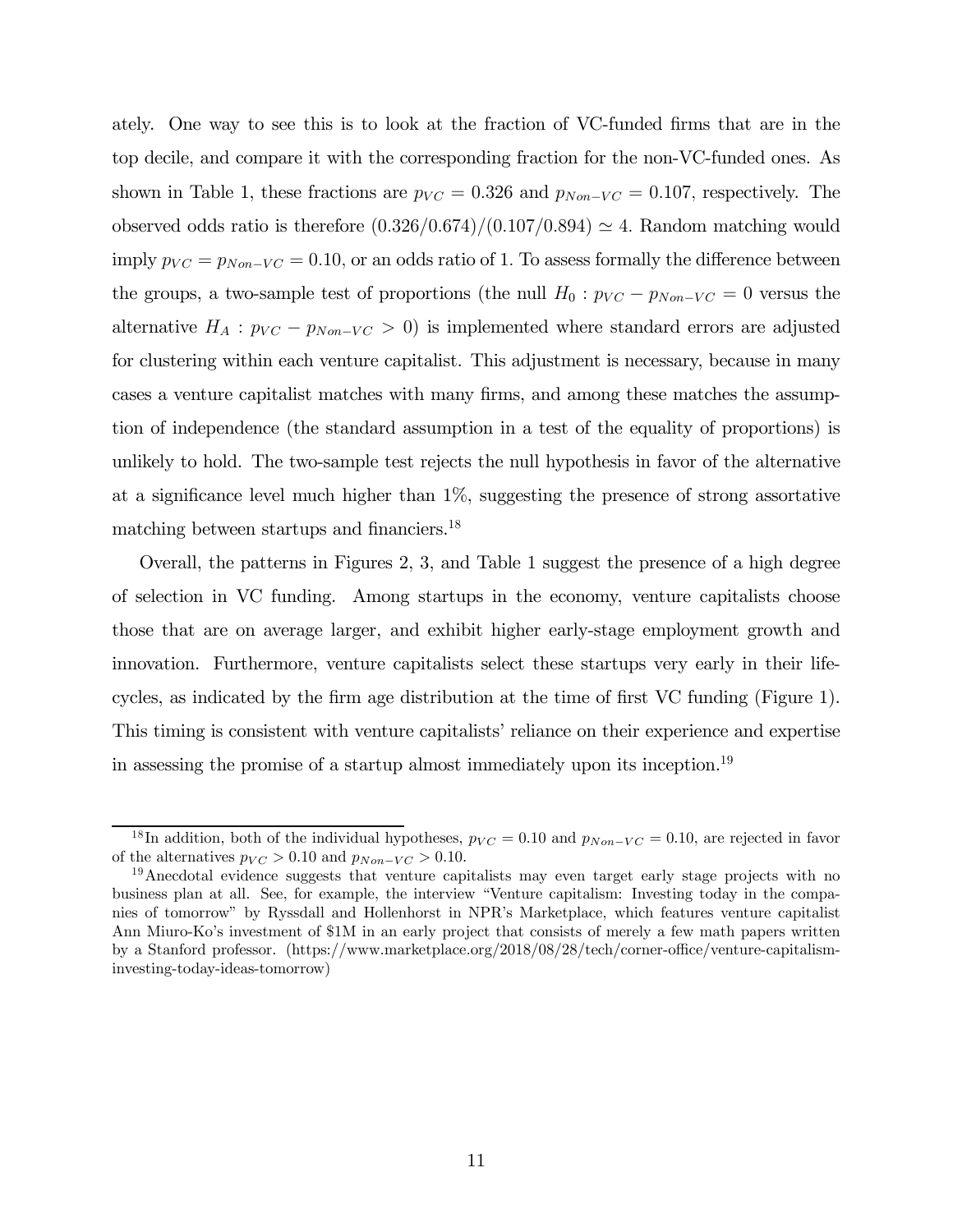|               | Share of $(\%)$ |              |          |              |          |                       |          | Average      |
|---------------|-----------------|--------------|----------|--------------|----------|-----------------------|----------|--------------|
|               |                 | Firms        |          | Empl         |          | Firms by funding type |          | $Empl$ (Rel) |
| Type          | >90th           | $\rm < 90th$ | $>90$ th | $\rm < 90th$ | $>90$ th | $\rm < 90th$          | >90th    | $\leq 90$ th |
| VC funded     | $\rm 0.03$      | 0.07         | 0.25     | 0.04         | 32.6     | 67.4                  | $1.00\,$ | 0.05         |
| Non-VC funded | 10.7            | 89.2         | 57.8     | 41.9         | 10.7     | 89.4                  | 0.70     | 0.06         |

STATISTICS FOR FIRMS-YEAR OF FIRST VC FUNDING

Table 1: A firm's type refers to whether or not it is in the top decile (90th percentile) for employment at the time of first VC funding. Average employment is measured with respect to the VC-funded firms in the top decile. Non-VC-funded firms are assigned a hypothetical age of funding equal to the average age at first funding for VC-funded firms. All figures are rounded for disclosure purposes.

## 2.3 How Much do Venture Capitalists Matter?

Next, consider the effects of venture capitalist involvement on the post-funding evolution of a startup.<sup>20</sup> To assess the magnitude of these effects, the selection of startups by venture capitalists must be taken into account. To control for selection based on observables, a group of non-VC-funded firms that closely match VC-funded firms on a number of key characteristics are identified. A coarsened exact matching is implemented to form a control group for VC-funded firms. Because there is a large number of potential matches in the constructed dataset, it is possible to find exact matches for any VC-funded firm based on many of the key characteristics. Each firm that received first VC funding in a given year is matched with non-VC-funded firms in the same year that is of the same age, in the same narrowly defined employment bin, operates in the same 4-digit NAICS industry, has the same multi-unit/single-unit firm designation, and is located in the same state.<sup>21</sup> The treated and control groups are then used to perform an event study that considers employment and the quality-adjusted patent stock as the key outcome variables–see Appendix 11.3.4 for further details on the construction of event study samples.

Figure 4 plots the evolution of (ln) average employment for VC-funded firms and their matched counterparts. The data points in Figure 4 are relative to the (ln) average employ-

 $^{20}$ One caveat is that no direct measures of VC involvement are available, such as the presence of a venture capitalist on the management board of a funded firm or the amount of time spent by a venture capitalist on mentoring an entrepreneur.

<sup>&</sup>lt;sup>21</sup>The main firm size measure, employment, cannot always be matched exactly conditional on other match criteria, especially for relatively large VC-funded firms. Instead, a coarser matching based on employment bins is considered.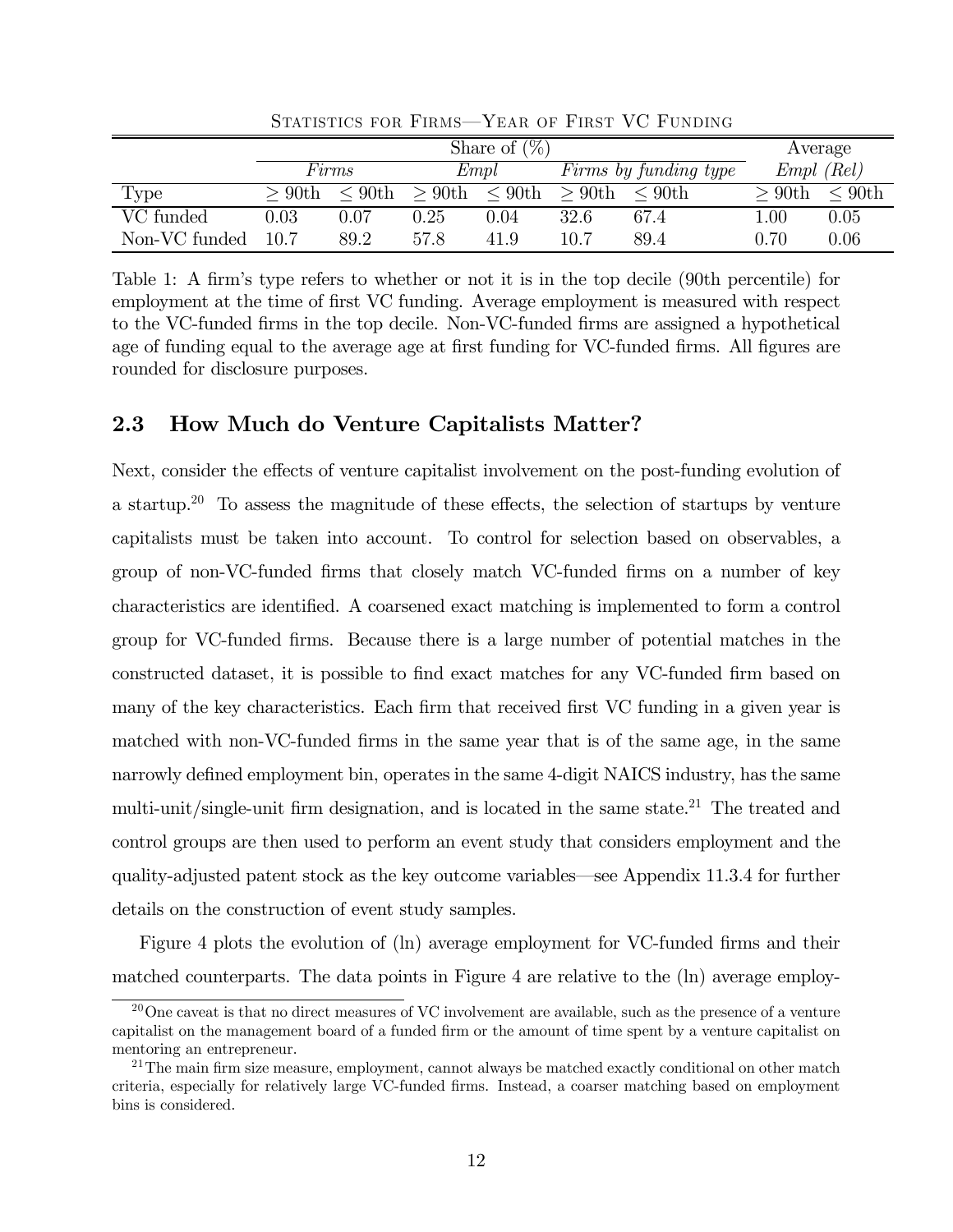

Figure 4: The evolution of average employment before and after first VC funding date: VC-funded firms versus non-VC-funded controls. The observations are relative to average employment (normalized to 1) for VC-funded startups in the year of first VC funding,  $t = 0$ .

ment of VC-funded firms at the time of first VC funding  $(t = 0)$ , which is normalized to 1. The two types of firms are followed up to 10 years after they receive VC funding, and up to 3 years before that point–that is, only the firms that receive VC at ages 1, 2 or 3 are included.22 The horizon of 10 years is chosen to approximate the duration of VC contracts, which is about a decade.

The two groups exhibit virtually identical trajectory of average employment before VC funding, indicating that the matching algorithm does a decent job of accounting for the pre-VC-funding trends. The funded firms, however, grow, on average, much more following first funding. Average employment increases by approximately 475 percent by the end of the horizon for VC-funded firms, whereas growth is much more modest for the matched non-VC-funded control group (about 230 percent). Based on these differential growth rates, the treatment by venture capitalists accounts for up to nearly half of the growth experienced

<sup>&</sup>lt;sup>22</sup>After first funding, firms are followed until the point where they fail, get involved in an M&A or IPO, or the 10th year after VC–whichever occurs the earliest. That is, the samples are not balanced panels; the evolution of average employment is influenced by selection due to firm failure, M&A, or IPO. In addition, firms that receive VC funding at age zero are excluded, since these firms have no observations for the pre-VC period for a proper event study. Last, all firms that report zero employment are excluded from the analysis for both groups.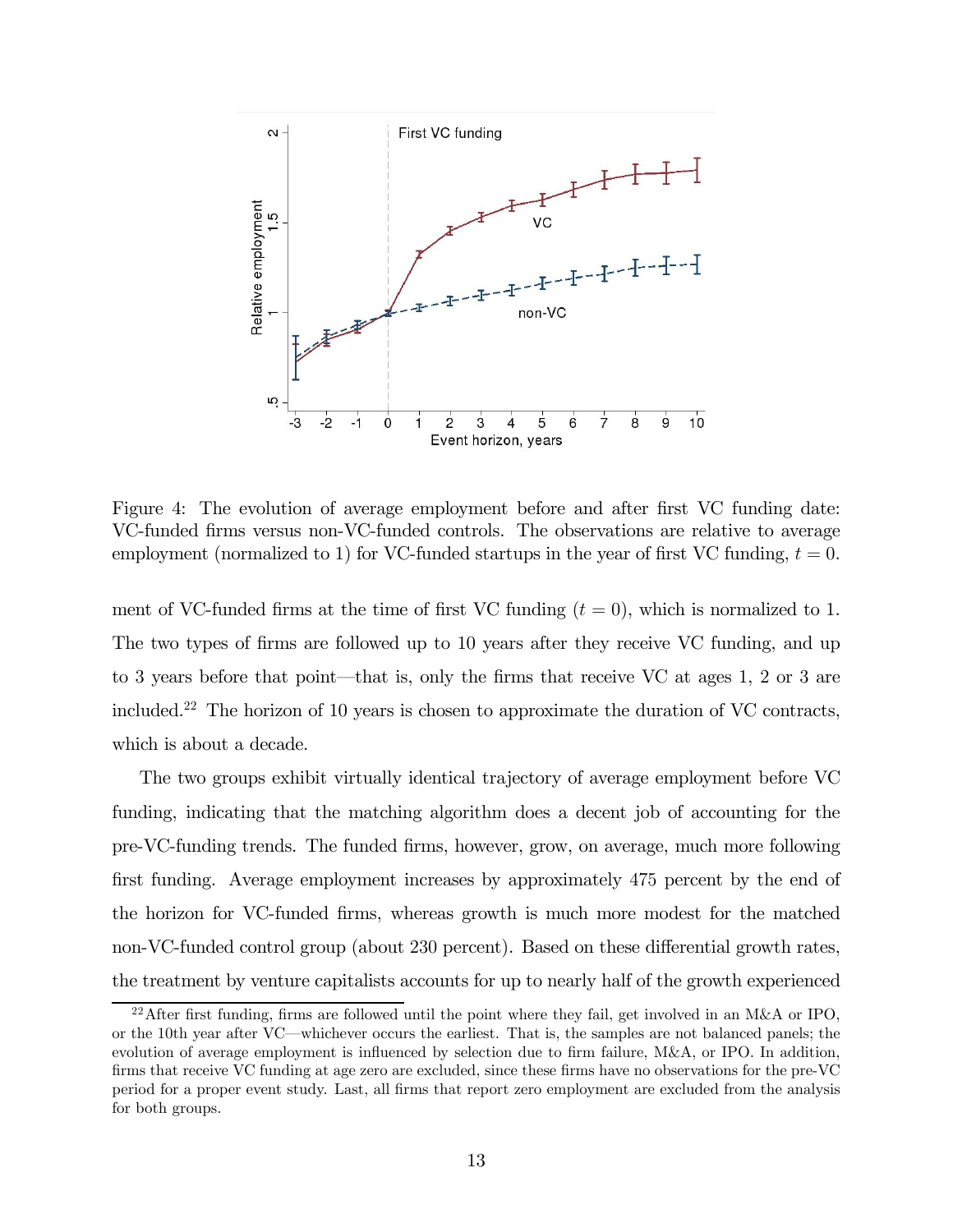by VC-funded startups.23

The failure rate of VC-funded firms in the 10 years following funding is slightly larger than that of the non-funded firms (36 percent versus 34 percent). The growth rates of VCfunded firms, conditional on survival, exhibit considerable dispersion. These rates are also very different from those of non-VC-funded startups. The kernel density estimates for the growth rates of employment conditional on survival 10 years after VC funding are plotted in Figure 5 for VC-funded and all non-VC-funded firms.<sup>24</sup> The growth-rate distribution for VC-funded firms is negatively skewed, with a large mass of firms beyond the growth rate of 100 percent, and a peak density around the growth rate of 200 percent. In contrast, non-VC-funded firms have a much more symmetric growth-rate distribution that is centered slightly above zero.<sup>25</sup> The dispersion of growth rates is also higher for VC-funded firms. VC involvement is associated with more dispersed, but on average much higher, employment growth rates conditional on survival.26

The evolution of innovative activity, as measured by the (ln) quality-adjusted patent stock, is shown in Figure  $6^{27}$  The treatment and control groups underlying this figure are restricted to firms with patents, but the two groups are not matched based on patent quality similarity – as matching based on this criterion turns out to yield no close matches for many treated firms. As in Figure 4, the observations are relative to the (ln) average patent stock of VC-funded firms at the time of funding  $(t = 0)$ , which is normalized to 1. Pre-VC trends for the two groups do not differ substantially, again indicating a close match based on the same criteria used in the employment case–even though patent stock similarity is not one of the criteria. The post-VC trends indicate that VC-funded firms experience, on average, a much higher growth in their patent stock. The VC-funded firms' average patent stocks

<sup>&</sup>lt;sup>23</sup>Although not reported, the patterns are similar if revenue is considered as a measure of firm size. Note that revenue is not used as a variable in selecting the control group.

 $24$ This is done in a manner similar to footnote 13.

<sup>&</sup>lt;sup>25</sup>The relatively low median 10-year growth rate for non-VC-funded firms is consistent with earlier findings that indicate a very low average growth rate for startups in the U.S. economy–see, for example, Decker et al. (2016) and Choi (2018).

 $^{26}$ The growth patterns are similar if revenue is used instead of employment as the outcome measure.

 $27$ This figure only includes firms that receive VC funding at ages 1 and 2 only, compared to Figure 4, which also includes firms that receive funding at age 3. The reason is that the control group for firms that receive VC funding at age 3 is much smaller and only contain a small number of firms that have patents, leading to a very large confidence interval for the average patent stock.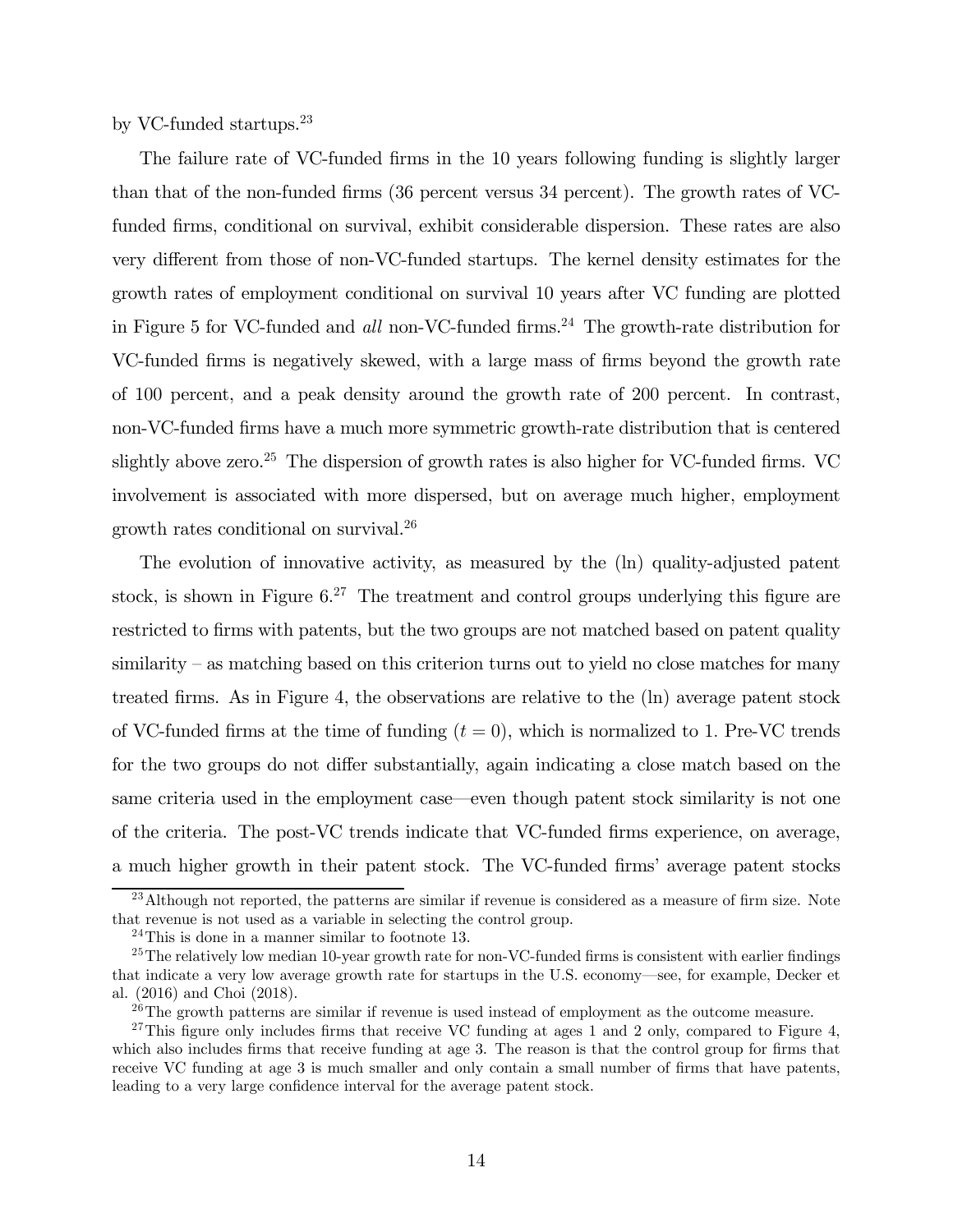

Figure 5: The distribution of the employment growth rate, measured 10 years after first VC-funding, for both VC-funded and all non-VC-funded firms (not just the ones that are matched with VC-funded firms). The figure is conditional on survival.

grows by about  $1,100$  percent, as opposed to about  $440$  percent for the control group. These rates suggest that up to 60 percent of the growth in the patent stock can be attributed to treatment by venture capitalists.

The results indicate strong post-funding effects associated with VC involvement. VCbacked firms achieve on average better outcomes in terms of employment and innovation, after controlling for selection based on observables. Consequently, VC-backed startups are much more likely to make it into the right tail of the firm employment and innovation distributions, compared with non-VC-funded ones.<sup>28</sup> Overall, venture capitalists appear to play an important role in fostering successful firms and increasing skewness in firm outcome distributions.

### 2.4 Heterogeneity in Venture Capitalist Involvement

Are the effects of venture capitalist involvement larger for more experienced venture capitalists? To answer this question, venture capitalists in the sample are first divided into two

<sup>28</sup>Some additional statistics on the superior performance of VC-backed, relative to non-VC-backed, firms are presented in Section 6.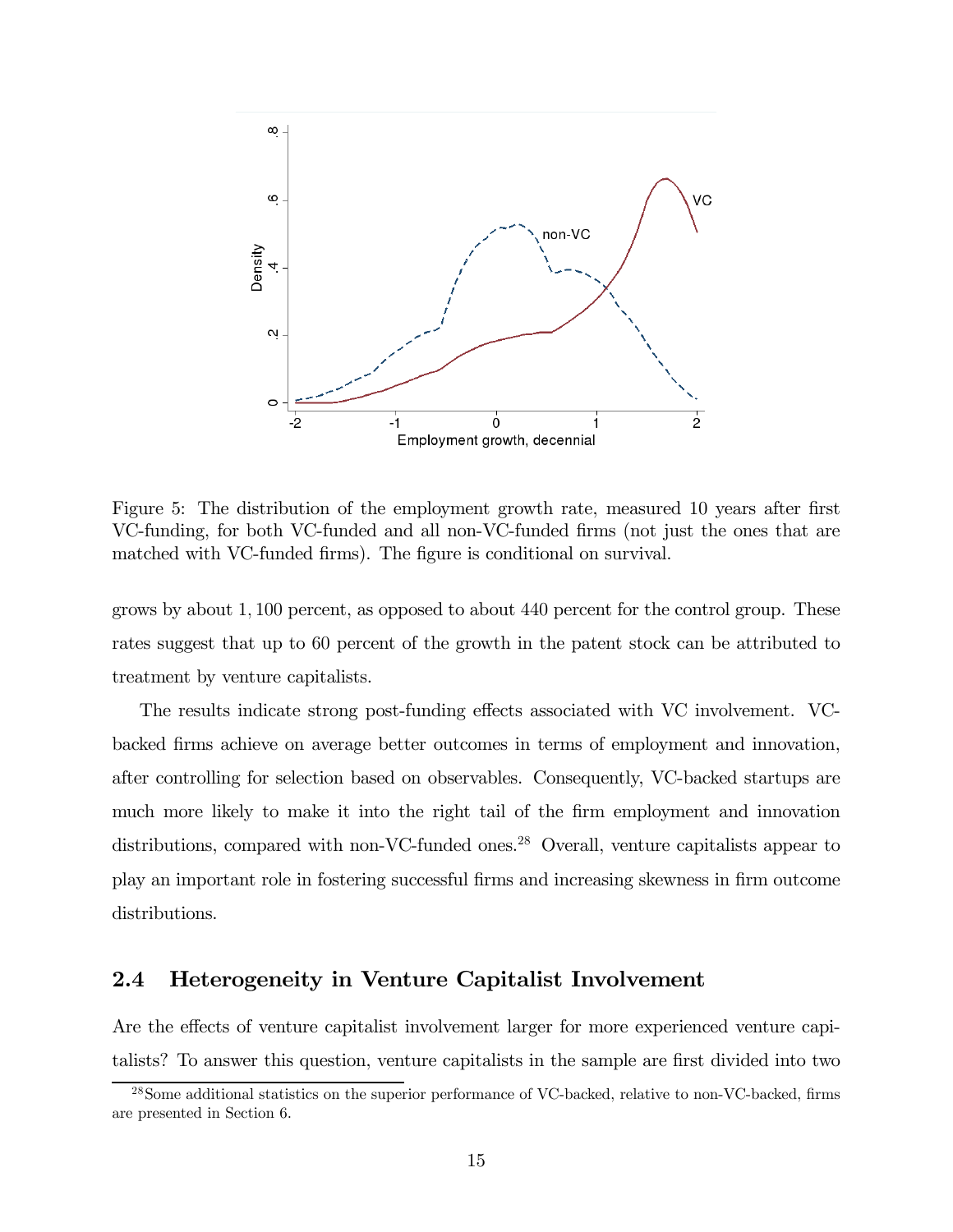

Figure 6: The evolution of the average quality-adjusted patent stock before and after first VC funding date: VC-funded firms versus non-VC-funded controls. The observations are relative to the average patent stock (normalized to 1) for VC-funded firms in the year of VC funding,  $t = 0$ .

groups: low versus high quality. A venture capitalist is labelled "high quality" if the number of deals it is involved in over the entire sample period is in the 90th percentile of the distribution over the total number of deals by venture capitalists, and "low-quality" otherwise.29 This quality measure is meant to capture the experience or expertise of a venture capitalist. Alternative definitions of quality are also considered, as discussed below. Then, VC-funded firms are divided into two mutually exclusive groups: those funded by high-quality venture capitalists and those funded by low-quality ones. A startup is the in the high quality group if 50% or more of the venture capitalists that fund the startup in its first year of funding are considered high quality. This rule is adopted because some startups are funded by multiple venture capitalists, but the data does not provide details on the lead venture capitalist, or the one with the highest funding contribution. $30$ 

 $^{29}$ It is common for VC-funded firms to receive funding from multiple venture capitalists. Based on the venture capitalist quality/experience measure constructed, if 50 percent or more of a firm's funders are of high quality, the firm is considered to be funded by high-quality venture capitalists. If instead, more than 50 percent of its funders are of low quality, it is considered to be a firm funded by low-quality venture capitalists.

<sup>&</sup>lt;sup>30</sup>In the following analysis, the sample of VC-funded firms is larger than the one used to generate Figures 4 and 6, because the latter consider only the VC-funded firms for which close matches within the set of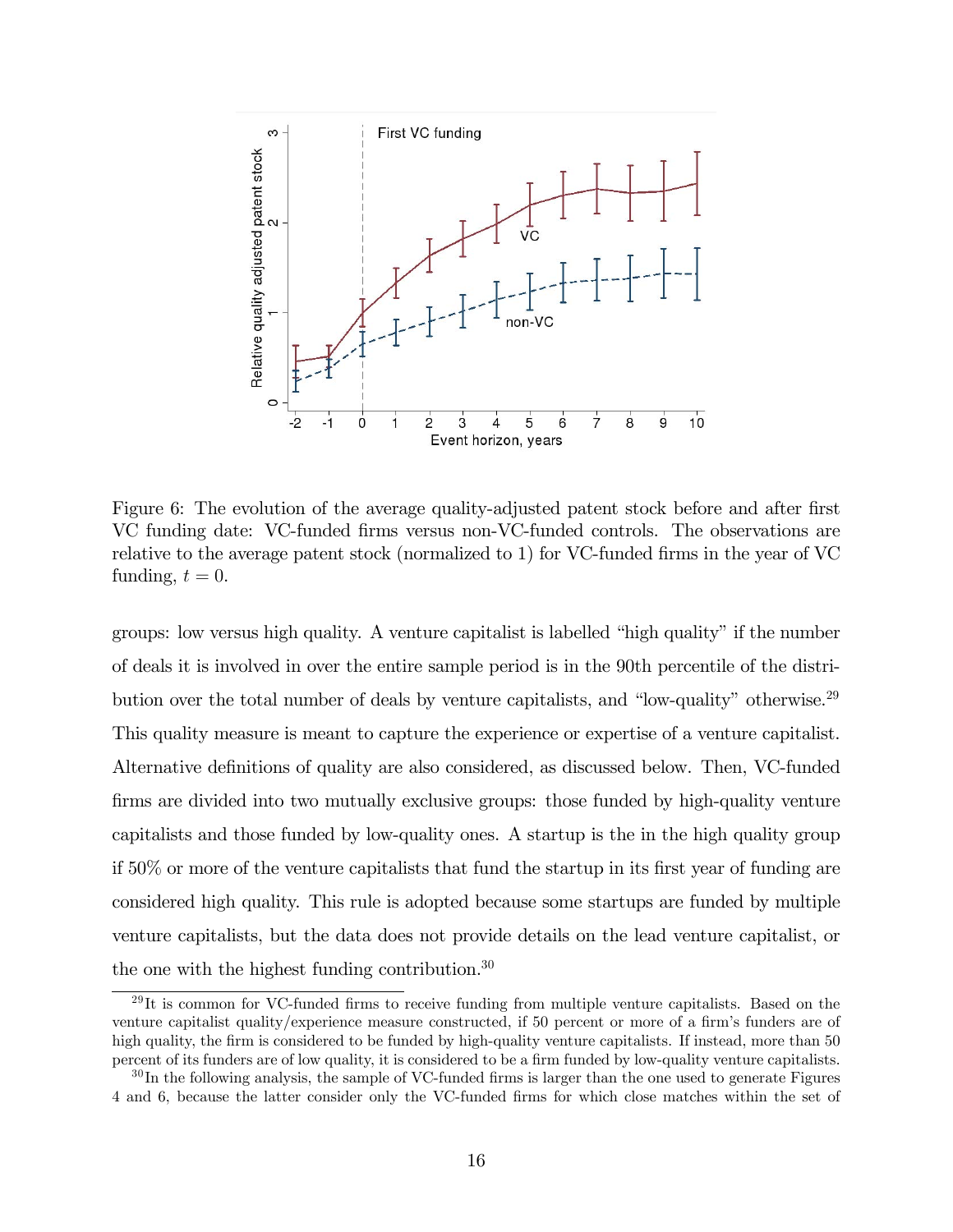

Figure 7: The evolution of average employment before and after first VC funding, by the quality of the venture capitalist. The observations are relative to the average employment (normalized to 1) for startups funded by high-quality venture capitalists in the year of first VC funding,  $t = 0$ .

Figure 7 plots the evolution of (ln) average employment of firms by venture capitalist quality. Observations are relative to the (ln) average employment level of startups funded by high-quality venture capitalists measured at the time of first funding  $(t = 0)$ , which is normalized to 1. In the pre-funding periods  $(t < 0)$ , the trajectories for the two groups are similar, but at  $t = 0$  the average employment is higher for startups funded by high-quality venture capitalists. In the years following VC funding  $(t > 0)$ , firms funded by high-quality venture capitalists also grow significantly more on average. Following a notable jump at  $t = 1$ , the gap between the trajectories continues to open up. By the end of the horizon, average employment grows by about 400 percent in the high-quality group, and by about 320 percent in the low-quality group.

A similar picture emerges when the event study is repeated for the (ln) average qualityadjusted patent stock, as shown in Figure  $8^{31}$  While the difference between the firms funded

non-funded firms are available. In addition, some VC-funded firms have missing funding information, which generates additional differences from the samples used in Figures 4 and 6.

 $31\,\text{Note that the pre-VC period extends to 3 periods in this figure, compared to only 2 periods in the$ analysis associated with Figure 6. The reason is that in the latter analysis the control group is very small and does not include a large enough number of patenting firms for  $t < -2$ .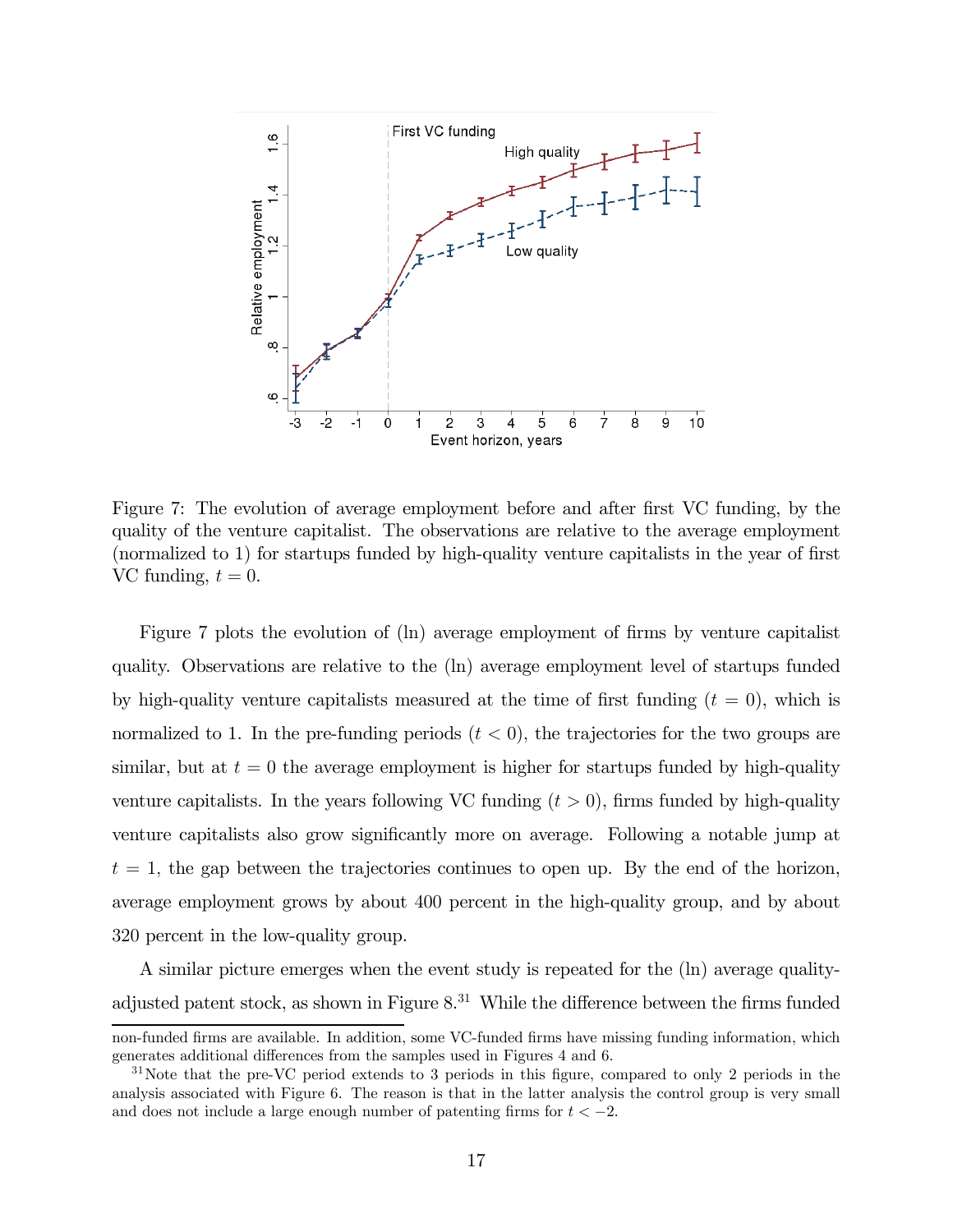

Figure 8: The evolution of the average patent stock before and after first VC funding, by the quality of the venture capitalist. The observations are relative to the average patent stock (normalized to 1) for startups funded by high-quality venture capitalists in the year of first VC funding,  $t = 0$ .

by high-quality versus low-quality venture capitalists is small for the periods before funding  $(t < 0)$ , a gap appears at  $t = 0$ , which grows over time after funding. By the end of the horizon, the average patent stock grows by nearly 50-fold for the high-quality group, and by only about 19-fold for the low-quality group.<sup>32</sup>

There is also some evidence that the quality (experience) of a venture capitalist matters beyond just the amount of initial funding provided. To assess such effects that are not directly observed, the employment of a startup in the year of failure, an M&A event, or at 10 years after funding (whichever occurs first) is projected on the initial amount of VC funding and a dummy variable that indicates backing by a high-quality venture capitalist–this variable controls for venture capitalist-specific fixed factors in a reduced form. Employment and age at the time of funding are also included to control for the initial characteristics/conditions of startups that may reflect selection as well as entrepreneurial ability. Because some startups

 $32$ The findings in Figures 7 and 8 are qualitatively similar when revenue is considered as an alternative outcome. Many of the results are also similar when alternative measures of quality for venture capitalists are considered–for instance, when quality is measured by total all-time funding by a venture capitalist, by average funding per year, or by the average number of deals per year.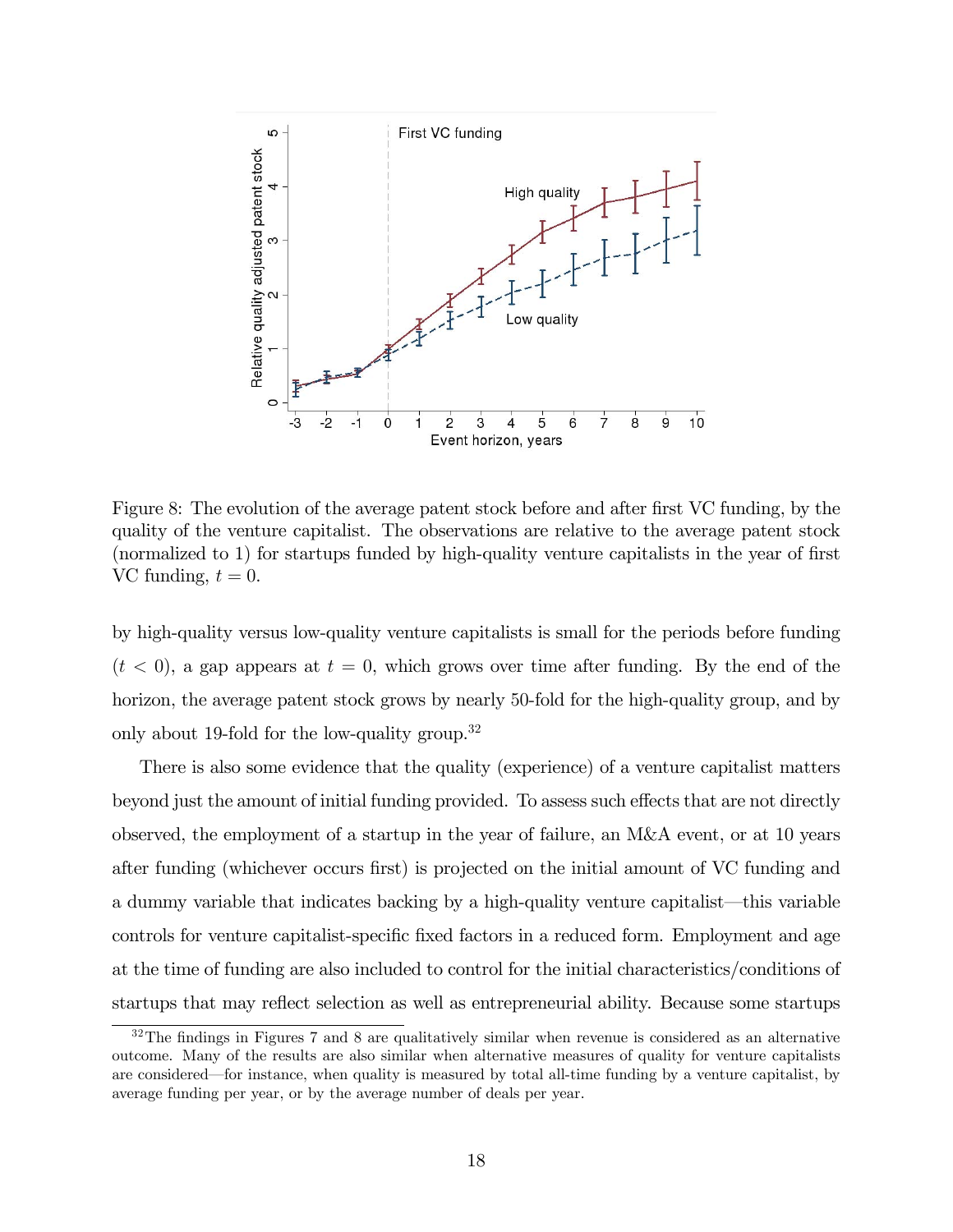fail or get involved in M&A before the end of the 10-year horizon, the number of years from first funding is also added to proxy for the duration of venture capitalist involvement–this variable takes on a value of at most 10 depending on the timing of failure or M&A activity. Finally, industry and year fixed effects (associated with the year of failure or M&A, or with the 10th year after first funding) are included to control for variation across sectors, and economy-wide factors at the time of measurement that can influence firm outcomes.

Results from alternative specifications are shown in Table 2. In all specifications, the initial funding level has positive and highly significant coefficients, which imply that a 1 percent increase in initial funding is associated with about a 035 to 041 percent increase in ultimate employment. Startups that are larger at the time of funding also tend to be even larger at the end of the observation period. The key coefficient estimates, associated with the dummy for high-quality venture capitalists, all indicate a positive association between high quality and ultimate employment. In particular, controlling for the funding level and other observables (specification 4), startups backed by a high-quality venture capitalist are estimated to end up with approximately 32 percent larger employment.<sup>33</sup> This finding suggests that firms matched with higher quality (experience) venture capitalists have better outcomes, even conditional on the amount of initial funding.<sup>34</sup>

Overall, the empirical findings suggest both strong selection and treatment effects associated with venture capitalist involvement. VC funding is concentrated in firms that are younger, larger, and that have better growth and innovation prospects. Outcomes of VC-funded firms in terms of firm size and innovation are much better than those of non-VC-funded firms that are otherwise similar to VC-funded firms based on key observable characteristics. Moreover, it is not just the funding level that matters–startups that are backed by high quality venture capitalists achieve better outcomes even after controlling for initial funding infusion. In other words, there is considerable heterogeneity in the treatment

<sup>&</sup>lt;sup>33</sup>The estimated effect is given by  $e^{0.274} - 1 \approx 0.32$ .<br><sup>34</sup>The conclusions from Table 2 also apply to alternative measures of quality for a venture capitalist. For various quality measures used, there is a positive association between the ultimate employment of a startup and the quality of the venture capitalist associated with that startup.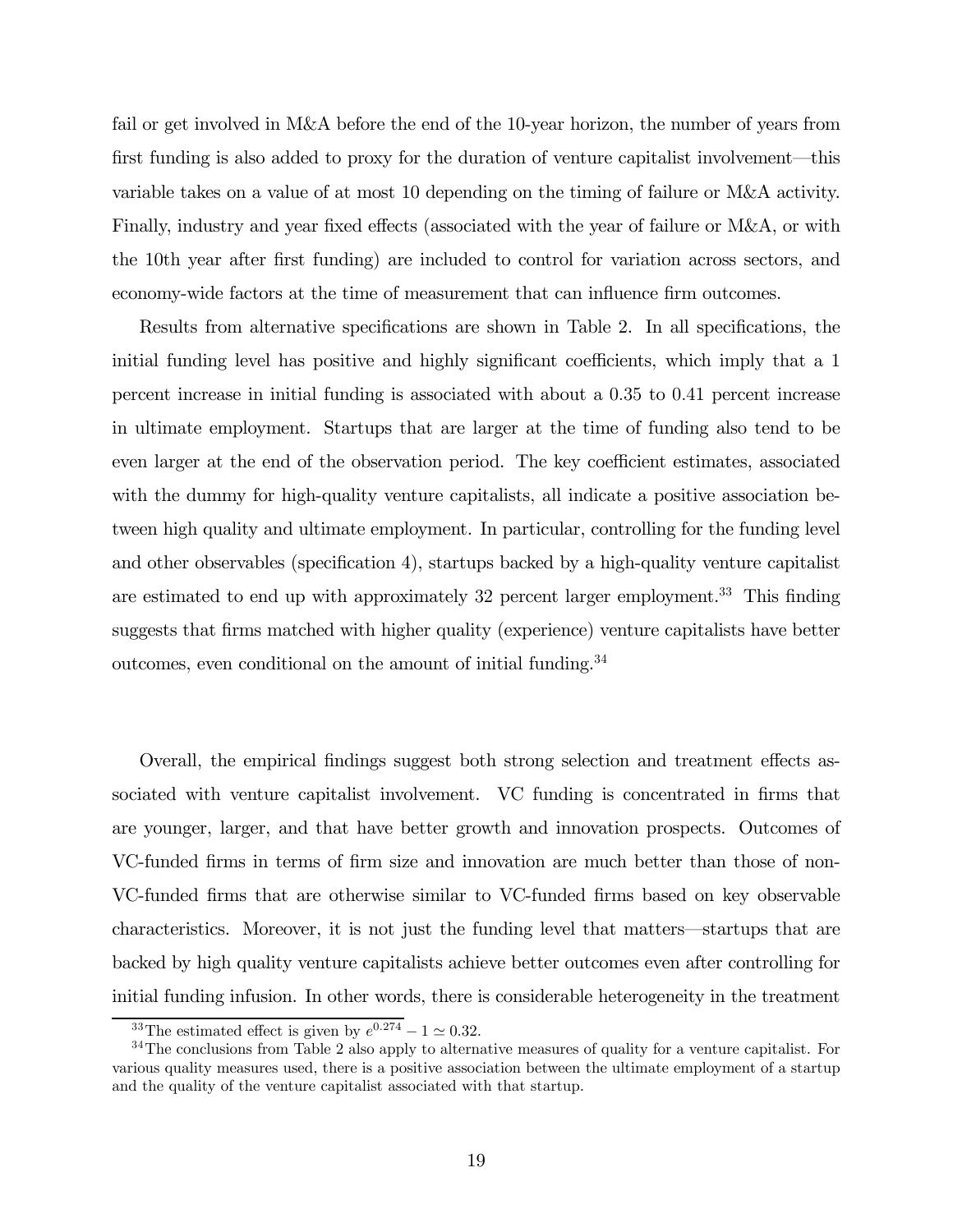|                                  | Employment at 10 years from funding $(\ln)$ |                |            |            |  |  |
|----------------------------------|---------------------------------------------|----------------|------------|------------|--|--|
| Independent Variables            |                                             | $\overline{2}$ | 3          | 4          |  |  |
| High-quality funder (dummy)      | $0.253***$                                  | $0.260***$     | $0.292***$ | $0.274***$ |  |  |
|                                  | (0.030)                                     | (0.029)        | (0.028)    | (0.028)    |  |  |
| Equity at first funding $(\ln)$  | $0.414***$                                  | $0.368***$     | $0.352***$ | $0.347***$ |  |  |
|                                  | (0.013)                                     | (0.012)        | (0.012)    | (0.012)    |  |  |
| Employment at first funding (ln) |                                             | $0.267***$     | $0.278***$ | $0.249***$ |  |  |
|                                  |                                             | (0.008)        | (0.008)    | (0.008)    |  |  |
| Age at first funding             |                                             |                | $0.074***$ | $0.082***$ |  |  |
|                                  |                                             |                | (0.006)    | (0.006)    |  |  |
| Years since first funding        |                                             |                |            | $0.146***$ |  |  |
|                                  |                                             |                |            | (0.004)    |  |  |
| Industry F.E.                    | Yes                                         | Yes            | Yes        | Yes        |  |  |
| Year F.E.                        | Yes                                         | Yes            | Yes        | Yes        |  |  |
| N                                | 14,000                                      | 14,000         | 14,000     | 14,000     |  |  |
| $\,R^2$                          | 0.17                                        | 0.23           | 0.24       | 0.30       |  |  |

Employment Outcomes and Quality of Venture Capitalists

Table 2: Standard errors clustered by industry are in parentheses. The high-quality funder dummy equals 1, if 50in the top decile of the distribution of the total number of deals made by venture capitalists. The omitted category is the low-quality funder. The regressions include a constant, and industry and year fixed effects. All figures are rounded for disclosure purposes.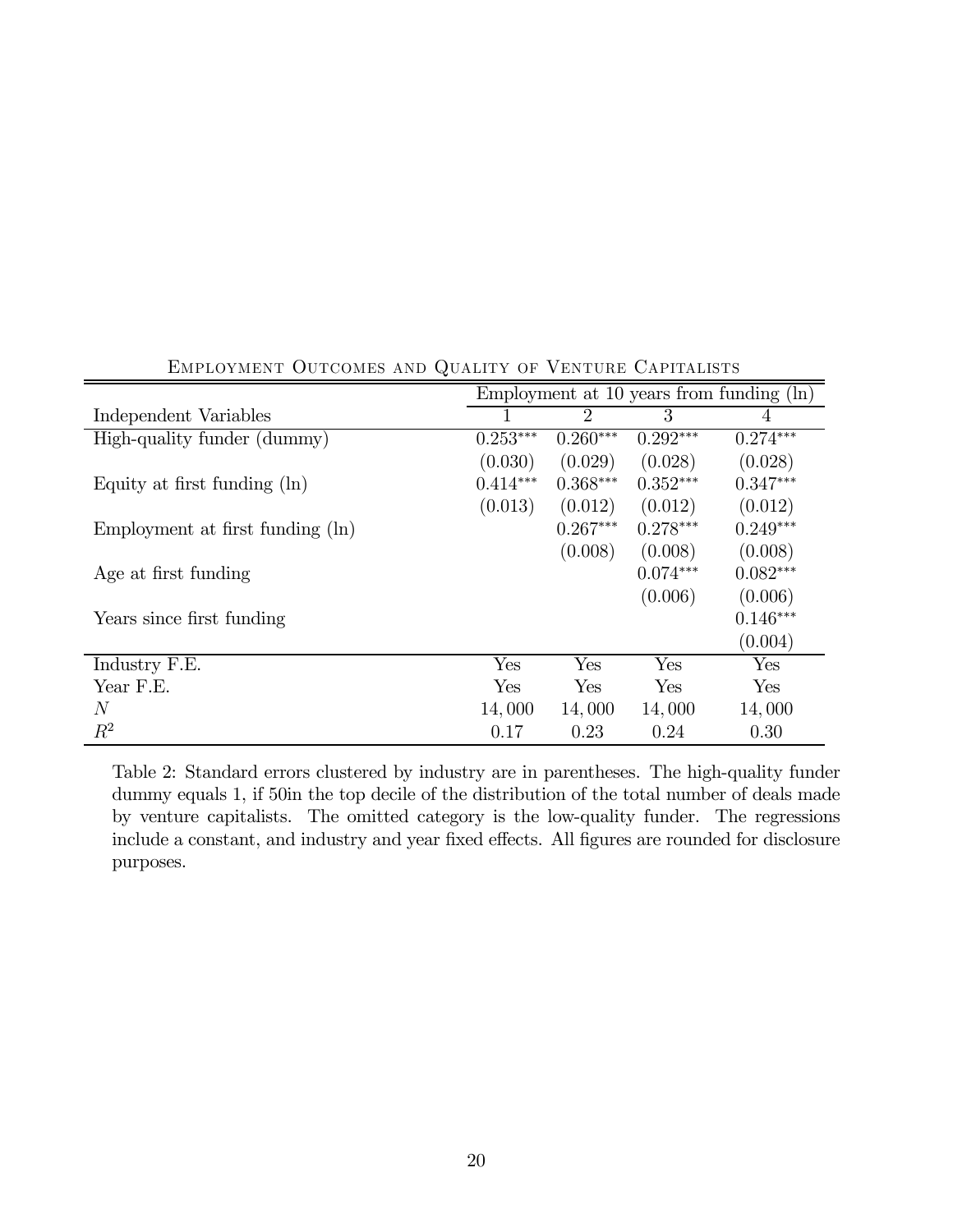effects associated with venture capital.<sup>35</sup> The next section proposes a model that can account for many of the stylized facts presented so far.

## 3 The Model

Every period  $s$  new entrepreneurs approach financiers to acquire funding for startups, where s is exogenous. Entrepreneurs come in two ex ante types,  $i \in \{h, l\}$ , namely high or low. High-type entrepreneurs are more likely to develop a successful project, have a higher level of synergy with a financier, and attain a higher level of productivity than low-type entrepreneurs, other things equal. There are 2 types of financiers,  $f \in \{v, n\}$ ; namely, venture capitalists,  $v$ , and non-venture capitalists,  $n$ , the latter corresponding to traditional financial institutions, such as banks. Out of the  $s$  new startups,  $s^n$  are financed by banks and  $s^v$  by venture capitalists. A venture capitalist nurtures startups by providing both expertise and funding. A traditional financial institution offers a much more limited amount of expertise. In the equilibrium being modeled,  $s^v < s$  so that not all new entrepreneurs can be financed by venture capitalists; some must go to traditional financial institutions. The analysis will focus on balanced growth paths. Specifically, aggregate productivity, x, will grow at some endogenous gross rate,  $g_x > 1$ , which in turn results in wages, w, growing at another constant endogenous rate,  $g_w > 1$ .

A successful venture is one that starts producing. Funded startups face two sources of uncertainty regarding success. First, a startup may fail. Second, even if it succeeds, the startup can enter either a high or low ex post state for production, represented by  $j \in \{h, l\}$ . An entrepreneur who begins in ex ante state  $i$  and then who transits to ex post state  $j$  will be referred to as type  $(i, j)$ . There are synergies between an entrepreneur and a financier. The synergy between a type-f financier and a type- $(i, j)$  entrepreneur is represented by  $z_{ij}^f$ , for  $f = v, n$  and  $i, j = h, l$ . A reasonable conjecture might be that venture capitalists provide more nurturing for startups. Hence, it should transpire that  $z_{ij}^v > z_{ij}^n$  for  $i, j = h, l$ .

<sup>&</sup>lt;sup>35</sup>This view is further supported by recent studies that directly aim to estimate the unobserved venture capitalist and match quality effects using funding duration data. For instance, Wong (2019) finds that about two-thirds of the variation in venture capital funding duration is attributable to venture capital and match-specific unobserved effects.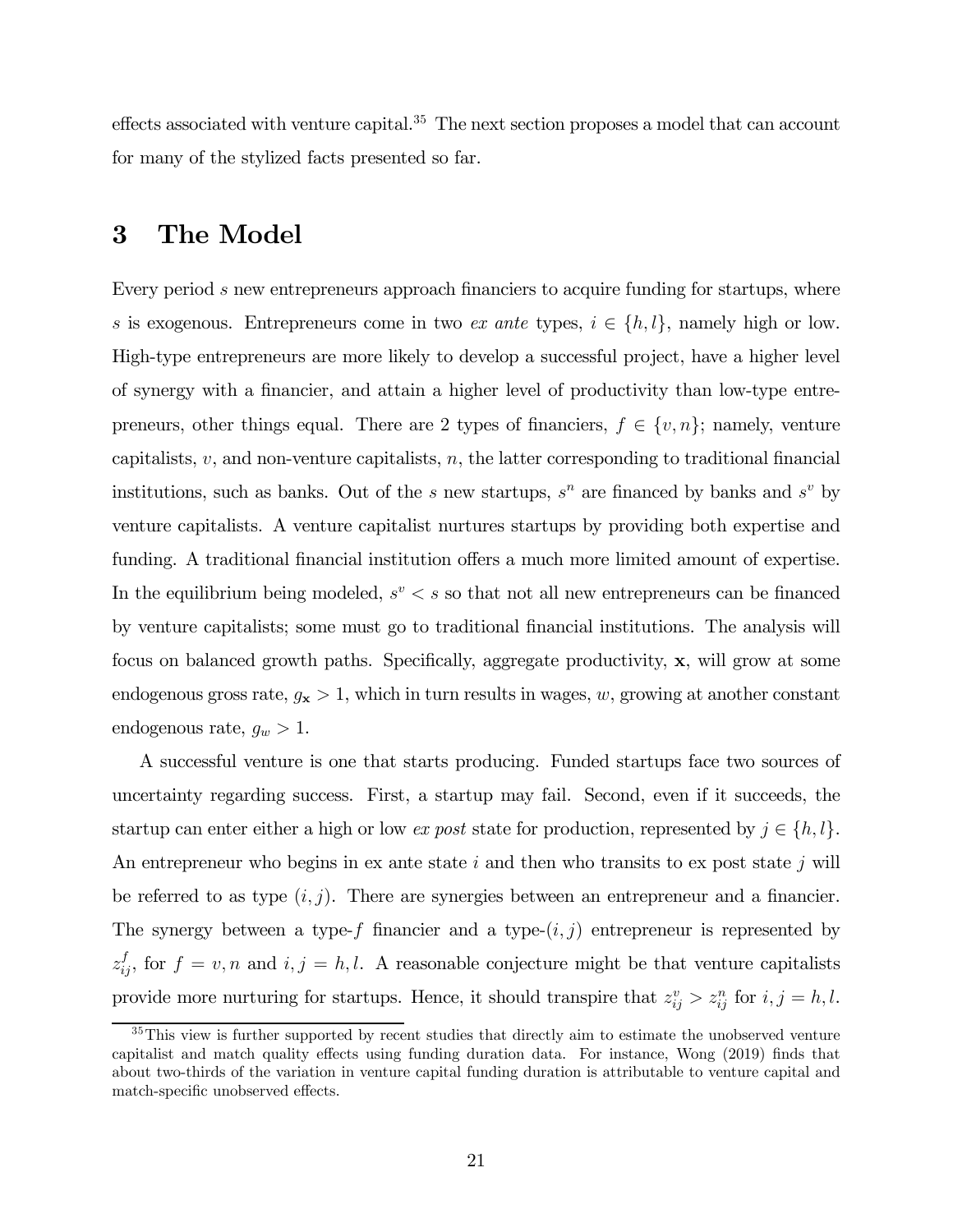| EX ANTE MATCHING |                         |                         |  |  |  |  |  |
|------------------|-------------------------|-------------------------|--|--|--|--|--|
| Financing        | Entrepreneurs, fraction |                         |  |  |  |  |  |
|                  | High                    | Low                     |  |  |  |  |  |
| VC Funded        | $\mu_h^v$               | $\mu_l^v = 1 - \mu_h^v$ |  |  |  |  |  |
| Non-VC Funded    | $\mu_{\iota}^n$         | $\mu_l^n = 1 - \mu_h^n$ |  |  |  |  |  |

Table 3: By construction the numbers in a row sum to one. The number of VC-funded startups in the ex ante high are low states are  $s^v \mu_h^v$  and  $s^v \mu_l^v$ , while the corresponding numbers for non-VC-funded startups read  $s^n \mu_h^n$  and  $s^n \mu_l^n$ .

Additionally, because the high states are better than the low ones, it might be reasonable to presume that  $z_{hj}^f > z_{lj}^f$  and  $z_{ih}^f > z_{il}^f$ , for  $f = v, n$ . The z's will be estimated in Section 6, so the validity of these suppositions can be examined.

The matching process between entrepreneurs and financiers is a random process, and potentially assortative in nature. The fraction  $\mu_h^v$  of the projects financed by venture capitalists are with ex ante high-type entrepreneurs, while the remaining fraction,  $\mu_l^v = 1 - \mu_h^v$ , are with low-type ones. The corresponding fractions for non-VC funding are given by  $\mu_h^n$  and  $\mu_l^n = 1 - \mu_h^n$ . The matching process is summarized by Table 3. There is positive assortative matching when  $\mu_h^v > \mu_h^n$ , which turns out to be the case in the U.S. data—based on the statistical tests done in Section 2.2 and Table 1.

### 3.1 Successful Ventures

The output,  $o_{ij}^f$ , of a successful ex post type- $(f, i, j)$  startup is

$$
o_{ij}^f = (x_{ij}^f z_{ij}^f)^{\zeta} (k_{ij}^f)^{\kappa} (l_{ij}^f)^{\lambda}, \text{ with } \zeta + \kappa + \lambda = 1, \text{ for } f = v, n \text{ and } i, j = h, l. \tag{1}
$$

where  $k_{ij}^f$  and  $l_{ij}^f$  are the amounts of capital and labor used in production,  $x_{ij}^f$  is the firm's level of productivity, and  $z_{ij}^f$  is the synergy level between the entrepreneur and financier. In the analysis  $x_{ij}^f$  will be an endogenous variable that will be a function of the amount of research the startup does. This variable will be matched up with the patenting activity of the various types of startups. There is no production in the incubation period before success occurs.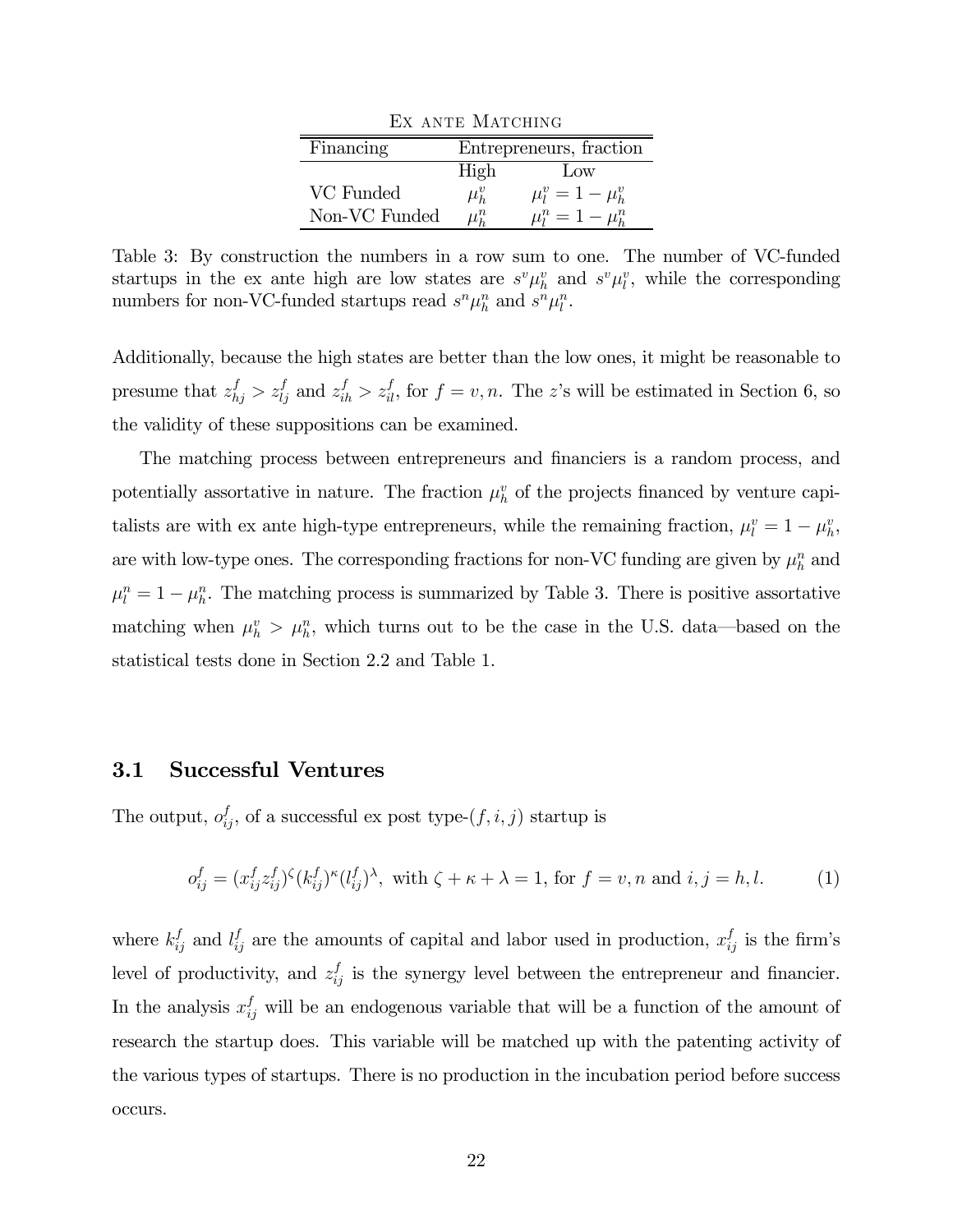A producing firm can freely rent capital at the rate  $r$  and hire labor at the wage rate  $w$ . It does so to maximize profits. The rental price for capital incorporates a depreciation rate of  $1 - \mathfrak{d}$ . The profit function associated with this maximization problem is

$$
x_{ij}^f z_{ij}^f (1 - \kappa - \lambda) [(\frac{\kappa}{r})^{\kappa} (\frac{\lambda}{w})^{\lambda}]^{1/\zeta} = \max_{k_{ij}^f, l_{ij}^f} \{ o_{ij}^f - rk_{ij}^f - w l_{ij}^f : \text{ s.t. } (1) \},
$$
 (2)

for  $f = v, n$  and  $i, j = h, l$ . Along a balanced growth path wages will grow at some (endogenous gross) rate,  $g_w$ . As can be seen from the profit function, rising wages operate to reduce the profits of an enterprise as it ages. The present value of the profits from a successful venture in the current period is

$$
x_{ij}^f z_{ij}^f \sum_{t=0}^{\infty} \left(\frac{\delta \mathbf{s}}{g_w^{\lambda/\zeta}}\right)^t (1 - \kappa - \lambda) \left[\left(\frac{\kappa}{r}\right)^\kappa \left(\frac{\lambda}{w}\right)^\lambda\right]^{1/\zeta}
$$
  
\n
$$
\equiv x_{ij}^f z_{ij}^f I(\cdot), \text{ for } f = v, n \text{ and } i, j = h, l,
$$
\n(3)

where s is the survival rate for a firm. The value from a successful venture turns out to be linear in  $x_{ij}^f z_{ij}^f$ .

### 3.2 Startups

The productivity level of a type- $(f, i, j)$  startup,  $x_{ij}^f$ , is endogenous. The more ambitious a new enterprise is at the time of inception, or the higher productivity,  $x_{ij}^f$ , is relative to the current level of aggregate productivity, denoted by x, the greater is the initial research cost. The state-specific research cost for a startup is specified by the function

$$
R(\frac{x_{ij}^f}{\mathbf{x}}) = w(\frac{x_{ij}^f}{\mathbf{x}})^{\iota}/(\iota \chi_{ij}^f), \text{ with } \iota > 1, \text{ and for } f = v, n \text{ and } i, j = h, l.
$$

The higher  $\chi_{ij}^f$  is, the lower will be cost of research. This parameter will be estimated for the various type of startups in Section 6.

The likelihood that a startup will be successful depends upon the amount of development funding it receives. Let  $\sigma_{ij}^f$  denote the odds that a type- $(f, i, j)$  venture will be successful.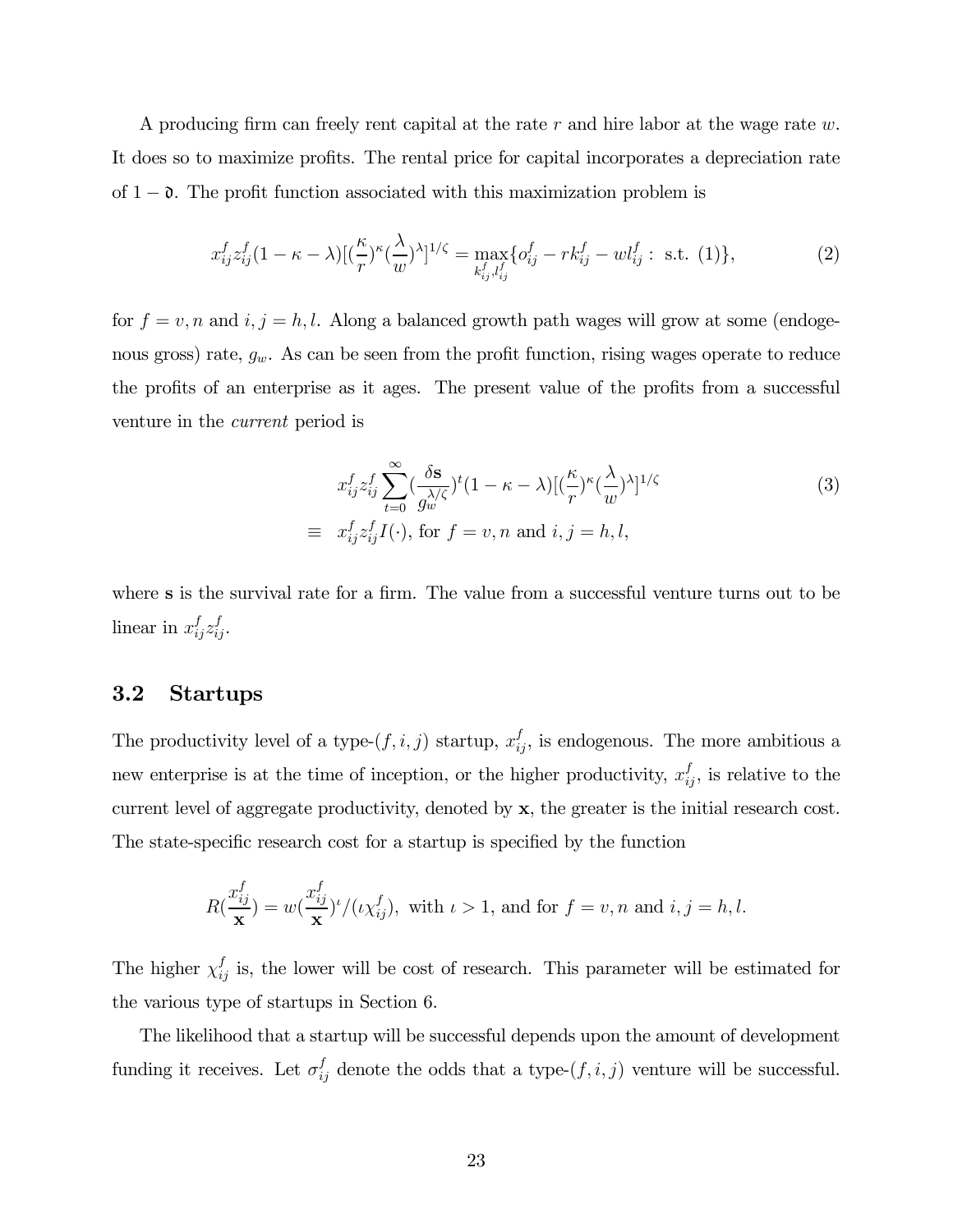These odds can be secured with a funding level of  $D(\sigma_{ij}^f)$ , where

$$
D(\sigma_{ij}^f) = w(\frac{1}{1 - \sigma_{ij}^f} - 1)\sigma_{ij}^f/\psi_{ij}^f, \text{ for } f = v, n \text{ and } i, j = h, l.
$$

The cost of developing a project drops with  $\psi_{ij}^f$ . This parameter will also be estimated a type- $(f, i, j)$  startup in Section 6.

R&D is done separately for each ex post state,  $j = h, l$ , before the realization of the state is known. A type  $(f, i)$  startup will only enter the ex post high state, h, with the productivity/synergy combination  $x_{ih}^f$  and  $z_{ih}^f$ , with probability  $\sigma_{ih}^f < 1$ . So, a contingency plan for the low state,  $l$ , is also developed. Of course, an all or nothing strategy for the high state could be pursued, which would involve setting  $x_{il}^f = \sigma_{il}^f = 0$ , but this will never be done. The entrepreneur must seek outside funding to cover these R&D startup costs,  $R(x_{ih}^f/\mathbf{x}) + D(\sigma_{ih}^f) + R(x_{il}^f/\mathbf{x}) + D(\sigma_{il}^f)$ , where again there are two mutually exclusive sources for startup funding,  $f = v, n$ .

# 4 Decision Problems

### 4.1 VC-Financed Startups

Suppose that an ex ante type- $i$  entrepreneur receives funding and mentoring from a venture capitalist. The entrepreneur and the venture capitalist sign a contract, which stipulates that the entrepreneur must pay the venture capitalist  $p_{ih}^v$  if the project is successful in the high state and  $p_{il}^v$  if it lands in the low state. The probabilities of success in the high and low states,  $\sigma_{ih}^f$  and  $\sigma_{il}^f$ , are also specified by the contract, as are the productivities,  $x_{ih}^v$  and  $x_{il}^v$ . The terms of the agreement are prescribed by the following Nash Bargaining problem

$$
\max_{\sigma_{ih}^v, \sigma_{il}^v, x_{ih}^v, x_{il}^v, p_{ih}^v, p_{il}^v} [\sigma_{ih}^v \delta x_{ih}^v z_{ih}^v I(\cdot') + \sigma_{il}^v \delta x_{il}^v z_{il}^v I(\cdot') - \sigma_{ih}^v \delta p_{ih}^v - \sigma_{il}^v \delta p_{il}^v - E_i]
$$
\n
$$
\times [\sigma_{ih}^v \delta p_{ih}^v + \sigma_{il}^v \delta p_{il}^v - R(\frac{x_{ih}^v}{\mathbf{x}}) - R(\frac{x_{il}^v}{\mathbf{x}}) - D(\sigma_{ih}^v) - D(\sigma_{il}^v) - V],
$$
\n(P1)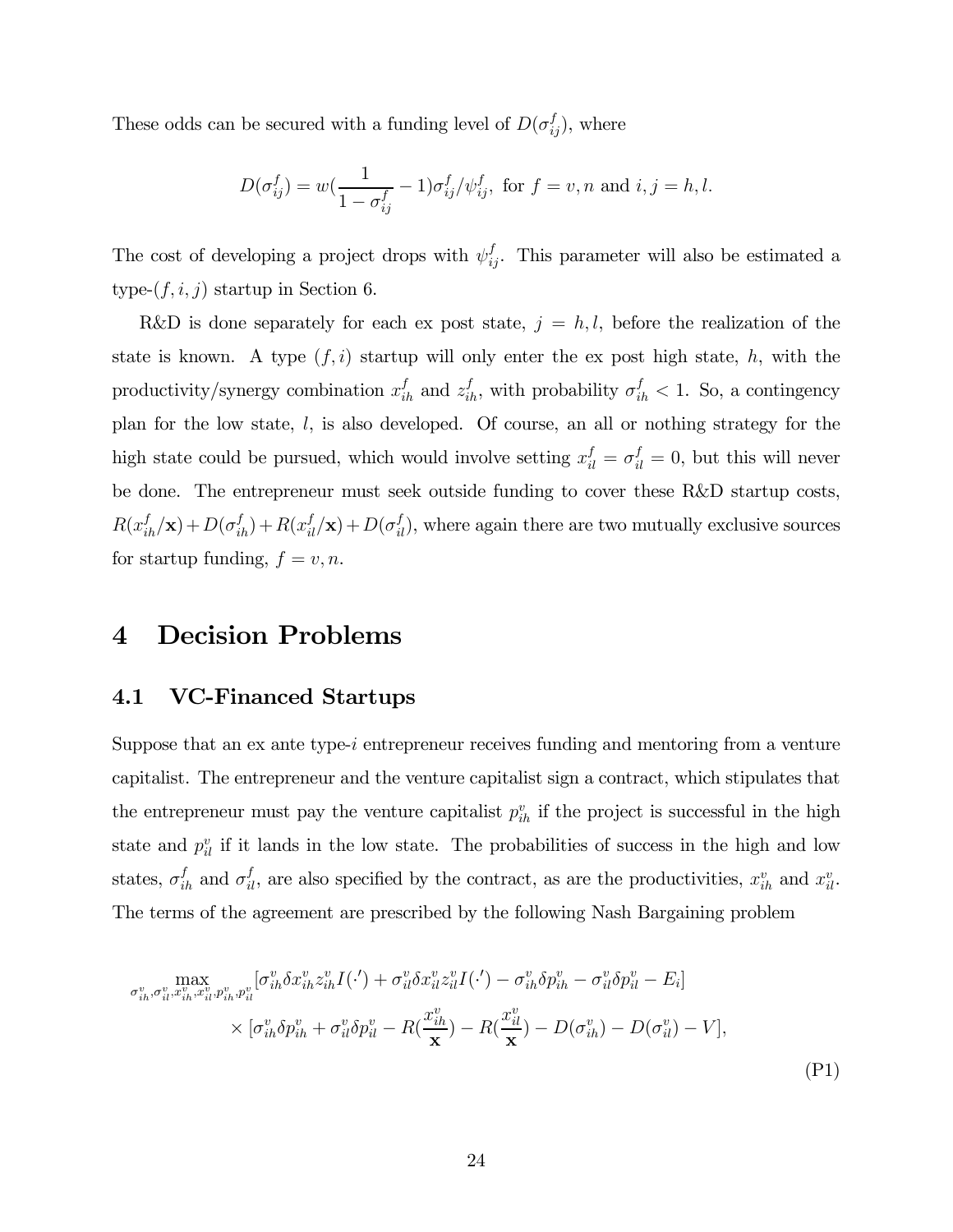where  $E_i$  and V are the threat points of the entrepreneur and the venture capitalist, respectively.<sup>36</sup> Here  $\delta$  is the market discount factor, or the reciprocal of the risk-free gross interest rate on saving and lending by consumers. This is used to discount the payoffs to both parties for each ex post state  $j = h, l$ . The term in brackets on the first line presents the expected reward to the entrepreneur, net of his threat point, while the term on the second line gives the same thing for the venture capitalist.

The upshot of the above Nash Bargaining problem is the following three first-order conditions:

$$
\delta x_{ij}^v z_{ij}^v I(\cdot') = D_1(\sigma_{ij}^v), \text{ for } j = h, l,
$$
\n
$$
(4)
$$

$$
\delta \sigma_{ij}^v z_{ij}^v I(\cdot') = R_1(\frac{x_{ij}^v}{\mathbf{x}})/\mathbf{x}, \text{ for } j = h, l,
$$
\n(5)

and

$$
\sigma_{ih}^v \delta p_{ih}^v + \sigma_{il}^v \delta p_{il}^v = R(\frac{x_{ih}^v}{\mathbf{x}}) + R(\frac{x_{il}^v}{\mathbf{x}}) + D(\sigma_{ih}^v) + D(\sigma_{il}^v)
$$
  
+ 
$$
\frac{1}{2} [\sigma_{ih}^v \delta x_{ih}^v z_{ih}^v I(\cdot') + \sigma_{il}^v \delta x_{il}^v z_{il}^v I(\cdot') - R(\frac{x_{il}^v}{\mathbf{x}}) - R(\frac{x_{il}^v}{\mathbf{x}}) - D(\sigma_{ih}^v) - D(\sigma_{il}^v) + V - E_i].
$$

The first condition implies that the probability of success for each ex post state  $j$  is chosen in the first-best manner. A marginal increase in the state-*j* success probability,  $\sigma_{ij}^v$ , raises the discounted value of a successful venture by  $\delta x_{ij}^v z_{ij}^v I(\cdot')$ , which is the marginal benefit. Development costs move up by  $D_1(\sigma_{ij}^v)$ , which represents the marginal cost. So, the marginal benefit from increasing  $\sigma_{ij}^v$  equals its marginal cost. The next condition sets for each state j the discounted expected marginal benefit from an increment in productivity,  $\delta \sigma_{ij}^v z_{ij}^v I(\cdot)$ , equal to the marginal cost of research,  $R_1(x_{ij}^v/\mathbf{x})/\mathbf{x}$ . Thus,  $x_{ij}^v$  is also set in a first best manner. The third condition specifies the venture capitalist's expected discounted payment,  $\sigma_{ih}^v \delta p_{ih}^v + \sigma_{il}^v \delta p_{il}^v$ . It is equal to his R&D startup costs,  $R(x_{ih}^v/\mathbf{x}) + R(x_{il}^v/\mathbf{x}) + D(\sigma_{ih}^v) + D(\sigma_{il}^v)$ , plus one half of the expected surplus, net of the difference in threat points, or  $[\sigma_{ih}^v \delta x_{ih}^v z_{ih}^v I(\cdot) +$ 

<sup>36</sup>Silveira and Wright (2016) build a canonical search model of the process where entrepreneurs are matched with venture capitalists. Upon meeting, the parties bargain in Nash fashion over each one's investment and how to split the proceeds. Their analysis is entirely theoretical in nature and does not focus on the process of innovation and growth.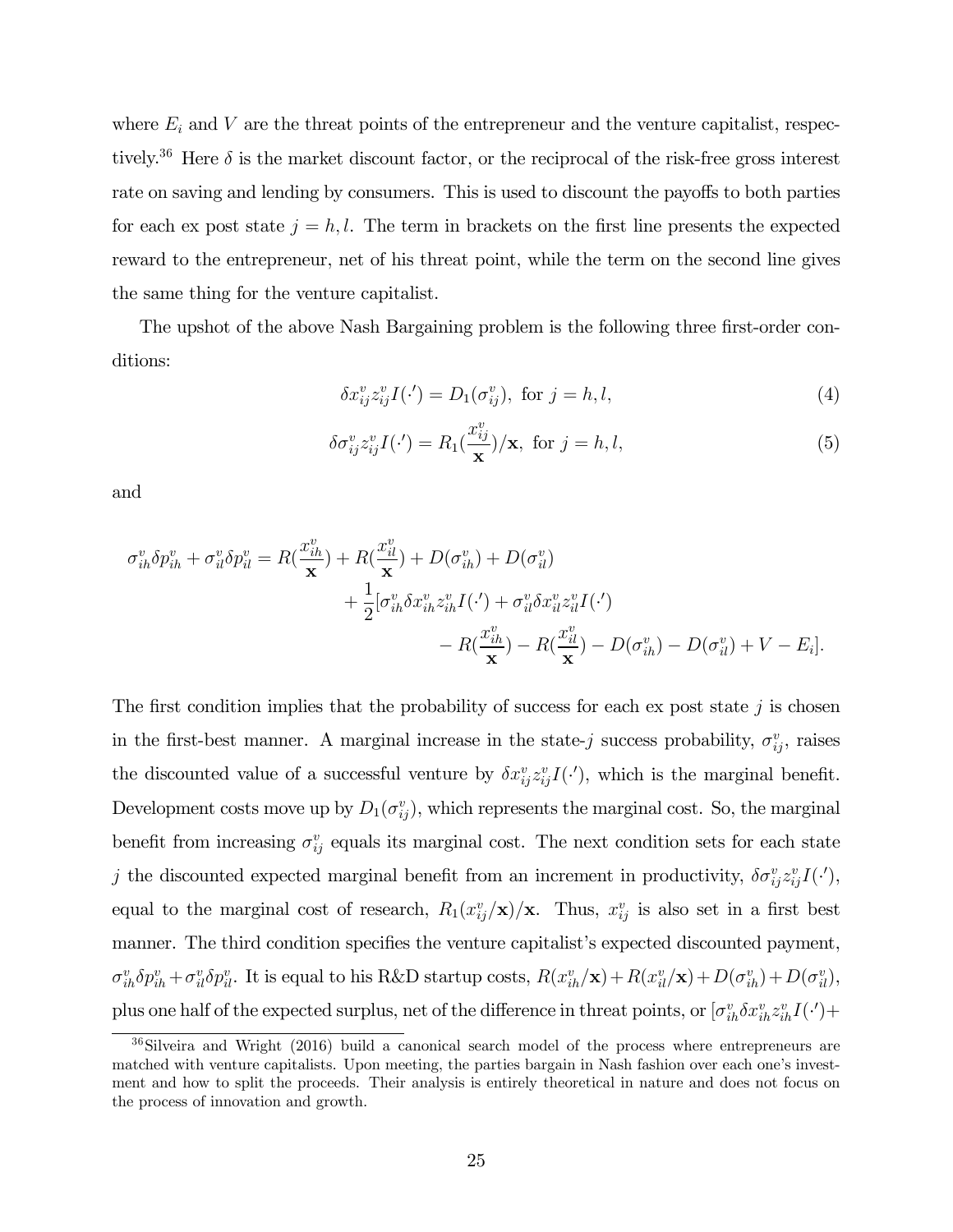$\sigma_{il}^v \delta x_{il}^v z_{il}^v I(\cdot) - R(x_{ih}^v/\mathbf{x}) - R(x_{il}^v/\mathbf{x}) - D(\sigma_{ih}^v) - D(\sigma_{il}^v) + V - E_i]/2^{37}$  The upshot of the first two conditions is summarized by the following lemma.

**Lemma 1** (The Impact of Synergy) The higher the ex-post state-j synergy,  $z_{ij}^v$ , between an ex ante type-i entrepreneur and the venture capitalist, the more ambitious a project will be as reflected by:

- 1. a higher level of productivity,  $x_{ij}^v$ ;
- 2. a higher likelihood of success,  $\sigma_{ij}^v$ ; and
- 3. a higher level of funding,  $R(x_{ij}^v/\mathbf{x}) + D(\sigma_{ij}^v)$ ,

for  $j = h, l$ .

### **Proof.** See Appendix 12. ■

Now, an ex ante type-*i* entrepreneur can always go to a bank for funding. So, his threat point,  $E_i$ , is given by maximized value of the bank startup problem  $(P2)$  presented below. Now, suppose that a venture capitalist has only one draw in the matching scenario. Then he will have no outside option. Thus, his threat point is given by  $V = 0$ . Therefore, the venture capitalist's expected profits from a contract with ex ante type- $i$  entrepreneur,  $V_i$ , are

$$
V_i = [\sigma_{ih}^v \delta x_{ih}^v z_{ih}^v I(\cdot') + \sigma_{il}^v \delta x_{il}^v z_{il}^v I(\cdot') - R(x_{ih}^v / \mathbf{x}) - R(x_{il}^v / \mathbf{x}) - D(\sigma_{ih}^v) - D(\sigma_{il}^v) - E_i]/2, \tag{6}
$$

which represents half of the surplus from the enterprise net of the entrepreneur's threat point.38

### 4.2 Non-VC-Financed Startups

A banker lends to an ex ante type-i entrepreneur at the market discount factor  $i_i$  (which is the reciprocal of the gross interest rate). This discount factor differs by a startup's ex

<sup>&</sup>lt;sup>37</sup>Jovanovic and Szentes (2013) build a model of venture capital that focuses on characterizing and measuring the excess returns earned by venture capitalists, due to the latters' scarcity. Their analysis abstracts from innovation and growth.

<sup>&</sup>lt;sup>38</sup>The division of profits between the entrepreneur and venture capitalist plays no role in the analysis. As can be seen from the first-order conditions (4) and (5), the division of profits doesn't affect the choices for  $\sigma_{ij}^v$  and  $x_{ij}^v$ .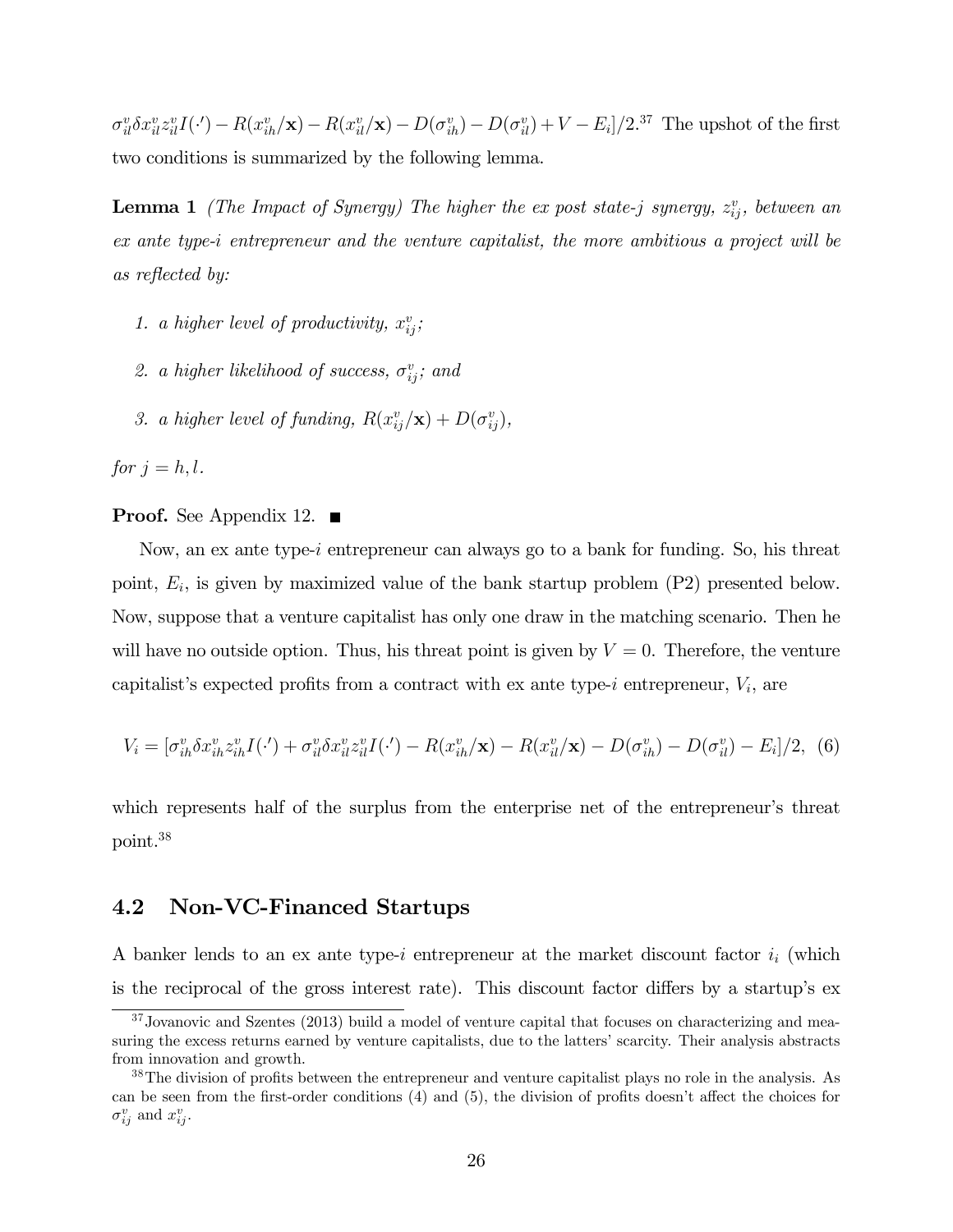ante type, i, and takes into account that the startup might fail with probability  $1 - \sigma_{ih}^n$  –  $\sigma_{il}^n$ . When a startup fails, the entrepreneur defaults on the loan's interest and principal,  $[D(\sigma_{ih}^n) + R(x_{ih}^n/\mathbf{x}) + D(\sigma_{il}^n) + R(x_{il}^n/\mathbf{x})]/i_i$ . The gross interest rate charged by banks,  $1/i_i$ , will be determined by a zero-profit constraint for bankers. If bankers can raise funds at the risk-free rate  $1/\delta$ , then

$$
\frac{\sigma_{ih}^n + \sigma_{il}^n}{i_i} = \frac{1}{\delta} \text{ or } \frac{1}{i_i} = \frac{1}{\delta(\sigma_{ih}^n + \sigma_{il}^n)}.
$$
\n(7)

Therefore, the gross interest rate charged by banks,  $1/i_i$ , is decreasing in the success probability,  $\sigma_{ih}^n + \sigma_{il}^n$ . Equivalently, the gross interest rate is increasing in the failure rate,  $1 - \sigma_{ih}^n - \sigma_{il}^n$ . Clearly,  $1/i_i > 1/\delta$  or  $i_i < \delta.$ 

Now, the entrepreneur's maximization problem is

$$
E_i = \max_{\sigma_{ih}^n, \sigma_{il}^n, x_{ih}^n, x_{il}^n} \delta \{ \sigma_{ih}^n x_{ih}^n z_{ih}^n I(\cdot') + \sigma_{il}^n x_{il}^n z_{il}^n I(\cdot') - (\sigma_{ih}^n + \sigma_{il}^n) [R(\frac{x_{ih}^n}{\mathbf{x}}) + R(\frac{x_{il}^n}{\mathbf{x}}) + D(\sigma_{ih}^n) + D(\sigma_{il}^n)]/i_i \},
$$
\n(P2)

subject to (7). Here the entrepreneur takes into account how his business plan for the startup influences the gross interest rate that he pays. The two sets of first-order conditions associated with the above maximization problem are:

$$
\delta x_{ij}^n z_{ij}^n I(\cdot') = D_1(\sigma_{ij}^n), \text{ for } j = h, l,
$$
\n(8)

and

$$
\delta \sigma_{ij}^n z_{ij}^n I(\cdot') = R_1(\frac{x_{ij}^n}{\mathbf{x}})/\mathbf{x}, \text{ for } j = h, l.
$$
 (9)

These two efficiency conditions for  $\sigma_{ij}^n$  and  $x_{ij}^n$  have the same generic form as (4) and (5). The values for  $\sigma_{ij}^n$  and  $x_{ij}^n$  will differ from  $\sigma_{ij}^v$  and  $x_{ij}^v$  for two reasons. First,  $z_{ij}^n \neq z_{ij}^v$ . Second, the cost functions for research and development differ; i.e., within the  $R$  and  $D$  functions,  $\chi_{ij}^n \neq \chi_{ij}^v$  and  $\psi_{ij}^n \neq \psi_{ij}^v$ . This will discussed further in Section 6.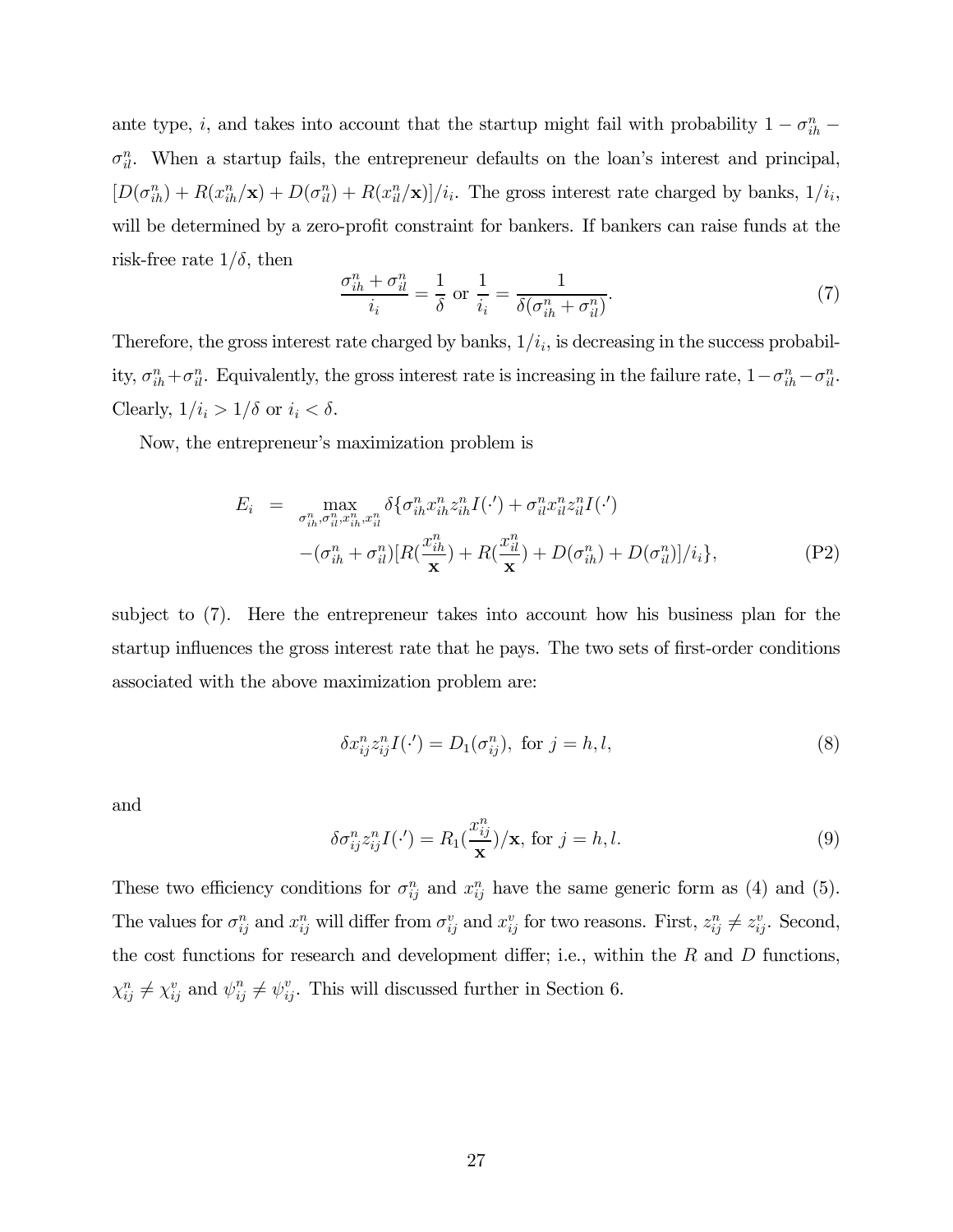## 5 Balanced Growth

To start with, denote the gross growth rate for aggregate productivity, or  $\mathbf{x}$ , by  $g_{\mathbf{x}} \equiv \mathbf{x}'/\mathbf{x}$ . Define the average level of productivity for a type- $f$  financed venture in the ex post high state,  $j = h$ , by

$$
x_h^f = (\mu_h^f \sigma_{hh}^f x_{hh}^f + \mu_l^f \sigma_{lh}^f x_{lh}^f) / (\mu_h^f \sigma_{hh}^f + \mu_l^f \sigma_{lh}^f),
$$
 for  $f = n, v$ .

The fractions of all successful startups in the high state that have type- $f$  funding are

$$
\nu_h^f = \frac{s^f(\mu_h^f \sigma_{hh}^f + \mu_l^f \sigma_{lh}^f)}{s^v(\mu_h^v \sigma_{hh}^v + \mu_l^v \sigma_{lh}^v) + s^u(\mu_h^v \sigma_{hh}^n + \mu_l^v \sigma_{lh}^n)}, \text{ for } f = n, v. \tag{10}
$$

In a similar vein, the average level of productivity over all startups in the ex post low state,  $j = l$ , is given by

$$
x_{l} = \frac{s^{v}(\mu_{h}^{v}\sigma_{hl}^{v}x_{hl}^{v} + \mu_{l}^{v}\sigma_{ll}^{v}x_{ll}^{v}) + s^{n}(\mu_{h}^{n}\sigma_{hl}^{n}x_{hl}^{n} + \mu_{l}^{n}\sigma_{ll}^{n}x_{ll}^{n})}{s^{v}(\mu_{h}^{v}\sigma_{hl}^{v} + \mu_{l}^{v}\sigma_{ll}^{v}) + s^{n}(\mu_{h}^{n}\sigma_{hl}^{n} + \mu_{l}^{n}\sigma_{ll}^{n})}.
$$
\n(11)

Next, define the following growth factors for the above three ex post classes of enterprises

$$
g_h^f \equiv \frac{x_h^f}{\mathbf{x}}, \text{ for } f = v, n, \text{ and } g_l \equiv \frac{x_l}{\mathbf{x}}.
$$

The  $g$ 's are determined by the choice problems (P1) and (P2), and must be constant along a balanced growth path. For this to be the case, the  $x_{ij}^f$ 's have to grow over time at the same rate as **x**. Additionally, the  $\sigma_{ij}^f$ 's must be constant. Can a balanced growth path exist where entrepreneurs are choosing different levels of innovation? If so, what determines the growth rate for the aggregate level of productivity,  $g_x$ ?

Now, suppose that the aggregate level of productivity in the current period, x, reflects the average productivities of each of the above three classes of enterprises as well as their mass in the set of producing startups. Specifically, let  $x'$  read

$$
\mathbf{x}' = c(\nu_h^v x_h^v)^{\gamma_h^v} (\nu_h^n x_h^n)^{\gamma_h^n} (\nu_l x_l)^{1 - \gamma_h^v - \gamma_h^n},\tag{12}
$$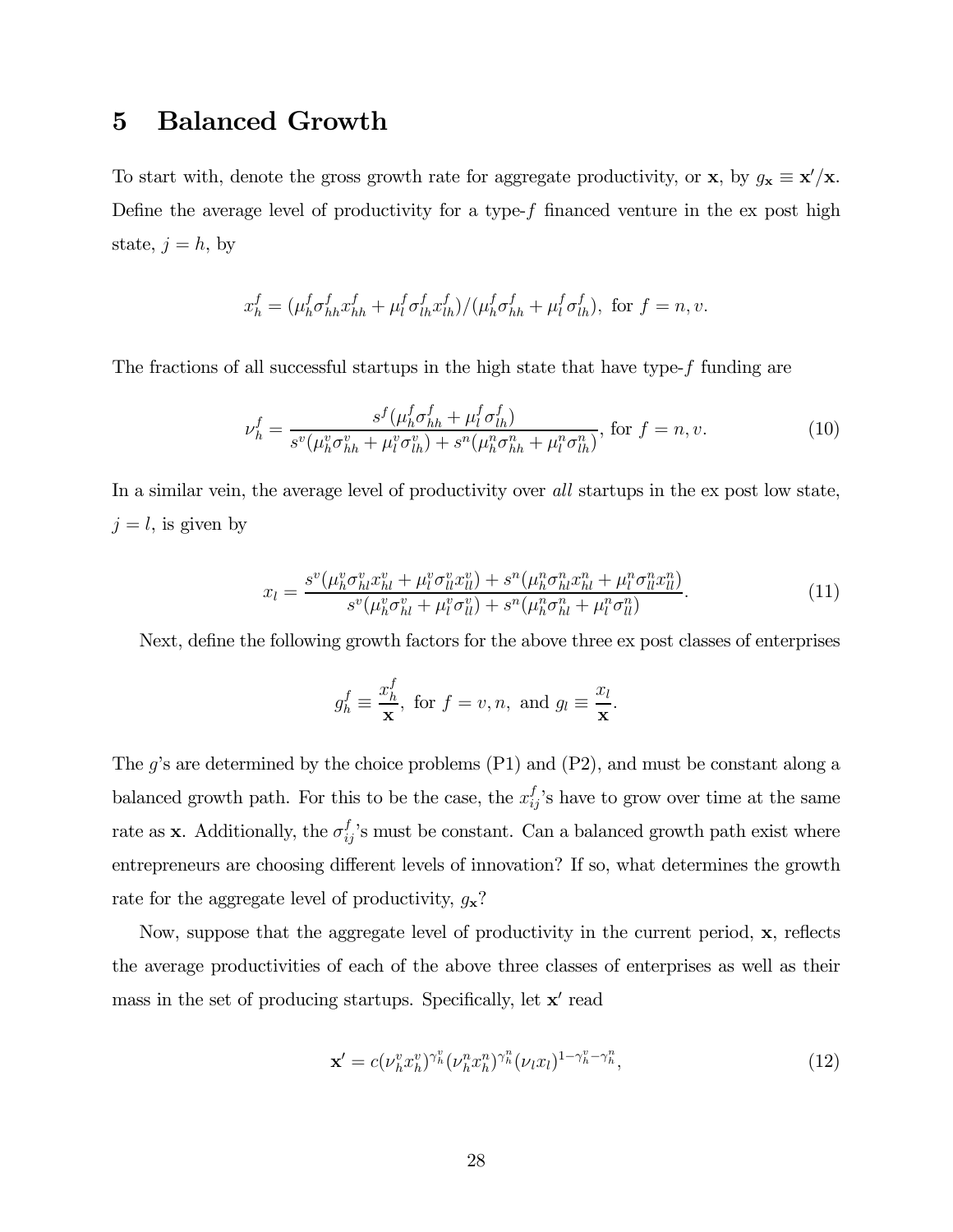where c is a constant term and  $0 < \gamma_h^v$ ,  $\gamma_h^v$ ,  $\gamma_h^v$  +  $\gamma_h^v$  < 1. This law of motion depends upon both the extensive (the  $\nu$ 's) and intensive (the x's) margins of the three ex post categories of startups. The aggregate level of productivity's gross growth rate,  $g_{\mathbf{x}}$ , will be

$$
g_{\mathbf{x}} \equiv \frac{\mathbf{x}'}{\mathbf{x}} = \frac{c(\nu_h^v x_h^v)^{\gamma_h^v} (\nu_h^n x_h^n)^{\gamma_h^n} (x_l)^{1-\gamma_h^v-\gamma_h^n}}{\mathbf{x}}
$$
  

$$
= c(\nu_h^v g_h^v)^{\gamma_h^v} (\nu_h^n g_h^n)^{\gamma_h^n} (g_l)^{1-\gamma_h^v-\gamma_h^n}.
$$
 (13)

because  $g_h^v \equiv x_h^v / \mathbf{x}$ ,  $g_h^n \equiv x_h^n / \mathbf{x}$ , and  $g_l \equiv x_l / \mathbf{x}$ . Therefore, the gross growth rate in the aggregate level of productivity, or  $g_x$ , is just a geometric average of the average rates of innovation by each type of enterprise, or the  $g$ 's, weighted by their respective masses, the  $\nu$ 's. The extent to which high-type VC-funded enterprises propel the economy forward is governed by  $g_h^f$ ,  $\gamma_h^f$ , and  $\nu_h^f$ , for  $f = \nu, n$ .

Next, the market discount factor,  $\delta$ , is given by

$$
\delta = \beta / g_{\mathbf{x}}^{\rho\zeta/(\zeta + \lambda)},\tag{14}
$$

where  $\beta$  is the representative agent's subjective discount factor and  $\rho$  is the coefficient of relative aversion.<sup>39</sup> If the depreciation factor on capital is  $\mathfrak{d}$ , then the rental rate, r, will be given by

$$
r = 1/\delta - \mathfrak{d}.\tag{15}
$$

How is the wage rate determined in general equilibrium and at what gross rate will it grow along a balanced growth path? To address this question, first note that there are eight types of enterprises producing: viz., ex ante high- and low-type startups that evolve into ex post high- and low-type firms, which were initially financed by venture capitalists and non-venture capitalists. Recall that each period there are  $s<sup>v</sup>$  firms funded by VC and  $s^n$  by non-VC sources. Let  $\#_{ij}^f$  refer to the number of current startups that will turn into

$$
\sum_{t=1}^{\infty} \beta^{t-1} c_t^{1-\rho} / (1-\rho),
$$

where  $c_t$  is his consumption in period  $t$ .

 $39$ That is, in the background there is a representative consumer/worker who inelastically supplies one unit of labor and has a lifetime utility function (in period 1) of the form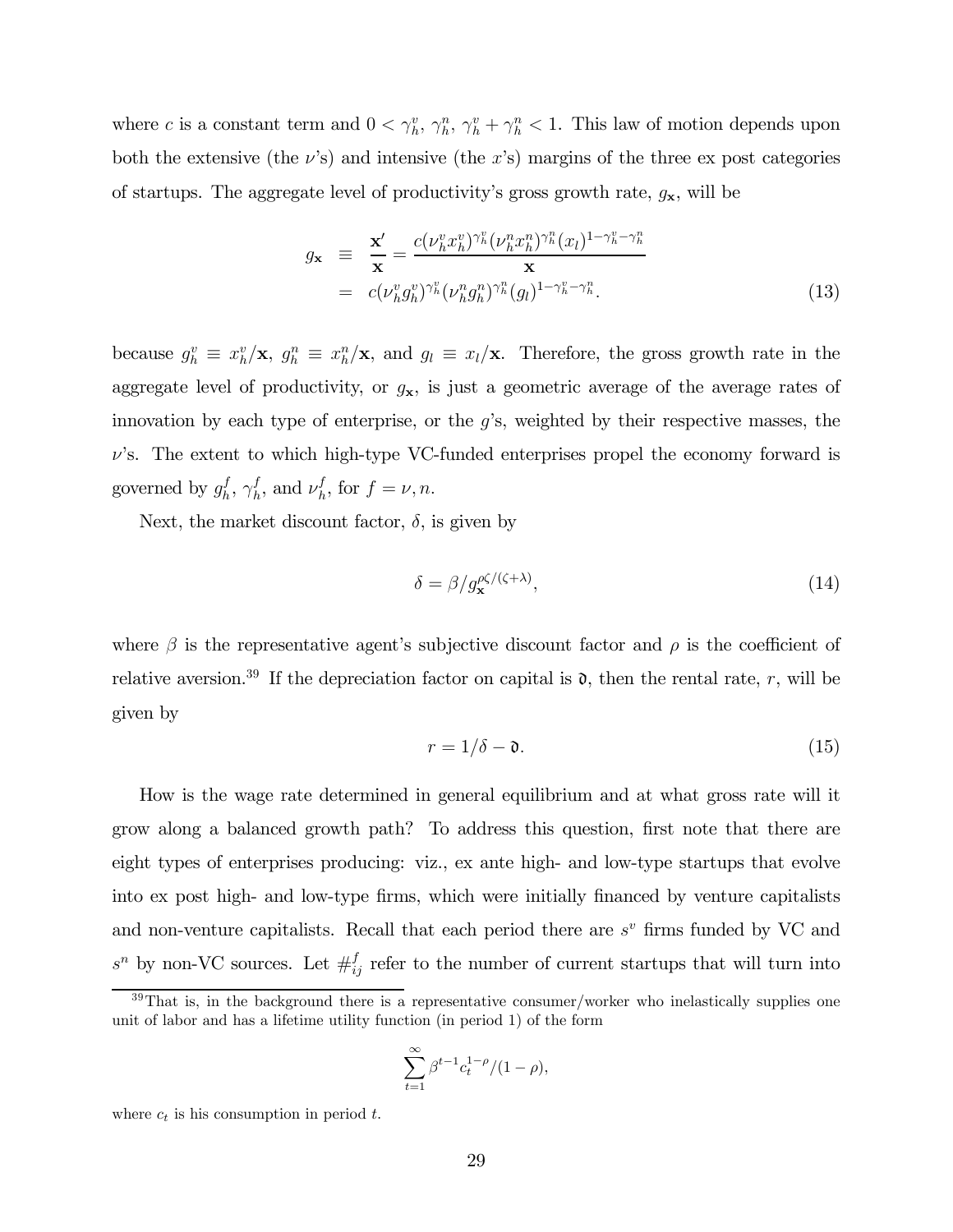type- $(f, i, j)$  enterprises in the subsequent period. It can be deduced that

$$
\#_{ij}^f = \sigma_{ij}^f s^f \mu_i^f, \text{ for } f = v, n \text{ and } i, j = h, l.
$$

Now, the survival rate for an operating firm is  $s$ . Thus, the numbers of  $t$ -period-old type- $(f, i, j)$  enterprises that will still be around are

$$
\#_{ij,t}^f = \mathbf{s}^t \#_{ij}^f
$$
, for  $f = v, n; i, j = h, l$ ; and  $t = 0, 1, \cdots$ .

Here, an age-0 enterprise is one that just starts producing in the current period.

Next, the generic demand for labor by a type- $(f, i, j)$  enterprise, arising from the firstorder condition for labor, is

$$
l_{ij}^f = \left(\frac{\kappa}{r}\right)^{\kappa/\zeta} \left(\frac{\lambda}{w}\right)^{(\zeta+\lambda)/\zeta} x_{ij}^f z_{ij}^f, \text{ for } f = v, n \text{ and } i, j = h, l.
$$

Hence, the labor demanded by an enterprise that came on line  $t$  periods ago is

$$
l_{ij,t}^f = \left(\frac{\kappa}{r}\right)^{\kappa/\zeta} \left(\frac{\lambda}{w}\right)^{(\zeta+\lambda)/\zeta} \frac{x_{ij}^f}{g_{\mathbf{x}}^{t+1}} z_{ij}^f = \frac{l_{ij}^f}{g_{\mathbf{x}}^{t+1}},\tag{16}
$$

since  $x_{ij,t}^f = x_{ij}^f / g_{\mathbf{x}}^{t+1}$ . Thus, the total demand for labor by type- $(f, i, j)$  enterprises reads

$$
\sum_{t=0}^{\infty} \#_{ij,t}^f l_{ij,t}^f = \sum_{t=0}^{\infty} \mathbf{s}^t \#_{ij}^f \frac{l_{ij}^f}{g_{\mathbf{x}}^{t+1}} = \frac{\#_{ij}^f l_{ij}^f}{g_{\mathbf{x}} (1 - \mathbf{s}/g_{\mathbf{x}})}.
$$

The labor-market clearing condition appears as

$$
\sum_{f=v,n} \sum_{i=h,l} \sum_{j=h,l} \frac{\#_{ij}^f l_{ij}^f}{g_x (1 - \mathbf{s}/g_x)} = 1,
$$

Therefore, the solution for wages is given by

$$
w = \lambda \left(\frac{\kappa}{r}\right)^{\kappa/(\zeta+\lambda)} \left[\frac{\sum_{f=v,n} \sum_{j=h,l} \sum_{j=h,l} \#_{ij}^f z_{ij}^f x_{ij}^f}{g_x (1 - \mathbf{s}/g_\mathbf{x})}\right]^{\zeta/(\zeta+\lambda)} \mathbf{x}^{\zeta/(\zeta+\lambda)}.\tag{17}
$$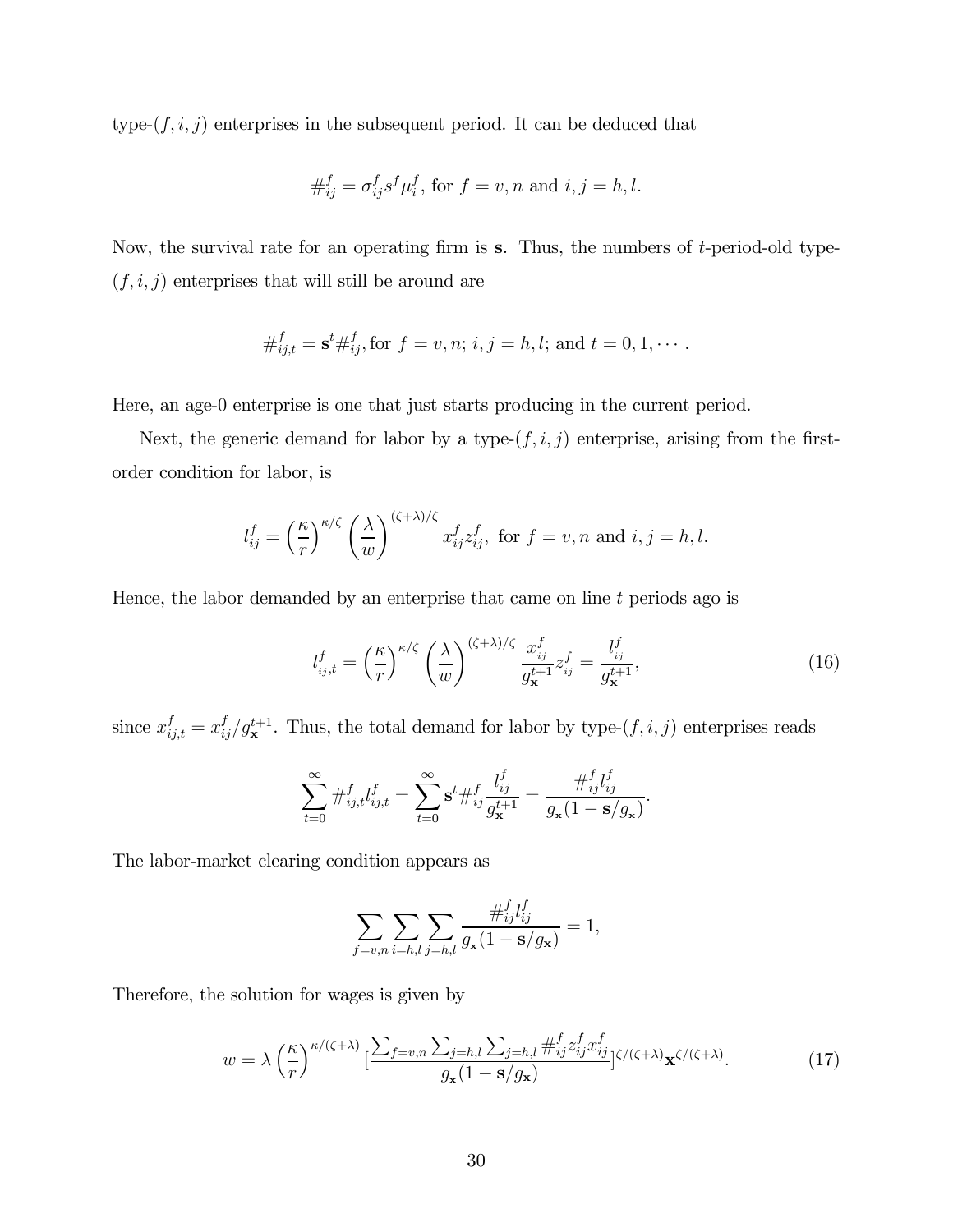Focus on the right-hand side of the above equation. Along a balanced growth path, the  $\#_{ij}^f$ 's,  $x_{ij}^f$ 's,  $z_{ij}^f$ 's, and  $g_{\mathbf{x}}$  will all be constant. The only thing growing is **x**. Therefore, wages grow at the gross rate

$$
g_w = \left(\frac{\mathbf{x}'}{\mathbf{x}}\right)^{\zeta/(\zeta+\lambda)} = g_\mathbf{x}^{\zeta/(\zeta+\lambda)}.\tag{18}
$$

The gist of the above discussion is summarized by the definition below.

### Definition 1 (Balanced Growth) The following characterizes a balanced growth path:

- 1. R&D by VC-backed startups, or  $\sigma_{ij}^f$  and  $x_{ij}^f$  for  $i, j = h, l$ , is determined by the Nash Bargaining problem (P1), taking as given  $\delta$ ,  $E_i$ ,  $r$ ,  $w$ ,  $g_w$ ,  $V$ , and  $\mathbf{x}$ .
- 2. R&D by non-VC-backed startups, or  $\sigma_{ij}^n$  and  $x_{ij}^n$  for  $i, j = h, l$ , and the threat point for entrepreneurs,  $E_i$ , solve the bank finance problem (P2), taking as given  $\delta$ , i, r, w,  $g_w$ , and x.
- 3. The wage rate, w, clears the labor market in accordance with (17), taking as given  $\sigma_{ij}^f$ ,  $x_{ij}^f$ , and  $s_f$ , for  $f = v, n$  and  $i, j = h, l$ , and  $g_x$ . The gross growth rate in wages,  $g_w$ , is pinned by (18) given  $g_{\mathbf{x}}$ .
- 4. The market discount factor,  $\delta$ , and the rental rate on capital, r, are specified by (15) and (14), assuming a value for  $g_{\mathbf{x}}$ . The gross interest rate on bank loans,  $1/i_i$ , is determined by (7), conditional on values for  $\delta$ ,  $\sigma_{ih}^n$ , and  $\sigma_{il}^n$ .
- 5. The threat point for a venture capitalist is simply  $V = 0$ .
- 6. Aggregate productivity, **x**, and its gross growth rate,  $g_{\mathbf{x}}$ , are specified by (12) and (13).

From the above analysis of the balanced growth path, it can be seen that a corporate income tax will have no impact on economic growth. This transpires because it acts as an equiproportionate reduction in all synergies, or on the  $z_{ij}^f$ 's. This operates in the same manner as a once-and-for-all reduction in aggregate productivity.

Lemma 2 (Neutrality of a Uniform Corporate Income Tax on Long-Run Growth) Suppose the government levies a corporate income tax at rate  $\tau$  on all producing enterprises, with all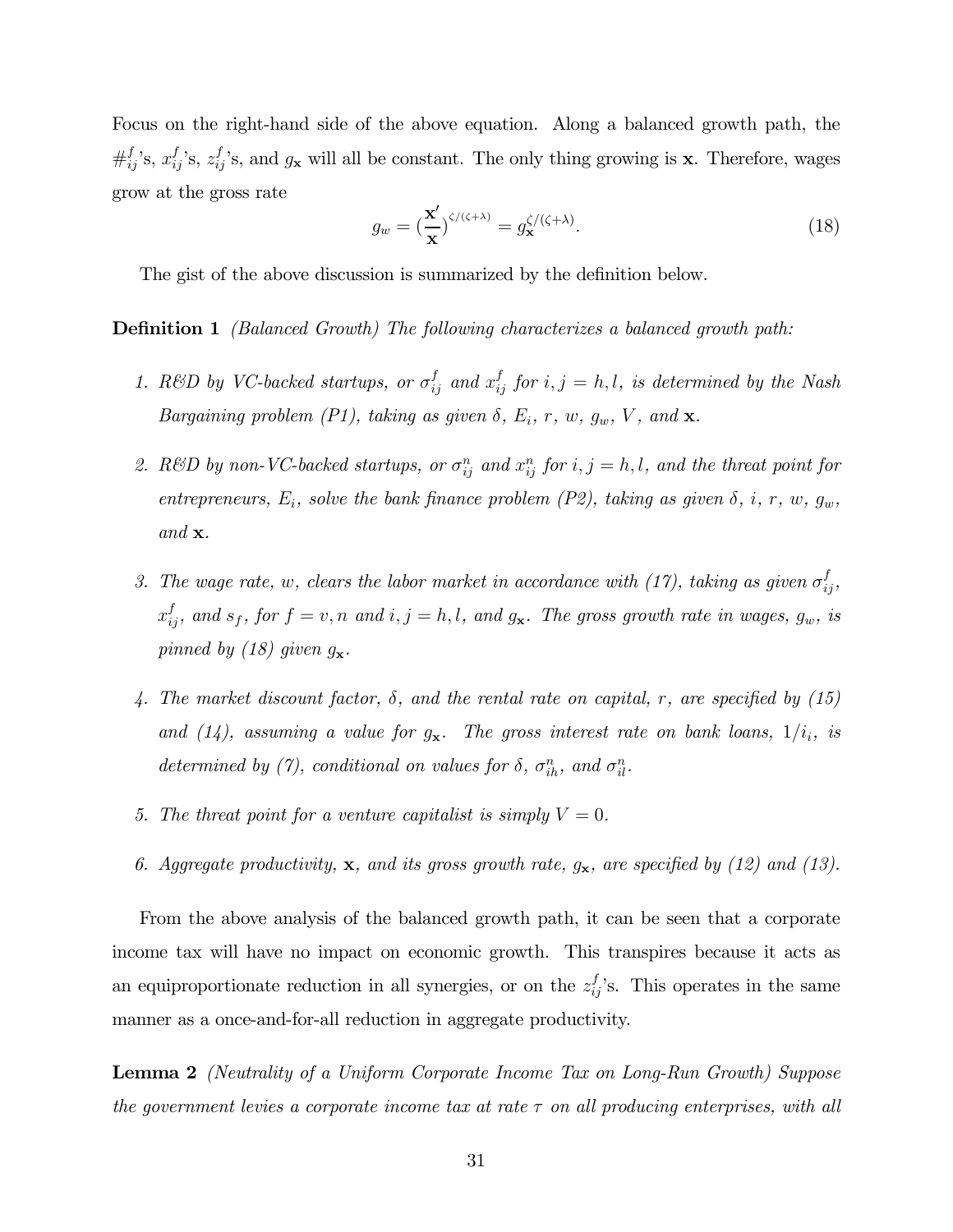revenue is rebated back to consumers/workers in the form of lump-sum taxes. There is no effect on long-run growth; i.e., on  $g_{\mathbf{x}}$  and  $g_w$ .

**Proof.** Again, see Appendix 12.  $\blacksquare$ 

## 6 Matching the Model with U.S. Census Data

The model is now confronted with stylized facts computed using data from the U.S. Census Bureau's LBD, the USPTO's PatentsView, and VentureXpert. The length of a period is taken to be 10 years. The baseline level of aggregate productivity,  $x$ , can be innocuously normalized to one; hence,  $x = 1$ . Some of the parameters in model are standard in macroeconomics. These are assigned common values. Parameters unique to the current study are calibrated in the recursive fashion discussed below. The calibration procedure uses facts for the average growth rate of the U.S. economy, the number of firms per worker in the economy, and the ratio of non-VC-funded to VC-funded startups. The ex ante matching probabilities, or the four  $\mu_i^f$ 's in Table 3, can be computed using data from the U.S. Census Bureau and VentureXpert. Likewise, the success odds for type- $(f, i, j)$  ventures, or the eight  $\sigma_{ij}^f$ 's, can be calculated using the same data. For each funding source, f, these amount to the transition probabilities of going from ex ante state  $i$  to ex post state  $j$ . Due to disclosure restrictions imposed by the Bureau for reasons of confidentiality, facts can only be used for the average employment of type- $(f, j)$  firms; that is, for the four observations  $l_j^f = (\mu_h^f \sigma_{hj}^f l_{hj}^f + \mu_l^f \sigma_{lj}^f l_{ij}^f)/(\mu_h^f \sigma_{hj}^f + \mu_l^f \sigma_{lj}^f)$ , for  $f = v, n$  and  $j = h, l$ . (In other words, the data cannot also be categorized by the  $\alpha$  ante type  $i$  of enterprise.) Likewise, facts can only be used for the average patenting activity of type- $(f, j)$  firms. These restrictions impose some limitations on the structure that can be calibrated. Given the saturated structure of the model, there is exact identification of the parameter values unique to this study. In fact, all but one of the parameters can be pinned down using analytical expressions that connect observations to parameter values. The last parameter requires simulating the model to match a desired data target.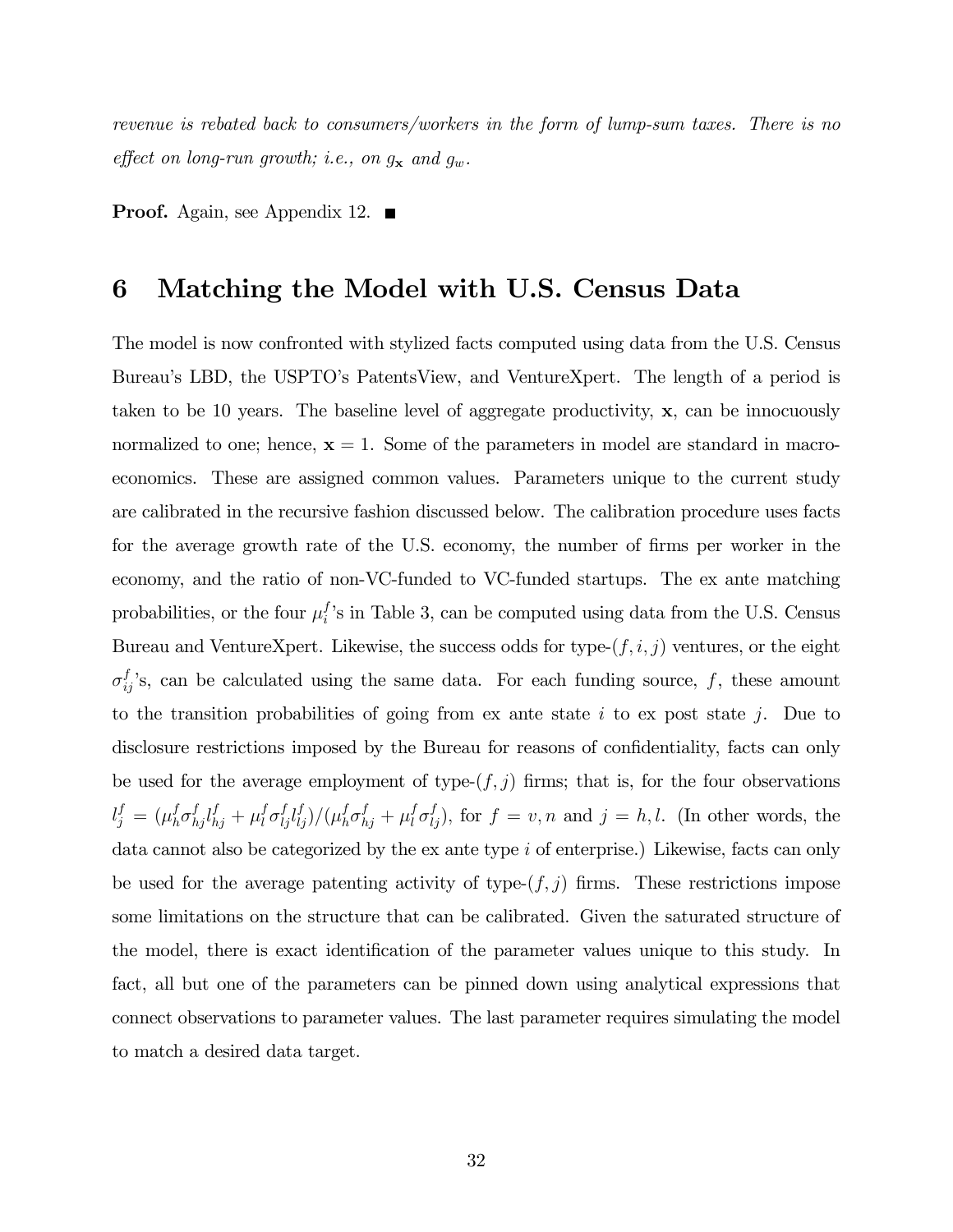EX ANTE MATCHING PROBABILITIES  $(\%)$ 

| Type          | $>90$ th | $\rm < 90th$ |
|---------------|----------|--------------|
| VC Funded     | 32.55    | 67.45        |
| Non-VC Funded | 10.64    | 89.36        |

Table 4: The data sources are discussed in Section 2.1. A firm's type refers to whether or not it is in the top decile for employment at the time of initial VC funding. These are the  $\mu_i^f$ 's used in the benchmark calibration. All figures are rounded for disclosure purposes.

## **6.1** Number of Startups,  $s^n$  and  $s^v$

From the U.S. data the success rates for the eight types of startups are known. That is,  $\sigma_{ij}^f$ can be assigned the value  $\tilde{\sigma}_{ij}^f$ , for  $f = v, n$  and  $i, j = h, l$ . A  $\sim$  over a variable denotes that its value for calibration purposes can be assigned directly from U.S. Census data. Let  $\pi_j^f$ represent the fraction of all initial startups that were funded by source  $f$  and ended up in ex post state  $j$ . It can be shown that

$$
\pi_j^f = \tilde{\mu}_h^f \tilde{\sigma}_{hj}^f + \tilde{\mu}_l^f \tilde{\sigma}_{lj}^f < 1, \text{ for } f = v, n \text{ and } j = h, l. \tag{19}
$$

The  $\pi_j^f$ 's are known since the  $\tilde{\mu}_i^f$ 's and  $\tilde{\sigma}_{ij}^f$ 's are. They lie below one because most startups fail. The ex ante matching probabilities in the U.S. data are reported in Table 4. Venture capitalists fund a higher percentage of high-type firms than do other financiers–this assortative match was discussed in Section 2.2.

In the United States the number of entrepreneurs (employer businesses) per worker is 4.3 percent. Therefore, it should transpire that

$$
\frac{s^v(\pi_h^v + \pi_l^v) + s^n(\pi_h^n + \pi_l^n)}{(1 - \mathbf{s})} = 0.043,
$$

where s is the survival rate for a producing firm. Additionally, the ratio of non-VC to VCfunded startups can be calculated from the U.S. data, so that a value for  $s^n/s^v$  is pinned down. Hence, using the above equation

$$
s^v = 0.043 \times (1 - \mathbf{s})/[(\pi_h^v + \widetilde{\sigma}_l^v) + (\widetilde{s^n/s^v})(\pi_h^n + \pi_l^n)],
$$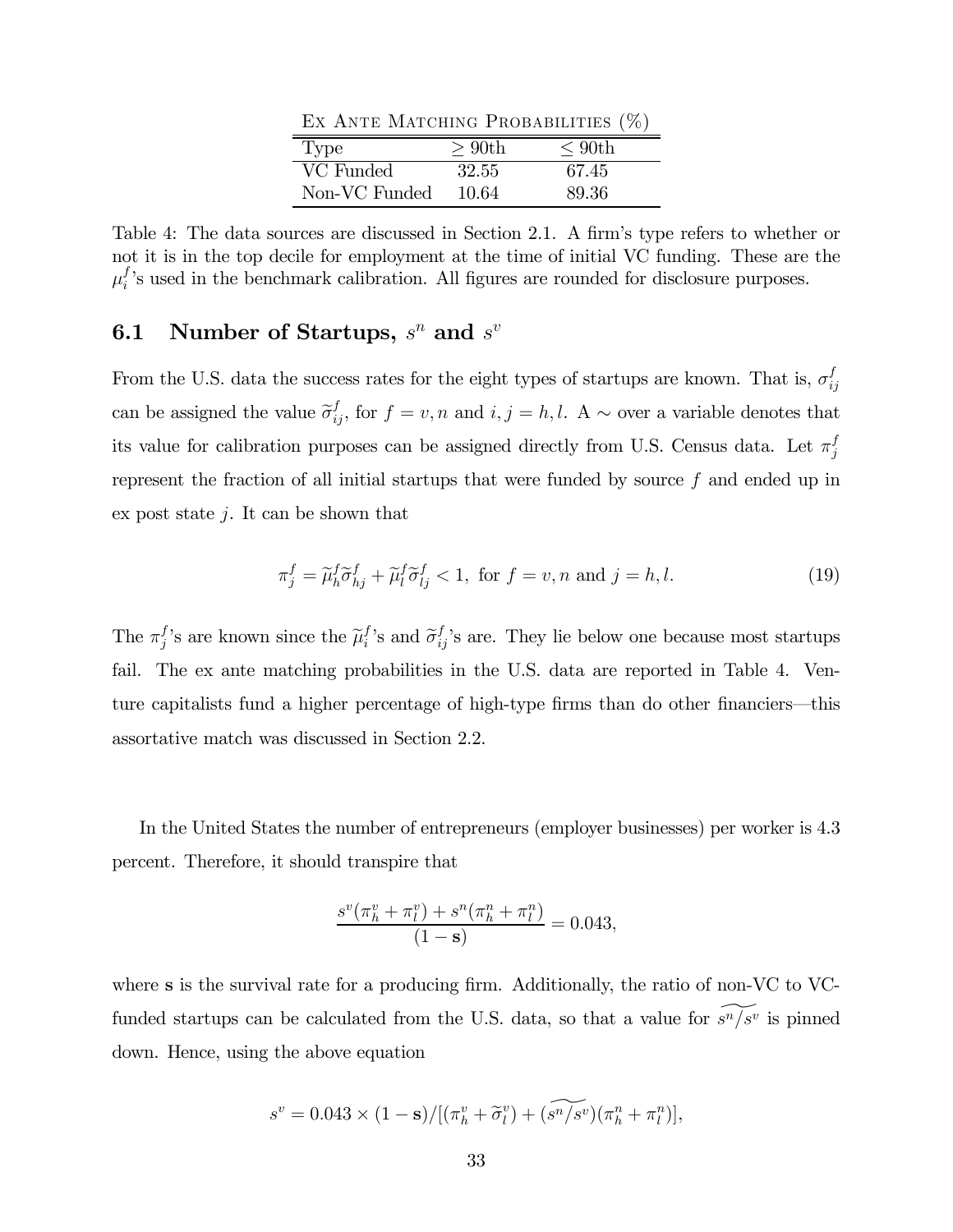| PATENT CITATIONS (%) |       |                 |
|----------------------|-------|-----------------|
| Type                 |       | $> 90th$ < 90th |
| VC Funded            | 26.22 | 2.67            |
| Non-VC Funded        | 39.17 | 31.93           |

Table 5: Again, the data sources are discussed in Section 2.1. A firm's type refers to whether or not it is in the top decile for employment 10 years after VC funding. The first column gives the numbers used for  $\gamma_h^v$  and  $\gamma_h^n$ . All figures are rounded for disclosure purposes.

This equation can be used to back out values for  $s^v$  and  $s^n = (s^n/s^v)s^v$ .

# 6.2 Growth in Startup Productivities, the  $g_j^f$ 's

The model is calibrated so that the benchmark economy grows at 1.8 percent a year. This implies a target growth rate for aggregate productivity,  $g_{\mathbf{x}}$ , given by

$$
g_{\mathbf{x}} = 1.018^{10 \times (\zeta + \lambda)/\zeta}.
$$

Data on patent stocks is used to identify the innovation rates of firms. As discussed, stylized facts for patenting activity can only be reported at the level of type- $(f, j)$  firms; i.e., it cannot be broken down by the initial type,  $i$ , of the enterprise. So, the calibration procedure will impose the restriction that  $x_{hj}^f = x_{lj}^f \equiv x_j^f$ , for  $f = v, n$  and  $j = h, l$ . The observed innovation rates for a type- $(f, j)$  enterprise relative to a type- $(v, h)$  firm are represented by  $\widetilde{\phi}_j^f$ . Then,

$$
x_j^f = \widetilde{\phi}_j^f x_h^v, \text{ for } (f, j) \neq (v, h).
$$

The spillover parameters, or the  $\gamma_j^f$ 's, are computed from the shares of type- $(f, j)$  firms in total patent citations. The distribution of patent citations by firm type in the United States is displayed in Table 5. On this account,  $\tilde{\gamma}_h^v = 0.2622$  and  $\tilde{\gamma}_h^n = 0.3917$ .

From equation (13) it then follows that

$$
g_{\mathbf{x}} = cx_{h}^{v}(\nu_{h}^{v})^{\widetilde{\gamma}_{h}^{v}}(\nu_{h}^{n}\widetilde{\phi}_{h}^{n})^{\widetilde{\gamma}_{h}^{n}}(\widetilde{\phi}_{l})^{1-\widetilde{\gamma}_{h}^{v}-\widetilde{\gamma}_{h}^{n}},
$$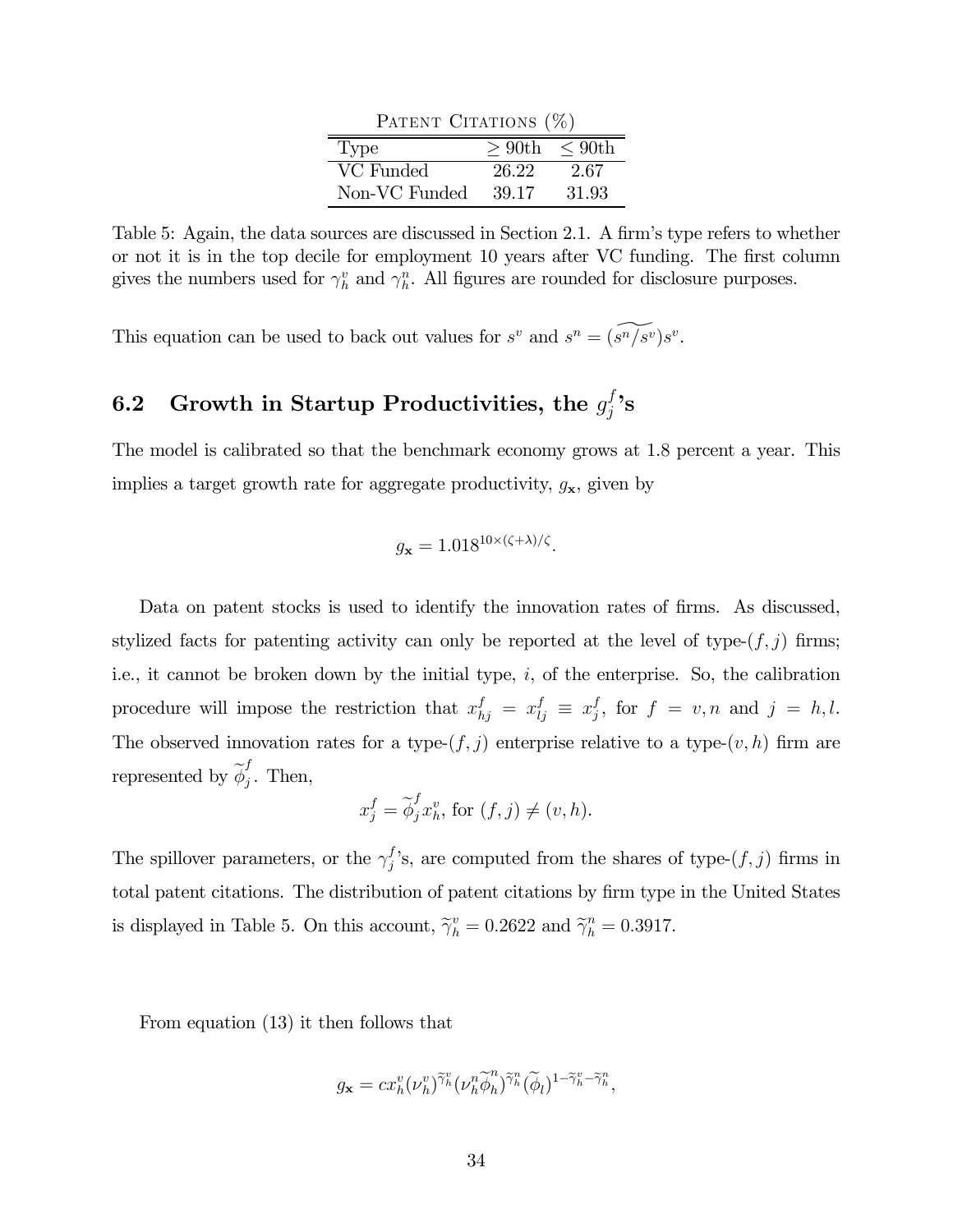where equation (10) defines  $\nu_h^f$  and by using (11) it is easy to deduce that

$$
\phi_l \equiv \frac{s^v(\widetilde{\mu}_h^v \widetilde{\sigma}_{hl}^v + \widetilde{\mu}_l^v \widetilde{\sigma}_{ll}^v)\widetilde{\phi}_l^v + s^u(\widetilde{\mu}_h^n \widetilde{\sigma}_{hl}^n + \widetilde{\mu}_l^n \widetilde{\sigma}_{ll}^n)\widetilde{\phi}_l^n}{s^v(\widetilde{\mu}_h^v \widetilde{\sigma}_{hl}^v + \widetilde{\mu}_l^v \widetilde{\sigma}_{ll}^v) + s^u(\widetilde{\mu}_h^n \widetilde{\sigma}_{hl}^n + \widetilde{\mu}_l^n \widetilde{\sigma}_{ll}^n)}.
$$

Now, choose  $c = 1/[(\nu_h^v)^{\tilde{\gamma}_l^v}(\nu_h^n)^{\tilde{\gamma}_h^v}],$  an innocuous normalization. Then,

$$
g_h^v = x_h^v = \frac{g_{\mathbf{x}}}{(\widetilde{\phi}_h^n)^{\widetilde{\gamma}_h^n}(\widetilde{\phi}_l)^{1-\widetilde{\gamma}_h^v-\widetilde{\gamma}_h^n}} \text{ (recall } \mathbf{x} = 1\text{)}.
$$

Therefore,

$$
g_j^f = \widetilde{\phi}_j^f g_k^v
$$
, for  $(f, j) \neq (v, h)$ .

# 6.3 Synergies, the  $z_{ij}^f$ 's

The relative employments of firms are used to identify the synergy parameters or the  $z_{ij}^f$ 's. Let  $\widetilde{e}_j^f$  denote the observed employment of a type- $(f, j)$  firm relative to a type- $(v, h)$  one. There are four of these. As was discussed earlier, unfortunately employment cannot categorized by the ex ante type  $i$  of an enterprise. Given this only four unique synergy parameters can be backed out using U.S. Census data from the calibration procedure. So, set  $z_{hj}^f = z_{lj}^f \equiv z_j^f$  in the calibration procedure. The four synergy parameters,  $z_k^v, z_l^v, z_h^n$ , and  $z_l^n$ , are pinned down as follows. First, set  $z_h^v = 1$ . Then, using the labor demand functions (16) and the data on relative employments,  $\tilde{e}_j^f$ , the following holds

$$
\frac{x_h^v z_h^v}{x_j^f z_j^f} = \left(\frac{x_h^v}{x_j^f}\right) \frac{1}{z_j^f} = \tilde{e}_j^f,
$$

so that

$$
z_j^f = \left(\frac{x_h^v}{x_j^f}\right)/\tilde{e}_j^f, \text{ for } (f, j) \neq (v, h). \tag{20}
$$

The wage rate,  $w$ , can be now determined at the calibration point using (17).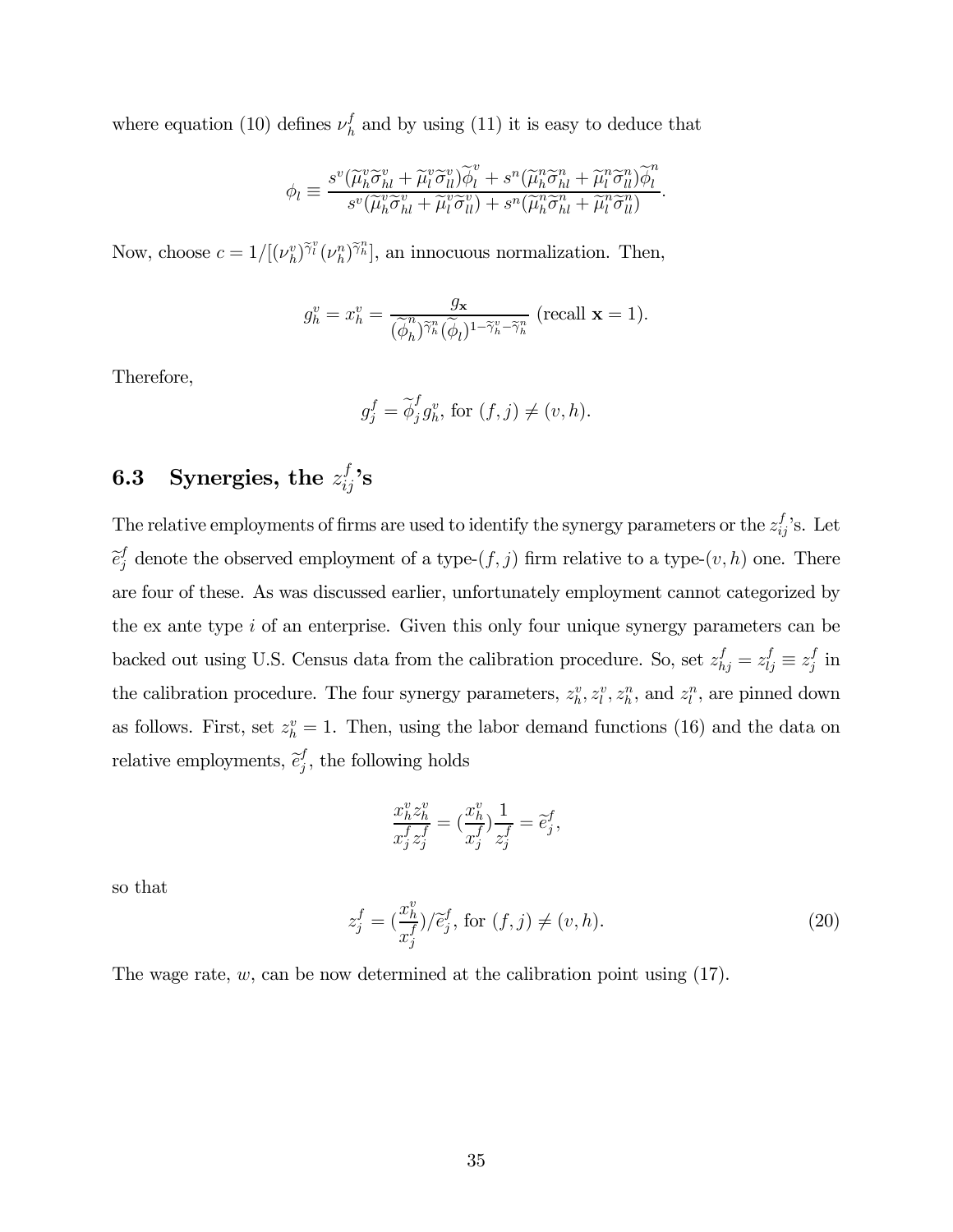# 6.4 The Efficiencies of Research and Development, the  $\psi_{ij}^f$ 's,  $\chi_{ij}^f$ 's, and  $\iota$

The desired values for the startups' productivities and success rates,  $x_{ij}^f$  and  $\sigma_{ij}^f$ , can be achieved by backing out the constant parameters for the research and development functions,  $\chi_{ij}^f$ 's and  $\psi_{ij}^f$ 's, so that the model hits these targets. In particular, the first-order condition for  $\sigma_{ij}^f$  states that

$$
\delta x_{ij}^f z_{ij}^f I(\cdot') = w \left[ \frac{1}{(1 - \widetilde{\sigma}_{ij}^f)^2} - \left( \frac{1}{1 - \widetilde{\sigma}_{ij}^f} - 1 \right) \right] / \psi_{ij}^f,
$$

so that

$$
\psi_{ij}^f = \{ w \left[ \frac{1}{(1 - \tilde{\sigma}_{ij}^f)^2} - \left( \frac{1}{1 - \tilde{\sigma}_{ij}^f} - 1 \right) \right] \} / [\delta x_{ij}^f z_{ij}^f I(\cdot')]. \tag{21}
$$

Following a similar procedure for  $x_{ij}^f$ 's gives

$$
\chi_{ij}^f = w(\frac{x_{ij}^f}{\mathbf{x}})^{t-1} / [\mathbf{x} \delta \widetilde{\sigma}_{ij}^f z_{ij}^f \times I(\cdot')]. \tag{22}
$$

Since there are eight values for the  $\tilde{\sigma}_{ij}^f$ 's, there will be eight unique value for the  $\chi_{ij}^f$ 's and  $\psi_{ij}^f$ 's (even though there are only four unique values for the  $x_{ij}^f$ 's). The backed-out parameter values for  $\psi_{ij}^f$  and  $\chi_{ij}^f$  depend upon the elasticity parameter  $\iota$  in the research cost function. The determination of  $\iota$  is discussed now.

Henrekson and Sanandaji (2018) report that Canada had a tax rate on VC-funded startups of 32 percent and a VC-investment-to-GDP ratio of 0.04 percent. Their numbers for the United States are 15 and 0.20 percent. This implies a tax elasticity of  $-\ln(0.20/0.04)/\ln(0.15/0.32)$ 2.12. The parameter  $\iota$  is fit to match this elasticity.

### 6.5 The Model's Fit

The calibration targets for the United States and the model's fit for these targets are shown in Table 7, with the parameter values used being presented in Table 6. As can be seen, over the time period in question GDP grew at 1.8 percent a year. The model matches this number. A VC-funded startup is much more likely to be highly successful than a non-VC-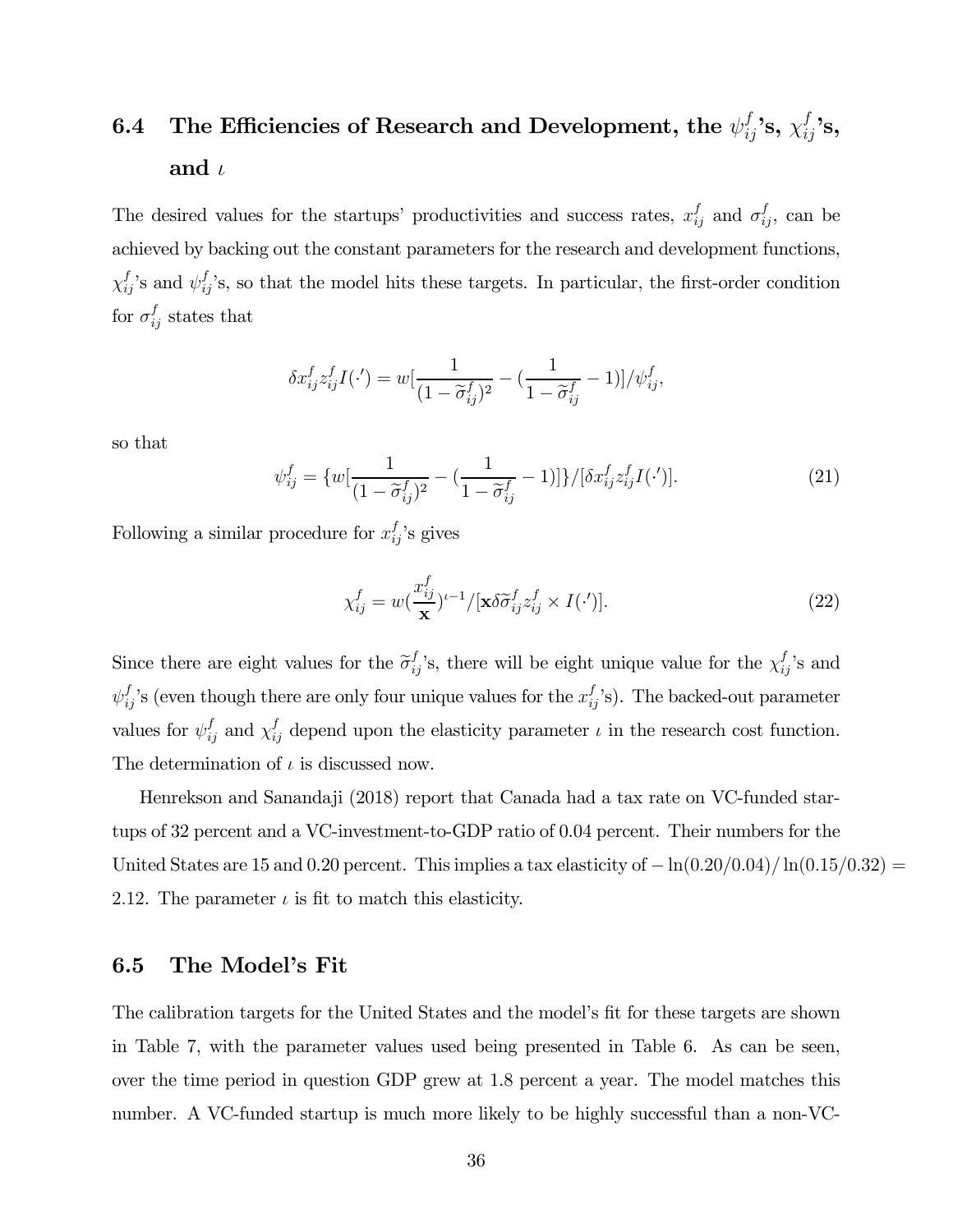| Parameter Values                               | Description                                         | <i><u><b>Identification</b></u></i> |
|------------------------------------------------|-----------------------------------------------------|-------------------------------------|
| Consumers                                      |                                                     |                                     |
| $\widehat{\delta} = 0.95$                      | Discount factor—annualized                          | $7\%$ risk-free rate                |
| Firms                                          |                                                     |                                     |
| $\kappa = 1/3 \times 0.85 = 0.283$             | Capital's share                                     | Standard                            |
| $\lambda = 2/3 \times 0.85 = 0.567$            | Labor's share                                       | Standard                            |
| $1 - \mathfrak{d} = 0.07$                      | Depreciation rate—annualized                        | Standard                            |
| $s = 0.96$                                     | Firm survival rate—annualized                       | Expected life of Compustat firms    |
| Research                                       |                                                     |                                     |
| $\chi_{hh}^v = 41.270, \chi_{hl}^v = 37.540$   | VC Research efficiency, $x_{ii}^{v}$                | VC pat./succ. rates, U.S. data      |
| $\chi_{lh}^v = 57.49, \chi_{ll}^v = 23.610$    |                                                     |                                     |
| $\chi_{hh}^n = 1.616, \chi_{hl}^n = 0.341$     | Non-VC Research efficiency, $x_{ii}^{n}$            | Non-VC pat./succ. rates, U.S. data  |
| $\chi_{lh}^n = 18.780, \chi_{ll}^n = 0.193$    |                                                     |                                     |
| $\iota = 3.5$                                  | Research cost elasticity, $x_{ij}^v$ and $x_{ij}^n$ | $Canada/US.$ Tax elasticity         |
| Development                                    |                                                     |                                     |
| $\psi_{hh}^v = 0.002, \psi_{hl}^v = 0.042$     | VC Development efficiency, $\sigma_{ii}^{v}$        | VC pat./succ. rates, U.S.data       |
| $\psi_{lh}^v = 0.001, \psi_{lh}^v = 0.071$     |                                                     |                                     |
| $\psi_{hh}^{n} = 0.006, \psi_{hl}^{n} = 0.249$ | Non-VC Development efficiency, $\sigma_{ij}^n$      | Non-VC pat./succ. rates, U.S. data  |
| $\psi_{1h}^n = 0.000, \psi_{1h}^n = 0.597$     |                                                     |                                     |
| <b>Synergies</b>                               |                                                     |                                     |
| $z_k^v = 1.00, z_l^v = 0.042$                  | <b>VC</b>                                           | Empl. Ratios, U.S. data             |
| $z_h^n = 0.801, z_l^n = 0.083$                 | Non-VC                                              |                                     |
| Ex ante Matching Odds                          |                                                     | U.S. Data                           |
| $\mu_h^v = 0.326, \mu_l^v = 0.675$             |                                                     |                                     |
| $\mu_h^n = 0.106, \mu_l^n = 0.894$             |                                                     |                                     |
| Growth Externality                             |                                                     |                                     |
| $\gamma_h^v = 0.26, \gamma_l^v = 0.03$         | Exponent on VC innovation                           | Citation distribution, U.S. Data    |
| $\gamma_h^n = 0.39, \gamma_l^n = 0.32$         | Exponent on non-VC innovation                       |                                     |
| Model Period                                   | $10$ years                                          | VC contract durations               |

Calibrated Parameter Values

Table 6: The parameter values used to replicate the data targets in Table 7.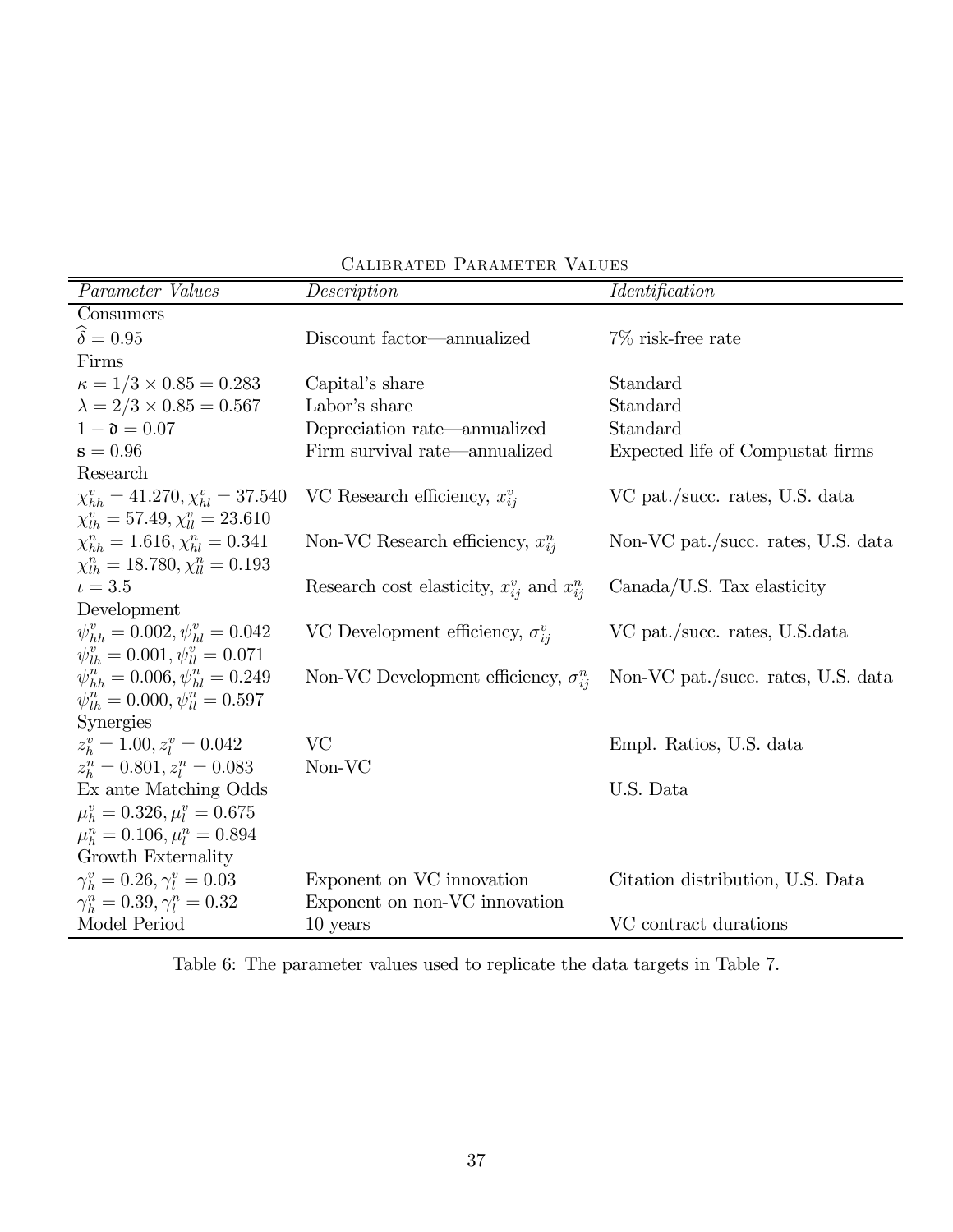funded one. A VC-funded venture that starts out in the top decile of employment has a 33 percent chance of making it into the top employment decile 10 years later, as Table 7 shows. This compares with 23.77 percent of non-VC-funded firms. A VC-funded startup that begins in the bottom 90 percent of the employment distribution still has a 23.77 percent chance of making it to the top, compared with only 1.68 percent for a non-VC-funded firms. Recall from Table 4, though, that a VC-funded firm is much more likely to start out in the top decile than a non-VC-funded one; viz., 32.55 versus 10.64 percent. This is due to selection. The unconditional probabilities for VC-funded and non-VC-funded firms ending up in the high and low states are presented in Table 8. It can be seen that VC-funded firms have 26.81 and 9.06 percent chances of ending up in the high and low states, while for non-VC-funded startups the numbers are 3.58 and 31.71 percent. Conditioned on success, VC-funded firms have a much higher likelihood of winding up in the high state (74.75 percent) relative to non-funded ones (10.15 percent). The failure rates for both types of startups are very high, 64.1 and 64.7 percent.

A VC-funded startup that makes it into the top 10 percent of firms has a much higher employment than a non-VC-funded firm. The latter's employment is only 16 percent of the former's. The employment levels of both types of startups, should they end up in the bottom 90 percent, are much smaller. Still, a VC-funded firm has 1.6 times the level of employment of a non-VC-funded firm. On average a VC-funded firm has 38.02 times  $[\approx (0.75 \times 100 + 0.25 \times 0.59) / (0.10 \times 16.23 + 0.90 \times 0.36)]$  the employment of a non-VCfunded one. Only a small number of startups are funded by venture capitalists. Specifically, there are 1,035.34 non-VC-funded startups for every VC-funded one. Yet, while VC-funded firms account for only 0.1 percent of all startups, 10 years after first funding these firms account for 3.7 percent of total employment  $[≤ 0.36 × 38.02/(0.36 × 38.02 + 1035.34 × 0.35)].$ Hence, their punch far exceeds their weight.

Likewise, the patenting stock of a VC-funded startup in the top 10 percent of firms is much greater than that for a non-VC-funded firm. Non-VC-funded startups have only 20.27 percent of the patents that VC-funded startups have, even when they resolve into the top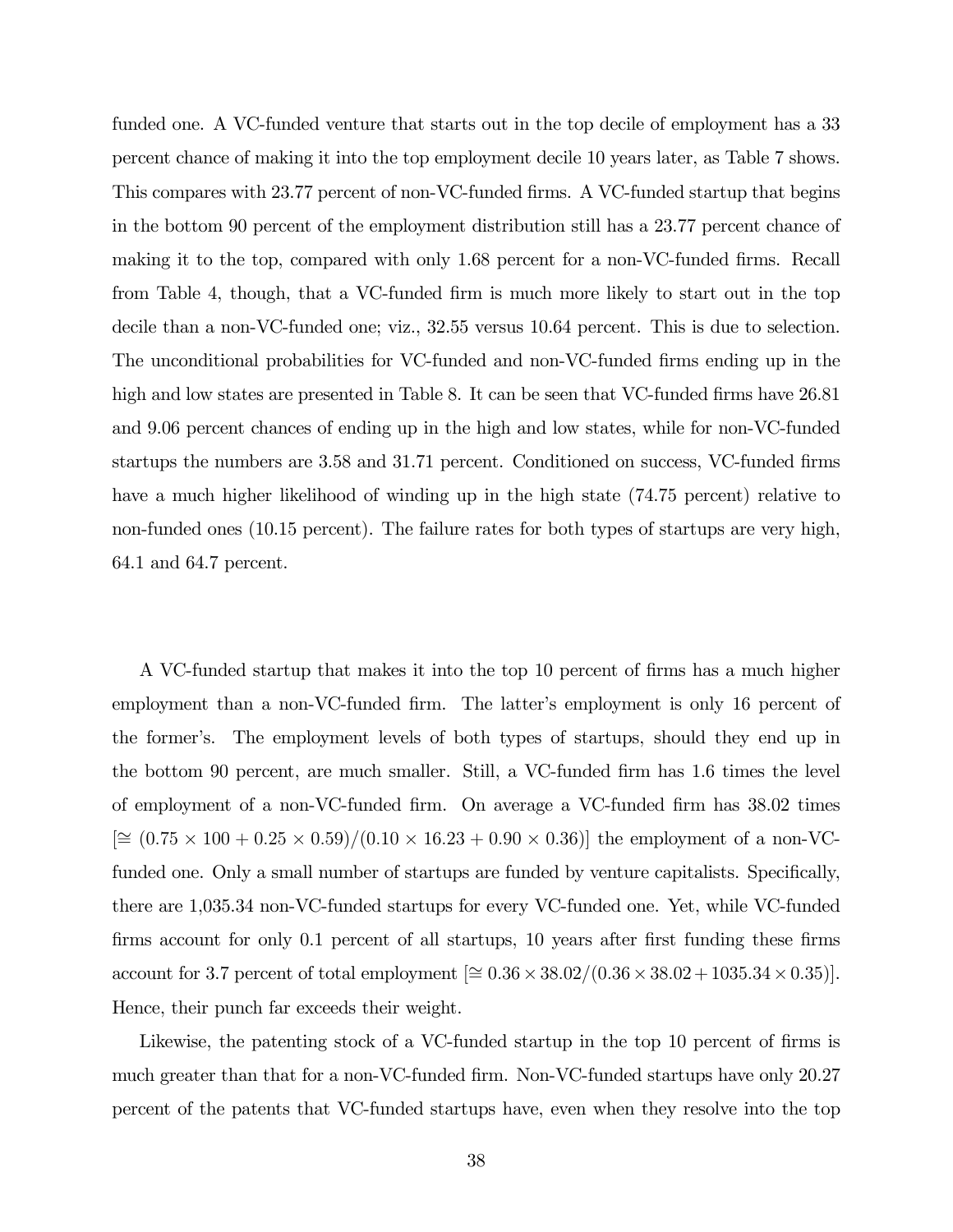| SAMDRAIRON IARGEIS                                               |            |             |            |                          |  |  |  |
|------------------------------------------------------------------|------------|-------------|------------|--------------------------|--|--|--|
| Target                                                           |            | U.S. Data   |            | Model                    |  |  |  |
| Economic growth—annualized                                       |            | 1.80        | 1.80       |                          |  |  |  |
|                                                                  |            |             |            |                          |  |  |  |
| Success Rates, $\%$ —the $\sigma_{ii}^f$ 's                      | Top $10\%$ | Bottom 90\% | Top $10\%$ | Bottom 90\%              |  |  |  |
| VC funded                                                        |            |             |            |                          |  |  |  |
| ex ante top $10\%$                                               | 33.11      | 6.48        | 33.11      | 6.48                     |  |  |  |
| $ex$ ante bottom $90\%$                                          | 23.77      | 10.30       | 23.77      | 10.30                    |  |  |  |
| Non-VC funded                                                    |            |             |            |                          |  |  |  |
| ex ante top $10\%$                                               | 19.53      | 18.83       | 19.53      | 18.83                    |  |  |  |
| ex ante bottom $90\%$                                            | 1.68       | 33.24       | 1.68       | 33.24                    |  |  |  |
|                                                                  |            |             |            |                          |  |  |  |
| Employment, Relative %—the $\tilde{e}_i^f$ 's                    | Top $10\%$ | Bottom 90\% | Top $10\%$ | Bottom 90\%              |  |  |  |
| VC funded                                                        | 100.00     | 0.59        | 100.00     | 0.59                     |  |  |  |
| Non-VC funded                                                    | 16.23      | 0.36        | 16.23      | 0.36                     |  |  |  |
|                                                                  |            |             |            |                          |  |  |  |
| Patenting, Relative %—the $\widetilde{\boldsymbol{\phi}}_i^f$ 's | Top $10\%$ | Bottom 90\% |            | Top $10\%$ Bottom $90\%$ |  |  |  |
| VC funded                                                        | 100.00     | 14.09       | 100.00     | 14.09                    |  |  |  |
| Non-VC funded                                                    | 20.27      | 4.33        | 20.27      | 4.33                     |  |  |  |
| Firms per Worker, %                                              |            | 4.30        |            | 4.30                     |  |  |  |
| Ratio non-VC to VC Startups                                      |            | 1,035.34    |            | 1,035.34                 |  |  |  |
| Tax Elasticity                                                   |            | 2.1         | 2.05       |                          |  |  |  |

CALIBRATION TARGETS

Table 7: See Section 2.1 for the data sources. Average employment and patent stocks are measured with respect to VC-funded firms in the top 10 percent. Patenting is measured using a quality-adjusted patent stock. Transition probabilities (the success rates) give the likelihood that an ex ante type- $i$  firm ends up as an ex post type- $j$  firm 10 years after funding, for  $i, j =$  top 10 percent, bottom 90 percent.

| UNCONDITIONAL SUCCESS PROBABILITIES (%) |          |              |          |                                |         |                                                 |  |  |
|-----------------------------------------|----------|--------------|----------|--------------------------------|---------|-------------------------------------------------|--|--|
|                                         |          | By state     |          | <i>By state</i> $\sim$ failing | Overall | Failure                                         |  |  |
|                                         | $\pi$ :  |              |          | $\pi_i^f/(\pi_h^f+\pi_l^f)$    |         | $\pi_h^f + \pi_l^f \quad 1 - \pi_h^f + \pi_l^f$ |  |  |
| Type                                    | $>90$ th | $\rm < 90th$ | $>90$ th | $\rm < 90th$                   |         |                                                 |  |  |
| VC Funded                               | 26.81    | 9.06         | 74.75    | 25.25                          | 35.87   | 64.13                                           |  |  |
| Non-VC Funded                           | 3.58     | 31.71        | 10.15    | 89.85                          | 35.29   | 64.71                                           |  |  |

Unconditional Success Probabilities (%)

Table 8: Success probabilities when not conditioning on the initial type of startup, U.S. data and model. The figures are computed by using equation (19) and the information in Tables 4 and 7.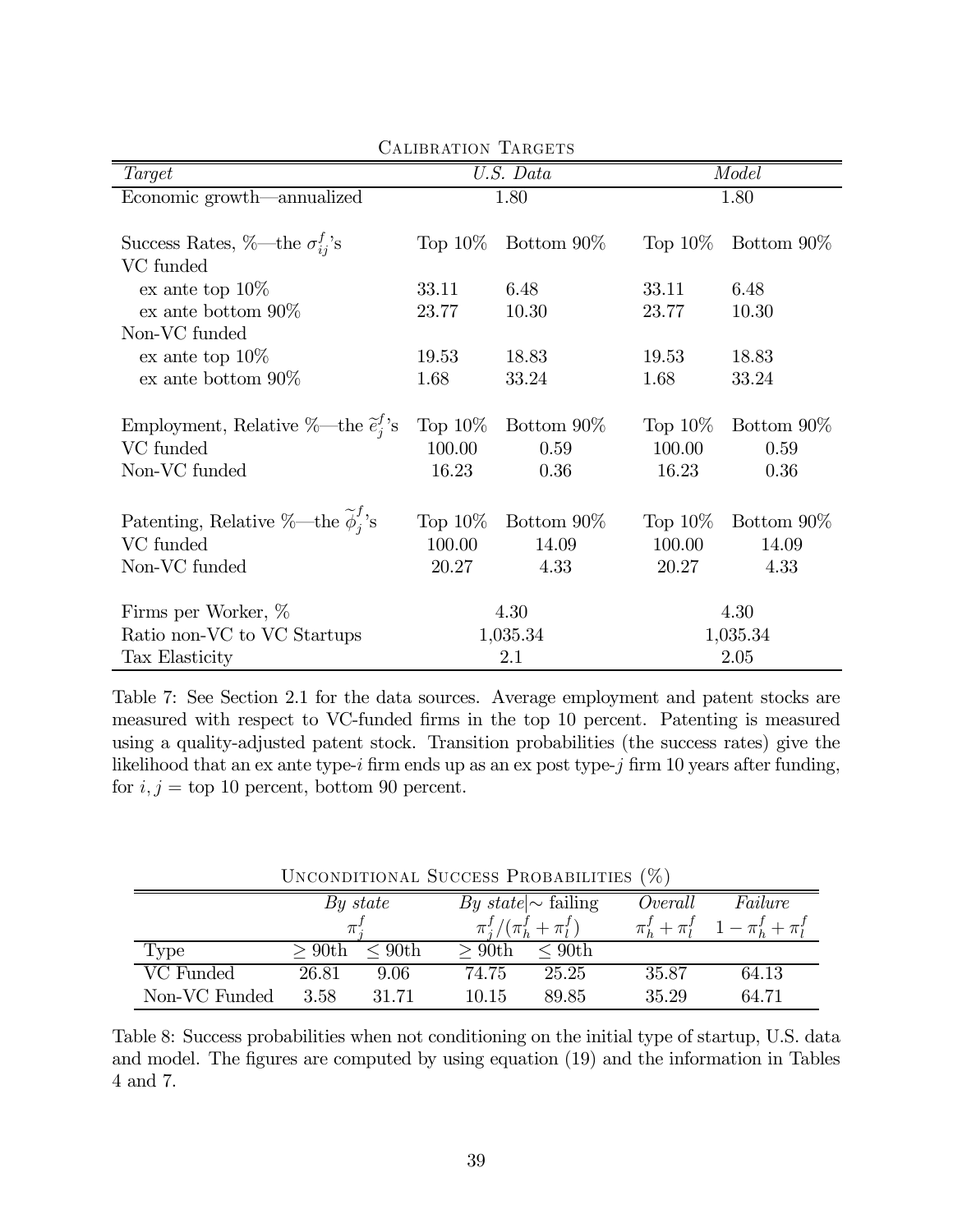| RATES OF INNOVATION, ANNUALIZED %           |       |         |  |  |  |  |  |  |
|---------------------------------------------|-------|---------|--|--|--|--|--|--|
| Rate of Innovation Top $10\%$ Bottom $90\%$ |       |         |  |  |  |  |  |  |
| VC funded                                   | 29.23 | 6.23    |  |  |  |  |  |  |
| Non-VC funded                               | 10.17 | $-5.59$ |  |  |  |  |  |  |

 $\overline{a}$ 

Table 9: Annualized rates of innovation for each type of firm as measured by their percentage distance from the frontier at the time of startup,  $100 \times [(x_{ij}^f/\mathbf{x})^{1/10}-1]$ . All figures are rounded for disclosure purposes.

decile of firms. VC-funded firms in the bottom 90th percentile of firms still have 3 times the patent stocks of non-VC-funded firms. As with employment, VC-funded firms have an outsized share of innovation. Though they account for 0.1 percent of startups, they account for 1.2 percent of patenting activity ten years post funding. Last, in the United States there are 23 workers  $(1/0.043)$  for every firm, which the model matches in addition to above statistics.

Table 9 shows that in the calibrated equilibrium most innovation in the economy is driven by VC-funded firms that make it into the top 10 percent. In fact, non-VC-funded startups that don't make it into the top decile of firms drag down the average level of productivity in the economy in the sense that even after they innovate they lag behind the aggregate level of productivity in the economy at the time of their inception. Additionally, they make up 89.77 percent of the firms in the economy, whereas VC-funded firms in the top decile comprise only 0.07 percent.

### 6.6 Interpretation of Backed-Out Parameter Values

The backed-out parameter values are reasonable, albeit there are anomalies. As can be seen from Table 6, the synergy level between an entrepreneur and the financier is highest for VC-funded firms in the ex post high state; i.e.,  $z_h^v > z_j^f$ , for all  $(f, j) \neq (v, h)$ . Also, synergy levels are always higher in the high state as opposed to the low state,  $z_h^f > z_l^f$ , for all f. The synergy between entrepreneurs and financiers is very low in the ex post low state. Somewhat surprisingly, it is lowest for VC-funded firms; i.e.,  $z_l^v < z_l^n$ . The reason is that non-VC-funded firms in the low state do almost no innovation; i.e., their productivity level, or  $x_l^n$ , is very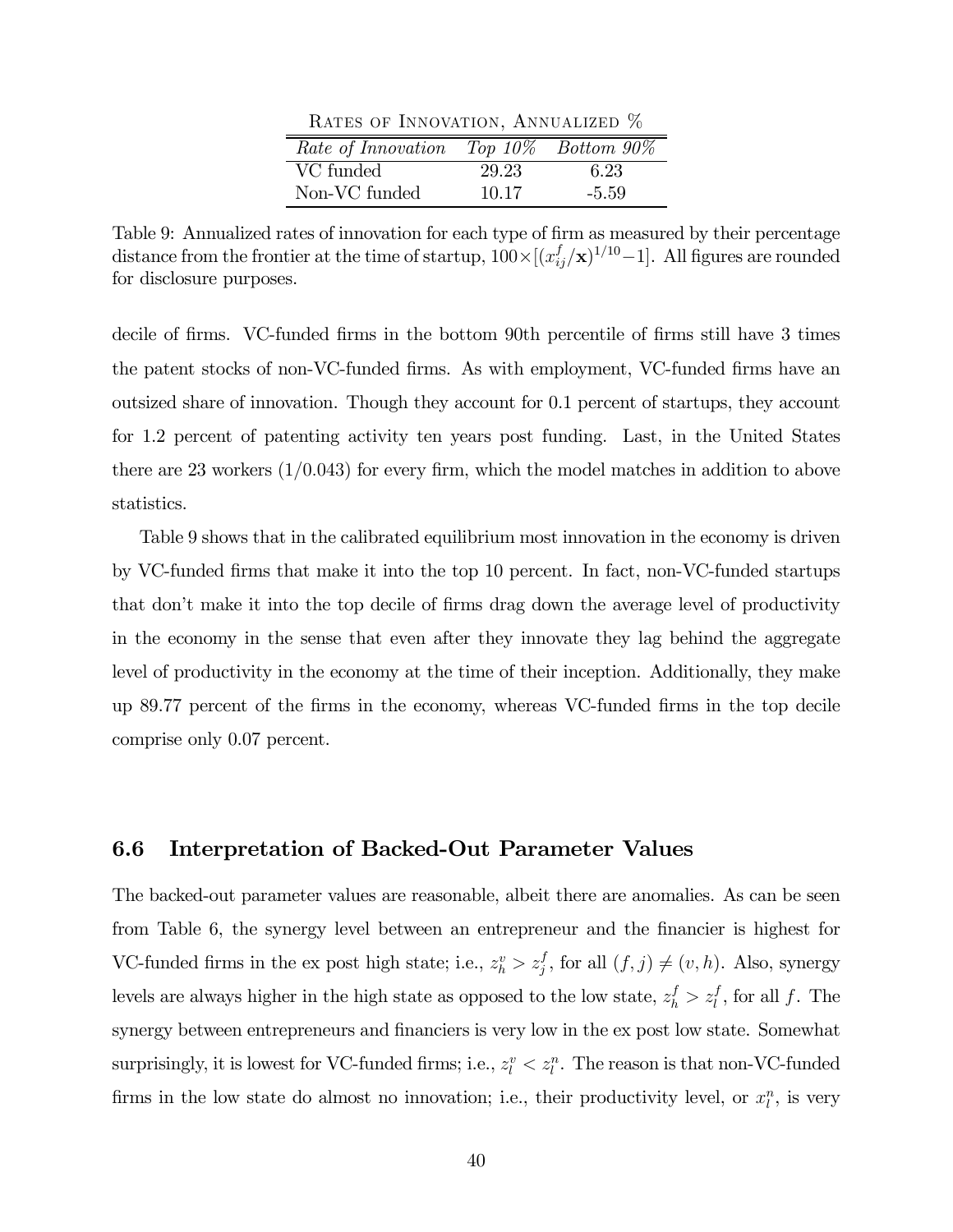small. Therefore, to match employment for these firms, the synergy level must be raised a little to compensate–in line with calibration equation (20). Of course, VC-funded firms in the ex post low state are still better than non-VC-funded ones because  $z_l^v x_l^v > z_l^x x_l^n$ .

The development parameters also reveal reasonable rankings in general. First, it is more costly to achieve success in the ex post high state versus the low one. This is reflected by the fact that  $\psi_{ih}^f < \psi_{il}^f$ , for all f and i, where a higher value for  $\psi$  represents a lower cost. Second, if a firm starts out in the ex ante low state, as opposed to the high state, it is harder to end up in the ex post high state; i.e.,  $\psi_{lh}^f < \psi_{hh}^f$ , for all f. Still, it is more expensive for a firm starting out as a high type to achieve success in the low state as opposed to one starting out as a low-type one; that is,  $\psi_{hl}^f < \psi_{ll}^f$ . This occurs because the observed odds of winding up in the low state are smaller for ex ante high-type firms. Hence, the calibration procedure places a high cost on this transition—see (21)—which is achieved by lowering  $\psi_{hl}^f$ relative to  $\psi_{ll}^f$ .

Last, the research parameters look reasonable, but again there are some exceptions. First, the cost of doing research is lower for a VC-funded firm than for a non-VC-funded one; that is,  $\chi_{ij}^v \geq \chi_{ij}^n$  for all *i*, *j*. Thus, it is easier to do research when backed by a venture capitalist, perhaps because they lend expertise. Second, for a VC-backed firm the cost of researching an ex post high idea starting out from the ex ante low state is lower than for the ex ante high state; i.e.,  $\chi_{lh}^v > \chi_{hh}^v$ . This is an artifact of the Census data disclosure restriction on reporting patenting activity that imposed the constraint  $x_{lh}^v = x_{hh}^v$ , when almost certainly  $x_{lh}^v < x_{hh}^v$ . Now, note that  $z_{lh}^v = z_{hh}^v$  and that  $\sigma_{lh}^v < \sigma_{hh}^v$ . Given the low success rate when starting out from the ex ante low state it must transpire that, to get the same level of patenting as the ex ante high state, the research costs in the ex ante low state must be lower–as (22) dictates.

# 7 No Venture Capital Thought Experiment

How important is the presence of venture capital for the economy? To answer this question, venture capital is shut down. To do this, set the synergy parameters for VC-backed enterprises equal to the ones for non-VC-backed ones, implying  $z_j^v = z_j^n$ . Likewise, fix the values for the research and development cost parameters for VC-funded firms to those for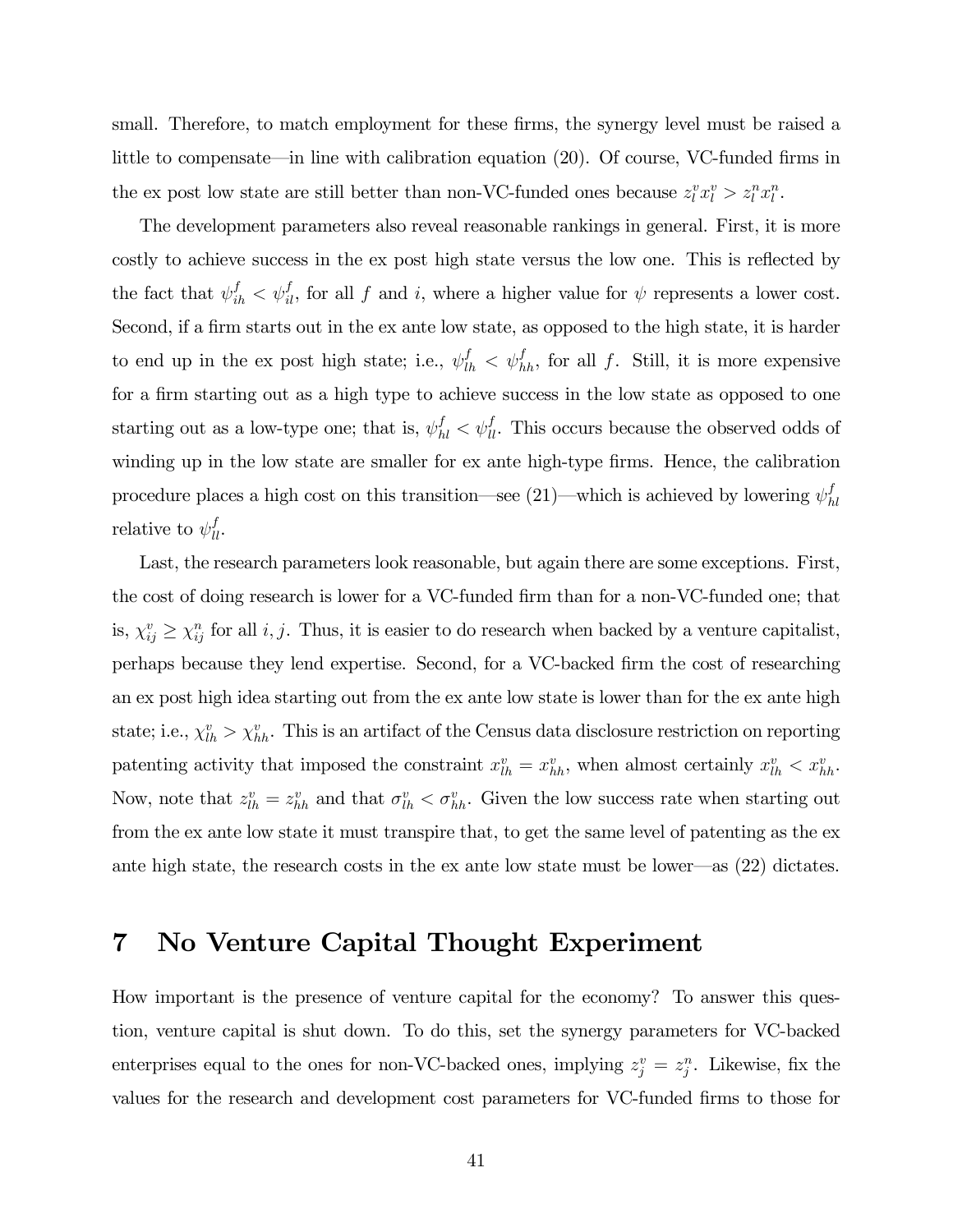|                                              | <b>Baseline</b> | No Venture Capital   |
|----------------------------------------------|-----------------|----------------------|
| Variable                                     |                 |                      |
| Growth                                       | 1.80            | 1.30                 |
| C.V.                                         | $\theta$        | $-9.25$              |
| VC firms, high                               |                 |                      |
| fraction, $\nu_k^v$                          | 0.73            | $\Omega$             |
| patenting, $x_{hh}^v$ and $x_{lh}^v$         | 12.99, 12.99    | $2.58^*$ , $2.57^*$  |
| success, $\sigma_{hh}^v$ and $\sigma_{lh}^v$ | 33.11, 23.77    | $19.00^*$ , $1.61^*$ |
| VC share of all patenting                    | 1.28            | $\Omega$             |
| Non-VC firms, high                           |                 |                      |
| fraction, $\nu_h^n$                          | 99.28           | 100                  |
| patenting, $x_{hh}^n$ and $x_{lh}^n$         | 2.63, 2.63      | 2.58, 2.57           |
| success, $\sigma_{hh}^n$ and $\sigma_{lh}^n$ | 19.53, 1.68     | 19.00, 1.61          |
| Non-VC share of all patenting                | 98.72           | 100.00               |

No Venture Capital Thought Experiment

Table 10: The experiment reports what happens when venture capital is shut down. The entries with the asterisks show what VC-backed startups look like when they are degraded to resemble non-VC-backed ones. These startups are now counted as non-VC-backed ones.

non-VC-funded firms; i.e., set  $\chi_{ij}^v = \chi_{ij}^n$  and  $\psi_{ij}^v = \psi_{ij}^n$ . This renders VC-backed firms the same as non-VC-backed ones. Last, since both types of firms are the same now, in the law of motion for aggregate productivity, or equation (13), set the spillover parameter for VC-funded startups in the ex post high state equal to that of non-VC funded ones, so let  $\gamma_h^v = \gamma_h^n$  and  $\nu_h^v = \nu_h^{n.40}$  This experiment is equivalent to requiring all firms to use bank financing, and shuts down all VC treatment effects on the economy.

The results of this experiment is reported in Table 10. Not surprisingly, growth falls from 1.8 percent annually to 1.30. The drop in the growth rate derives from two key features of the baseline. First, the success rates of entering into the ex post high state for non-VC-backed startups are lower than for VC-backed ones. Second, the level of patenting activity in the high state for non-VC-backed startups is much lower than for VC-backed ones. Requiring all firms to use bank financing leads to a large welfare loss of 9.25 percent in terms of consumption.

<sup>&</sup>lt;sup>40</sup>In similar fashion, renormalize the constant term *c* by fixing  $\tilde{\nu}_h^v = \tilde{\nu}_h^v$ .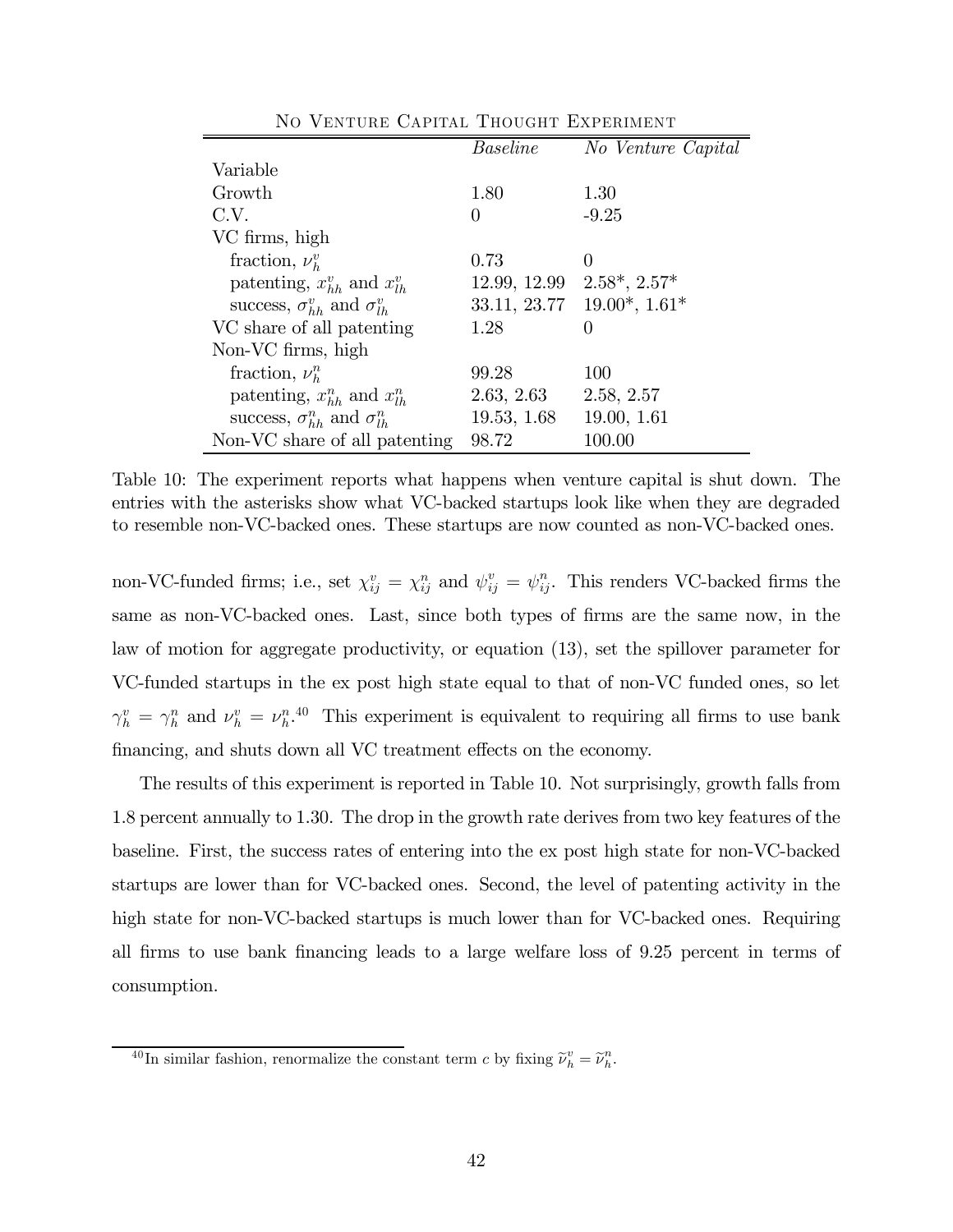|               | Data     |              |          | Perfect      |          | Perfect Assort. |          | Random                 |
|---------------|----------|--------------|----------|--------------|----------|-----------------|----------|------------------------|
|               |          |              |          | Assortative  |          | with More VC    |          |                        |
| Type          | $>90$ th | $\leq 90$ th | $>90$ th | $\rm < 90th$ | $>90$ th | $\rm < 90th$    | $>90$ th | $\rm 100$ s of $\rm h$ |
| VC Funded     | 32.55    | 67.45        | 100.00   |              | 100.00   |                 | 10.00    | 90.00                  |
| Non-VC Funded | 10.64    | 89.36        | 9.91     | 90.09        |          | 100.00          | 10.00    | 90.00                  |

Ex Ante Matching Probabilities

Table 11: The ex ante matching probabilities observed in the data (first panel), when matching is perfectly assortative (second panel), perfectly assortative matching with an increased supply of venture capitalists (third panel), and completely random (last panel). The numbers used are reported as percentages.

# 8 Matching Thought Experiment

How much does the observed ex ante match between entrepreneurs and venture capitalists matter for growth? Suppose instead that there is perfect assortative matching between entrepreneurs and venture capitalists. Out of  $s$  startups,  $s^n$  are funded by banks and  $s^v$  by venture capitalists. There will be  $.1 \times s$  entrepreneurs in the top decile of projects. The situation is illustrated by the lefthand panel of Table 11. Now, the maximum number of matches between startups in the top 10 decile and venture capitalists is  $v \equiv \min\{s^v, 1 \times s\}$ , where  $s = s^n + s^v$ . Therefore, the probability of a venture capitalist funding a startup in the top decile is  $\mathfrak{v}/s^v$ . When venture capitalists are in short supply, as in the simulation, these odds would be 100 percent; here  $v = s^v$  matches will occur between entrepreneurs in the top decile and venture capitalists. In general, there will be  $s^v - \mathfrak{v}$  venture capitalists left over. They will now have to fund startups below the top decile. The odds of such a match happening are given by  $(s^v - \mathfrak{v})/s^v$ . In the simulation, the pool of venture capitalists is exhausted by entrepreneurs in the top decile (because  $s^v = \mathfrak{v}$ ). Therefore, this situation doesn't happen. Returning to the general case, there could potentially be  $.1 \times s - \mathfrak{v}$  highquality entrepreneurs that are left unfunded by venture capitalists. Thus, the probability of a match between a high-quality entrepreneur and a bank is  $(1 \times s - \mathfrak{v})/s^n$ . Since  $s^n$  projects will be funded by banks, they can fund  $s<sup>n</sup> - 0.1 \times s + v$  startups lying outside of the top decile. Therefore, the probability of a bank funding a low-quality entrepreneur is  $(s^n - 1 \times s + \mathfrak{v})/s^n$ .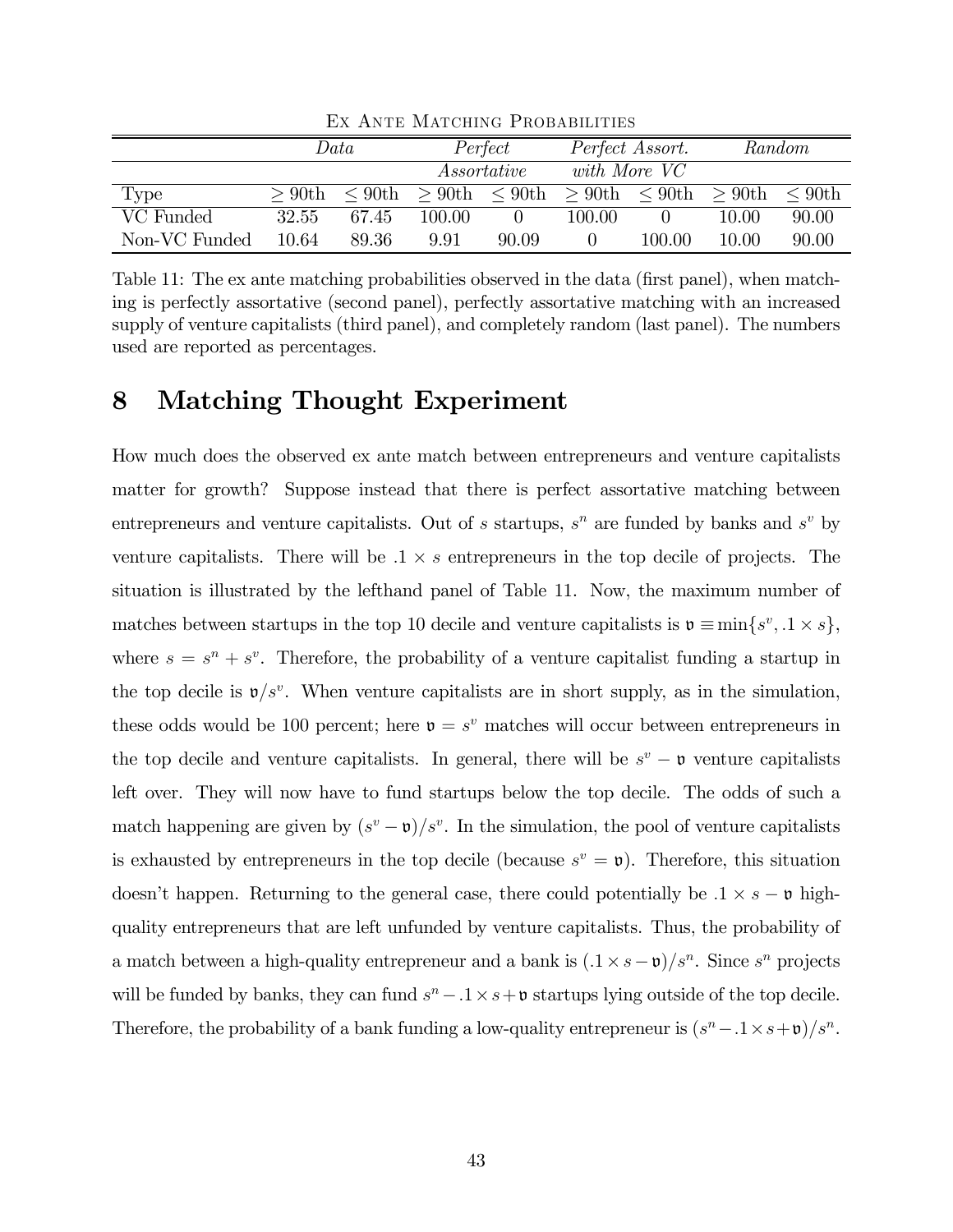The movement to perfect assortative matching increases growth from 1.80 to 1.96 percent– see the second panel of Table 12. Virtually all of the uptick in growth derives from a movement along the extensive margin. That is, from an increase in the fraction of VC-funded firms that are operating in the ex post high state. This fraction moves up from 0.73 to 0.91 percent. This is partially offset by a decline in the fraction of non-VC-funded firms producing in this state. The percentage increase in VC-funded firms is however much larger. Effectively, the number of non-VC-funded firms barely moves from its baseline. Observe that the success and patenting rates increase a little. This occurs because in equilibrium the wage rate drops slightly. So, the increase in growth comes from an increase in the fraction of firms in the high state that are funded by venture capitalists. The contribution of VC firms to patenting activity also rises from 1.28 to 1.55 percent. This increase has a noticeable impact on growth due to the sizeable spillover coefficient,  $\gamma_h^v$ , on VC-funded firm patenting activity in the high state. While the increase in growth might seem modest, it leads to a significant welfare gain as measured by the compensating variation for a move from the baseline economy to the one with perfect assortative matching. A person would be willing to give up 2.73 percent of his consumption in each and every period along a balanced growth path in the new regime in order to effect the move, at least when assuming logarithmic utility (and when the initial level of consumption in both regimes is assumed to be the same.)

Recall that venture capitalists are in short supply in the baseline equilibrium. Now, suppose that one could increase the supply of venture capitalists so that all firms in the top decile could be funded by VC. The third panel of Table 11 shows the resulting matching probabilities. Growth would now pick up from 1.80 to 2.05 percent, which would be worth 4.41 percent in terms of consumption—the third panel of Table 12. One might have expected an even larger welfare gain, but the impact is dampened due to a rise in wages in general equilibrium. This is reflected in the lower levels of patenting and success rates for both VCand non-VC-financed firms. So, all of the uptick in growth comes from the fact that more firms are financed by venture capitalists. VC-funded firms have higher levels of patenting and success rates than non-VC-funded firms, which allows growth to rise.

The relatively large gains in growth when matching becomes perfectly assortative suggests that policies that increase the degree of assortative matching can enhance growth. An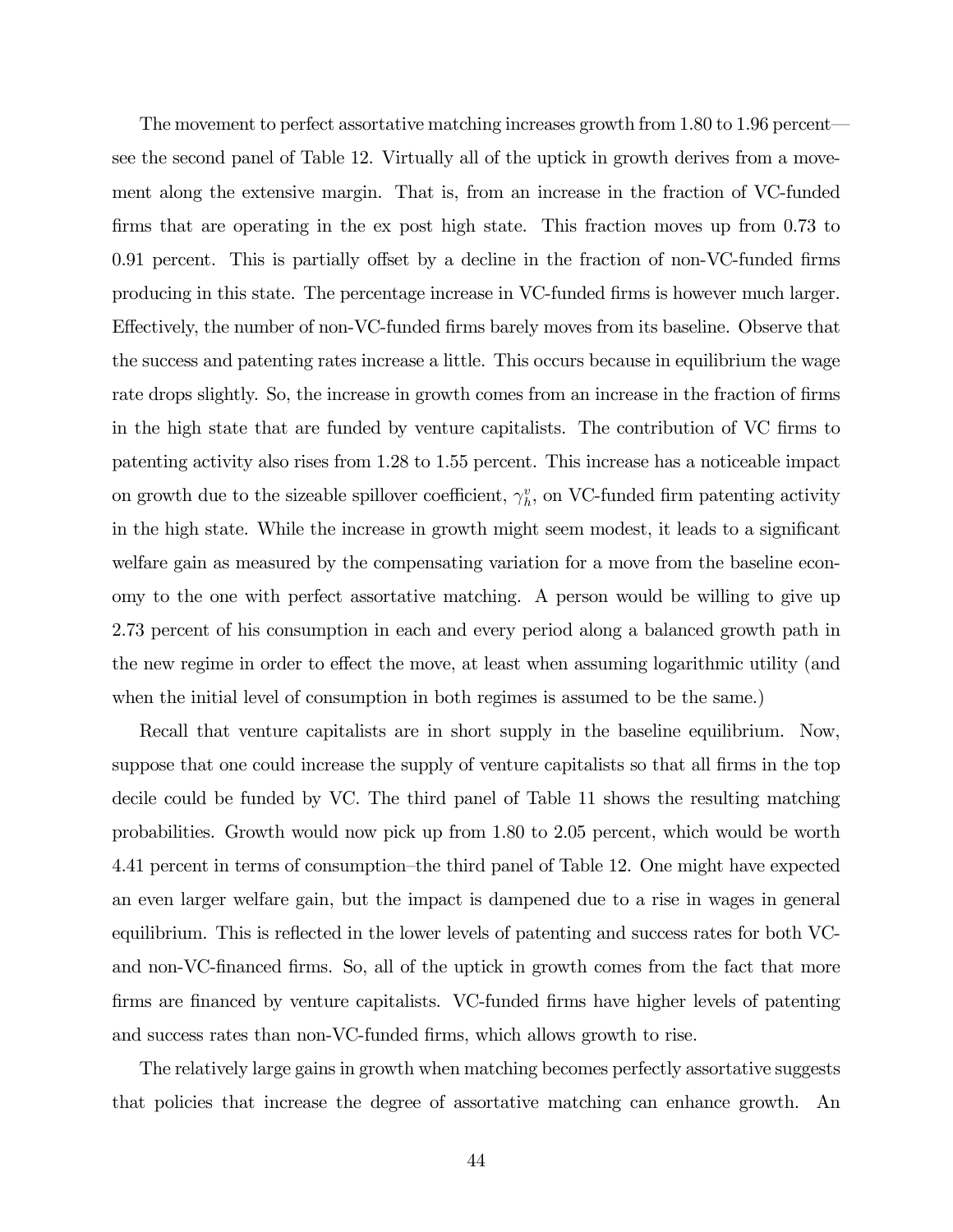|                                              | <b>Baseline</b> | Perfect      | Perfect Assort. | Random       |
|----------------------------------------------|-----------------|--------------|-----------------|--------------|
| Variable                                     |                 | Assortative  | with More VC    |              |
| Growth                                       | 1.80            | 1.96         | 2.05            | 1.78         |
| C.V.                                         | $\overline{0}$  | 2.73         | 4.41            | $-0.27$      |
| VC firms, high                               |                 |              |                 |              |
| fraction, $\nu_h^v$                          | 0.73            | 0.91         | 78.43           | 0.68         |
| patenting, $x_{hh}^v$ and $x_{lh}^v$         | 12.99, 12.99    | 13.13, 13.15 | 8.35, 7.89      | 13.06, 13.07 |
| success, $\sigma_{hh}^v$ and $\sigma_{lh}^v$ | 33.11, 23.77    | 33.56, 24.18 | 17.94, 11.18    | 33.12, 23.78 |
| VC share of all patenting                    | 1.28            | 1.5          | 69.87           | 1.20         |
| Non-VC firms, high                           |                 |              |                 |              |
| fraction, $\nu_h^n$                          | 99.28           | 99.09        | 21.57           | 99.32        |
| patenting, $x_{hh}^n$ and $x_{lh}^n$         | 2.63, 2.63      | 2.67, 2.68   | 1.56, 1.38      | 2.55, 2.57   |
| success, $\sigma_{hh}^n$ and $\sigma_{lh}^n$ | 19.53, 1.68     | 19.91, 1.73  | 8.59, 0.55      | 19.72, 1.71  |
| Non-VC share of all patenting                | 98.72           | 98.5         | 30.13           | 98.8         |

MATCHING THOUGHT EXPERIMENT

Table 12: The experiments report what happens when the initial matching between entrepreneurs and financiers is perfect assortative, perfect assortative with an increased supply of venture capitalists, and random. All rates are reported as percentages.

example of such a policy is early-stage R&D subsidies to startups. Recent evidence on the effectiveness of Small Business Innovation and Research (SBIR) grants by the federal government suggests that an important function of these grants is to allow startups to develop a "prototype" and demonstrate the feasibility of their technology or product. This demonstration can reduce uncertainty about the viability of a startup, and make it more attractive to private investment. For instance, Howell (2017) finds that a Phase I SBIR grant nearly doubles the likelihood of VC investment in a startup. In other words, such grants can act like a "match-maker" and allow startups that may otherwise be unnoticed by venture capitalists to be selected and funded by them. Making such grants available to a broader set of startups or raising the grant amount can therefore increase the degree of assortative matching, leading to higher growth.

Alternatively, suppose that matching is random–that is, selection by venture capitalists is eliminated. The situation is given by the last panel of Table 12. There are  $s^v$  venture capitalists in total. With random matching,  $1 \times s^v$  venture capitalists will be matched with firms in the top 10 percent, the rest with firms in the bottom 90 percent. Growth and welfare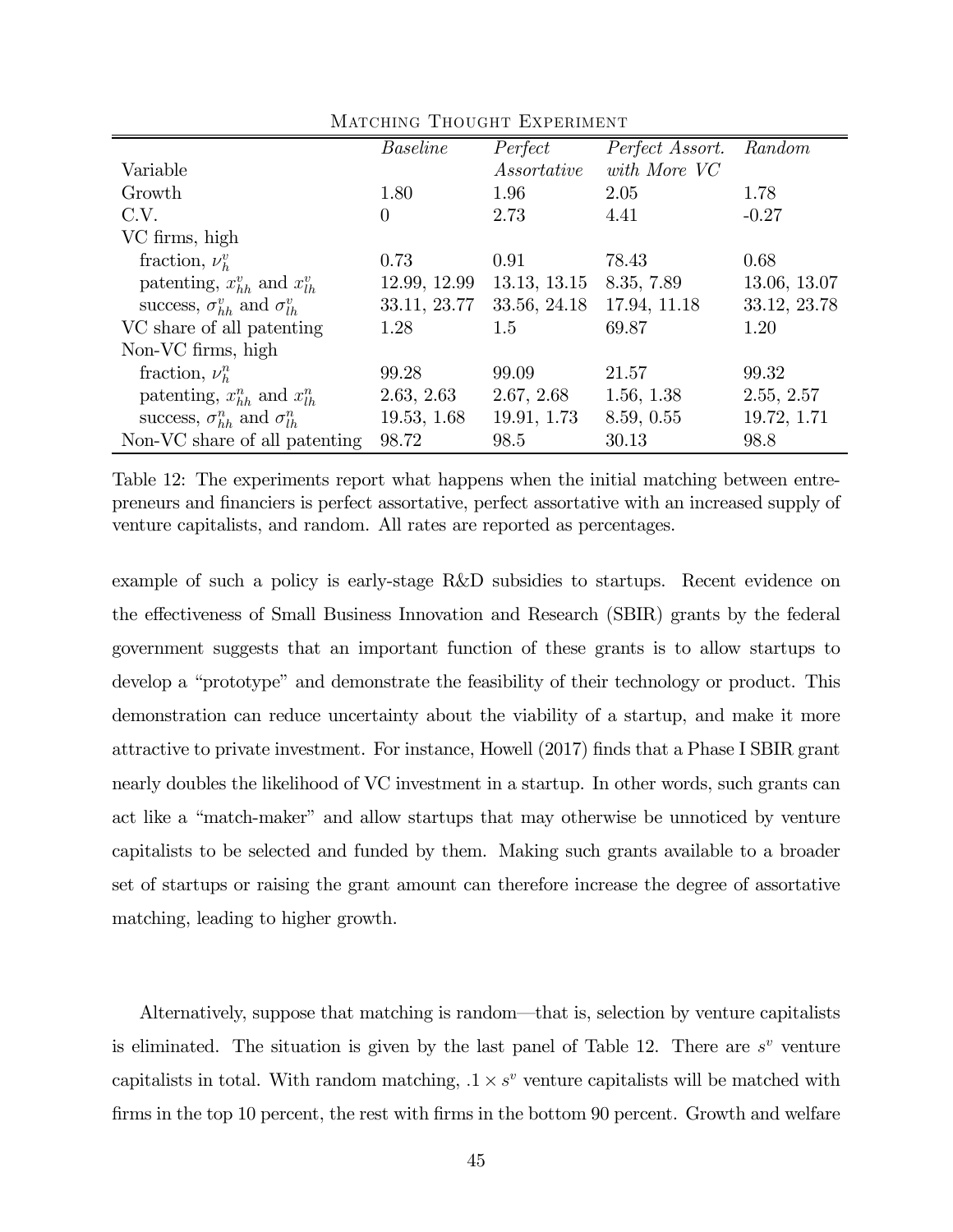now drop, but ever so slightly–see Table 12. This occurs primarily from a fall in the number of VC-funded firms operating in the high state from 0.73 to 0.68 percent. The movement from the matching structure observed in the data to the random matching structure is much smaller than moving to perfect assortative matching, as can be seen in Table  $11^{41}$  So, the impact on growth and welfare from random matching is more muted than the impact on growth from perfect assortative matching.

## 9 The Taxation of Startups

The model can be used to assess the role of the differential taxation of VC-funded startups compared to others. In the United States VC-funded startups are taxed when they are floated or sold at the capital gains rate, currently 17 percent. This happens because the key officers of the companies are remunerated in the form of stock options and/or preferred shares that only attain value when the firm goes public or is bought by another company. Other forms of startups are taxed at either the corporate or personal income tax rates, which are much higher. Until recently the corporate income tax rate was 35 percent. Lemma 2 states that the taxation of all startups at a uniform rate would have no impact on an economy's balanced growth path. Differential taxation across VC-funded and non-VC funded startups will though. As an experiment, consider what would have happened if the VC- and non-VC-funded startups were taxed at a uniform rate of 35 percent. Note that the historical tax rates on VC- and non-VC-funded startups are built into the calibrated synergies, or the  $z$ 's. So, the experiment amounts to degrading the synergy factor on VC-funded startups by a factor of  $(1.0 - 0.35)/(1.0 - 0.17).^{42}$ 

When VC-funded startups are taxed at a higher rate, economic growth drops from 1.80 to 1.48 percent per year, as Table 13 shows. Not surprisingly, the level of patenting activity by VC-funded firms in the ex post high state drops. This is not made up for by an increase in

<sup>&</sup>lt;sup>41</sup>The magnitude of these movements can be assessed using a matrix distance metric. For instance, based on the Frobenius norm, the distance between two matrices A and B is given by  $\sqrt{\sum_{(i,j)} (a_{ij} - b_{ij})^2}$ , where  $a_{ij}$ and  $b_{ij}$  are the  $(i, j)$  elements of A and B, respectively. Using this measure, the movement from the baseline to random matching represents a distance of 319 whereas the movement from the baseline to perfectly assortative matching amounts to a much larger distance of 95.4.

<sup>&</sup>lt;sup>42</sup>This can be gleaned by examining the proof for Lemma 2 in Appendix 12.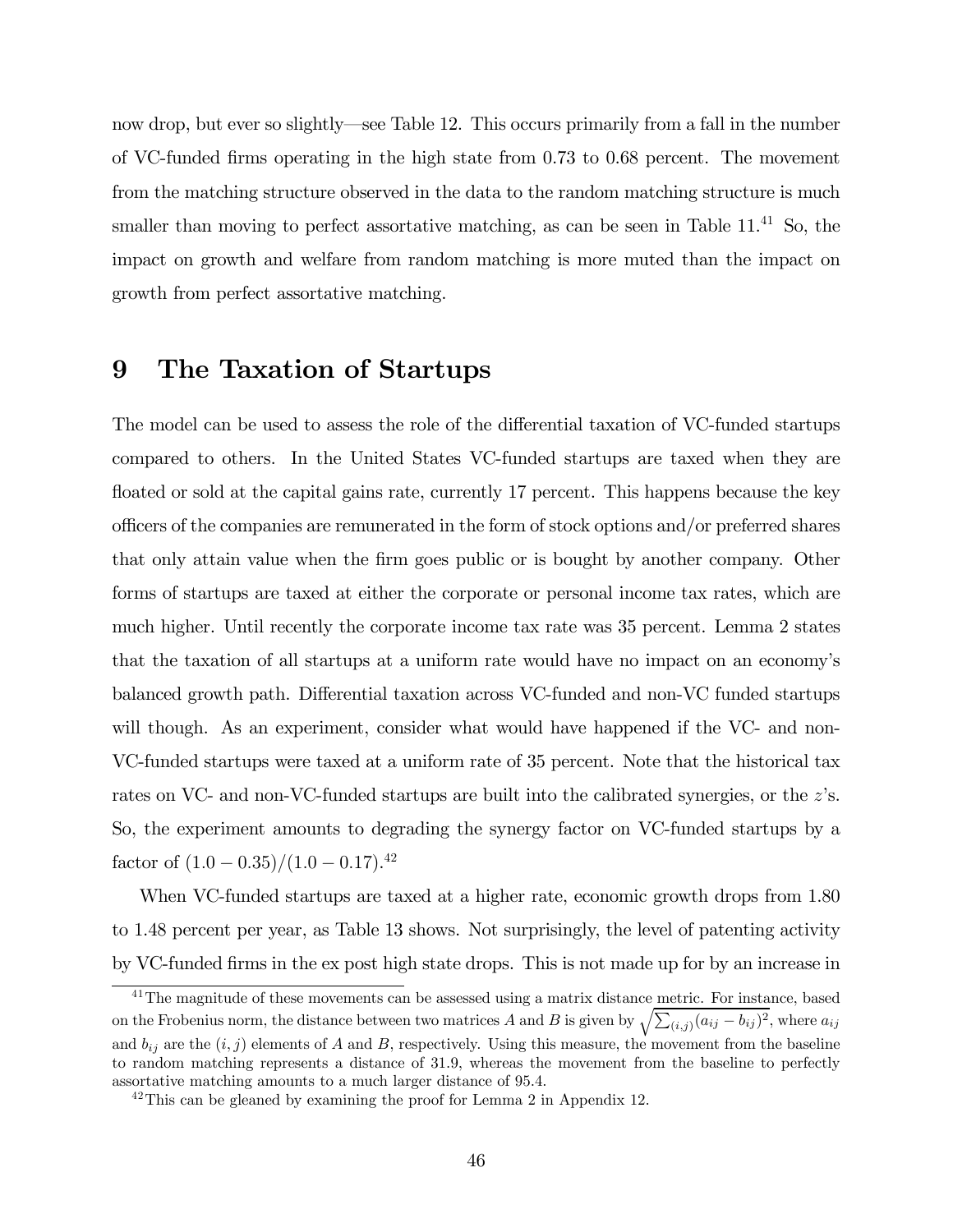| UNIFORM TAXATION EXPERIMENT                      |                 |                  |  |
|--------------------------------------------------|-----------------|------------------|--|
|                                                  | <b>Baseline</b> | Uniform Taxation |  |
| Variable                                         |                 |                  |  |
| Growth                                           | 1.80            | 1.48             |  |
| C.V.                                             | $\theta$        | $-5.87$          |  |
| VC firms, high                                   |                 |                  |  |
| fraction, $\nu_h^v$                              | 0.73            | 0.53             |  |
| patenting, $x_{hh}^v$ and $x_{lh}^v$             | 12.99, 12.99    | 10.44, 10.14     |  |
| success, $\sigma_{hh}^{v}$ and $\sigma_{lh}^{v}$ | 33.11, 23.77    | 24.79, 16.52     |  |
| VC share of all patenting                        | 1.28            | 0.74             |  |
| Non-VC firms, high                               |                 |                  |  |
| fraction, $\nu_h^n$                              | 99.28           | 99.47            |  |
| patenting, $x_{hh}^v$ and $x_{lh}^v$             | 2.63, 2.63      | 2.60, 2.59       |  |
| success, $\sigma_{hh}^n$ and $\sigma_{lh}^n$     | 19.53, 1.68     | 19.18, 1.64      |  |
| Non-VC share of all patenting                    | 98.72           | 99.26            |  |

 $U_1$   $\cdots$   $\cdots$   $\cdots$   $\cdots$   $\cdots$   $\cdots$   $\cdots$   $\cdots$ 

Table 13: The experiment reports what happens when the tax rate on VC-funded startups is raised from 17 percent to the 35 percent rate on non-VC-funded startups. All rates are reported as percentages.

patenting activity by non-VC-funded firms. Additionally, VC-funded firms' success rates for making it into the high state drops off sharply. The success rates for non-VC-funded firms does not rise to offset this. The share of VC-funded firms in patenting activity drops fairly dramatically. Since VC-funded are the prime movers in the economy, all of this results in a decline in the growth rate. Raising taxes on VC-funded startups results in a large welfare loss of 5.87 percent in terms of consumption. In other words, the lower tax rates currently applicable to VC-backed startups contribute significantly to growth.

# 10 Conclusion

An endogenous growth model is developed to study the implications of venture capital backing on aggregate productivity and innovation. In the model, entrepreneurs take ideas for projects to either banks or venture capitalists for financing. In the U.S. data, startups backed by venture capitalists have more promising growth and innovation prospects than other startups. The initial selection process observed in the data is imposed on the model.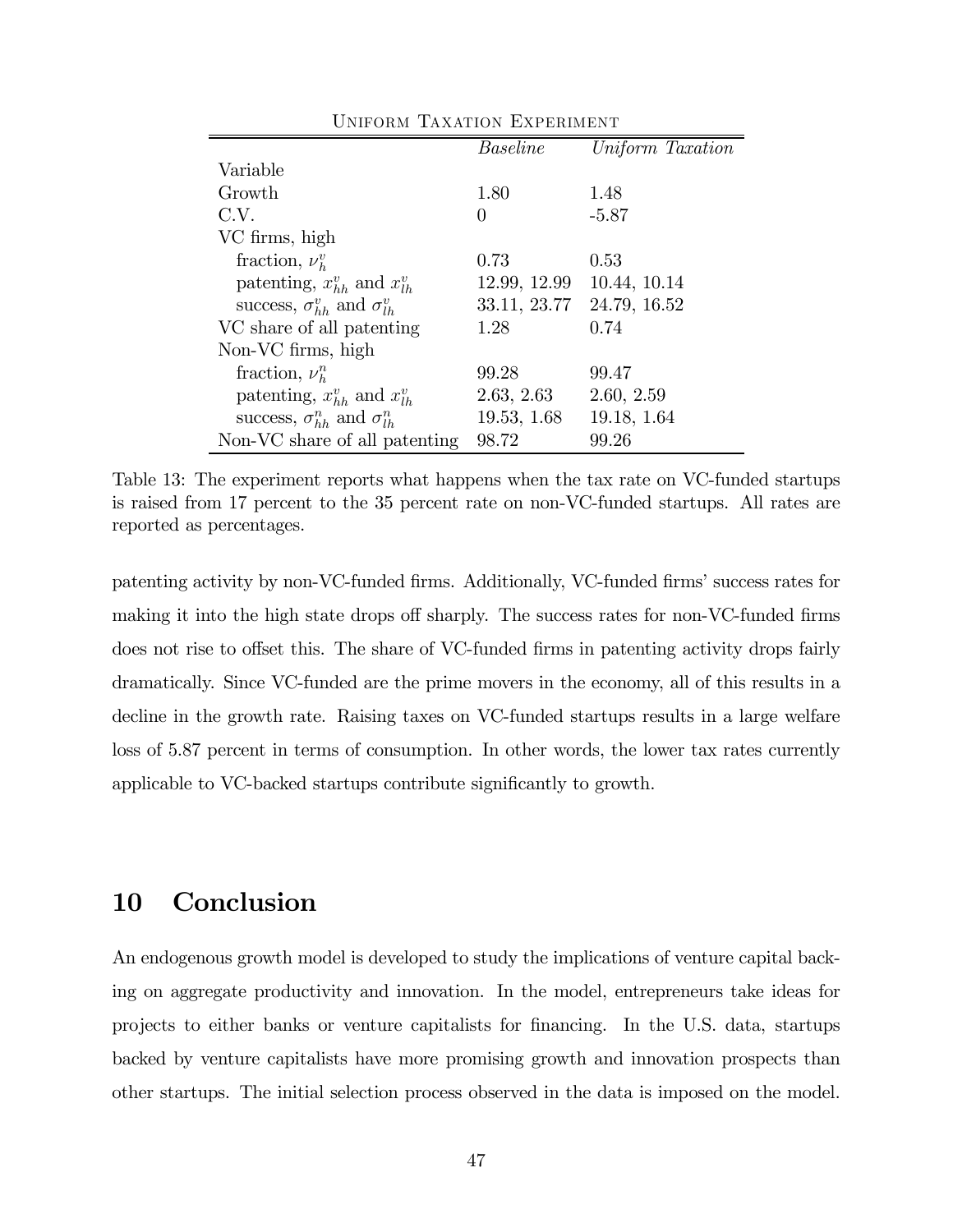Additionally, in the U.S. data, startups that are financed by venture capitalists, as opposed to banks, have a much higher likelihood of making it into the top decile of firms in terms of employment ten years later. They also have much higher rates of growth and patent quality, conditional on surviving. The model's saturated structure allows the framework to be calibrated so that it matches exactly the observed transitions from ex ante promise to ex post success for both bank- and VC-financed firms. It also matches the small ratio of VC-financed to bank-financed startups, the small average firm size in the U.S. economy, and GDP growth per capita.

Simulations of the model establish that the presence of venture capital is key for growth. Shutting down venture capital in the economy reduces growth. In addition, the degree of ex ante assortative matching between startups and financiers matters. Improving the degree of assortative matching from its existing level in the U.S. economy enhances growth, while moving to random matching impedes it. Last, the differential taxation of VC-financed startups is important for growth. If the prevailing tax rates, which imply lower taxation of VC-funded startups compared to others, were to be made uniform across all startups, growth rate of the economy would have declined significantly.

## References

Aghion, Philippe and Peter Howitt. 1992. "A Model of Growth through Creative Destruction." Econometrica 60(2): 323-351.

Antunes, António, Tiago Cavalcanti, and Anne Villamil. 2008. "The Effect of Financial Repression and Enforcement on Entrepreneurship and Economic Development." Journal of Monetary Economics 55(2): 278-297.

Ates, Sina. 2014. "Beyond Cash: Venture Capital, Firm Dynamics, and Growth." Unpublished paper, Board of Governors.

Autor, David, David Dorn, Lawrence F. Katz, Christina Patterson, and John Van Reenen. 2017a. "The Fall of the Labor Share and the Rise of Superstar Firms." National Bureau of Economic Research Working Paper 23396.

Bayard, Kimberly, Emin Dinlersoz, Timothy Dunne, John Haltiwanger, Javier Miranda, and John Stevens. 2018. "Early-Stage Business Formation: An Analysis of Applications for Employer Identification Numbers." National Bureau of Economic Research Working Paper 24364.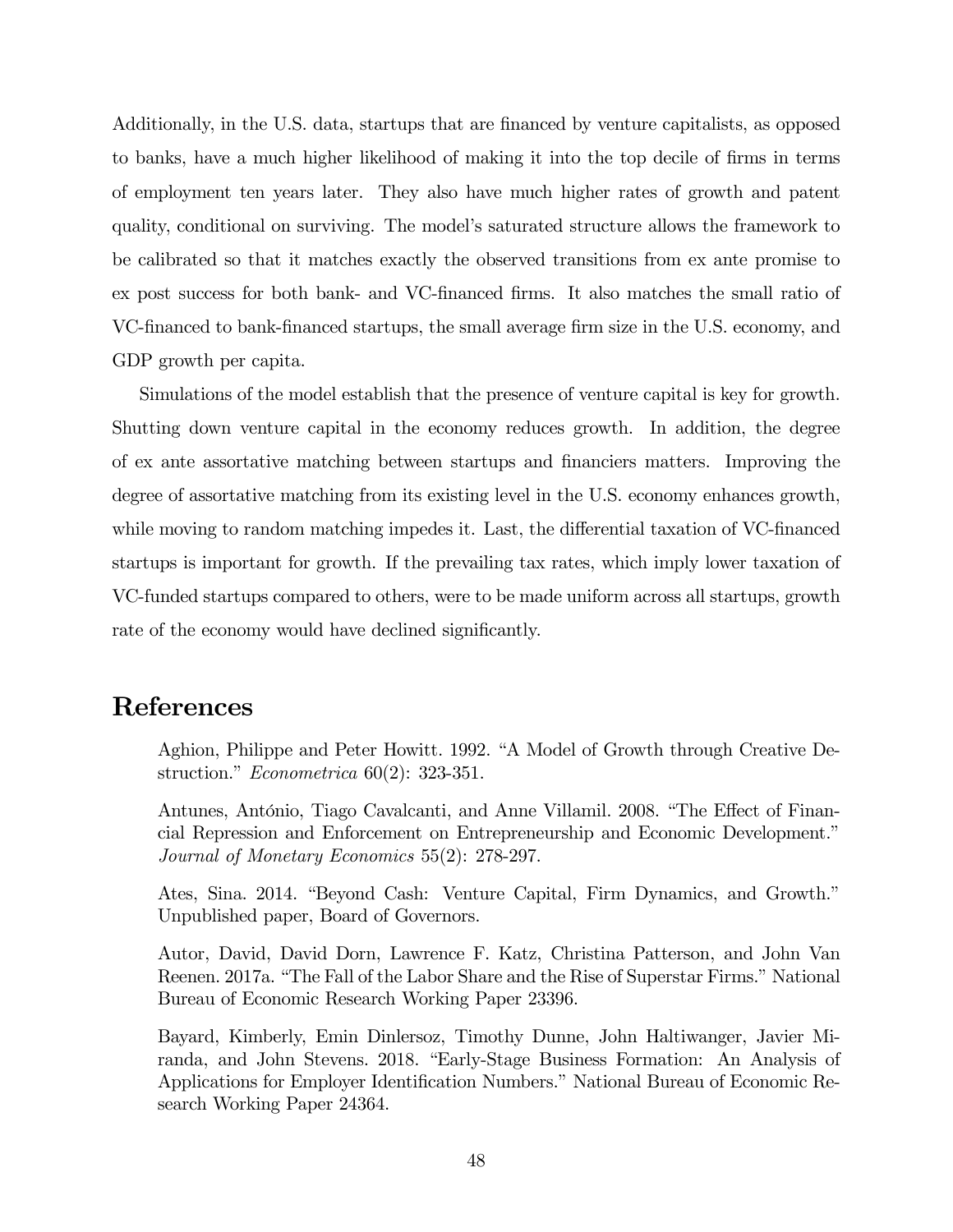Bento, Pedro, and Diego Restuccia. 2019. "The Role of Nonemployers in Business Dynamism and Aggregate Productivity." National Bureau of Economic Research Working Paper 25998.

Bernstein, Shai, Xavier Giroud, and Richard Townsend. 2014. "The Impact of Venture Capital Monitoring." Journal of Finance 71(4): 1591-1622.

Bloom, Nicholas, Charles I. Jones, John Van Reenen, and Michael Webb. 2018. "Are Ideas Getting Harder to Find?" National Bureau of Economic Research Working Paper 23783.

Brown, David, John Earle, Mee Jung Kim, and Kyung Min Lee. 2018. "High-Growth Entrepreneurship." IZA Discussion Paper 11662.

Buera, Francisco J., Joseph Kaboski, and Yong Shin, 2011. "Finance and Development: A Tale of Two Sectors." American Economic Review 101(5): 1964—2002.

Castro, Rui, Gian Luca Clementi, and Glenn MacDonald. 2004. "Investor Protection, Optimal Incentives, and Economic Growth." The Quarterly Journal of Economics 119(3): 1131-1175.

Choi, Joonkyu. 2017. "Entrepreneurial Risk Taking, Young Firm Dynamics and Aggregate Implications." Unpublished paper, University of Maryland.

Cole, Harold L., Jeremy Greenwood, and Juan M. Sanchez. 2016. "Why Doesn't Technology Flow from Rich to Poor Countries?" Econometrica 84(4): 1477-1521.

Decker, Ryan, John Haltiwanger, Ron Jarmin, and Javier Miranda. 2016. "Where Has All the Skewness Gone? The Decline in High-Growth (Young) Firms in the U.S." European Economic Review 86(Jul): 4-23.

Erosa, Andres. 2001. "Financial Intermediation and Occupational Choice in Development." Review of Economic Dynamics 4(2): 303-334.

Gabaix, Xavier. 2011. "The Granular Origins of Aggregate Fluctuations." *Economet* $rica 79(3): 733-772.$ 

Gordon, Robert J. (2016). The Rise and Fall of American Growth: The U.S. Standard of Living since the Civil War. Princeton, N.J.: Princeton University Press.

Graham, Stuart, Cheryl Grim, Tariq Islam, Alan Marco, and Javier Miranda. 2015. "Business Dynamics of Innovating Firms: Linking U.S. Patent Data with Administrative Data on Workers and Firms." Center for Economic Studies Working paper CES-WP-15-19.

Greenwood, Jeremy, Pengfei Han, and Juan M. Sanchez. 2018. "Financing Ventures." National Bureau of Economic Research Working Paper 24808.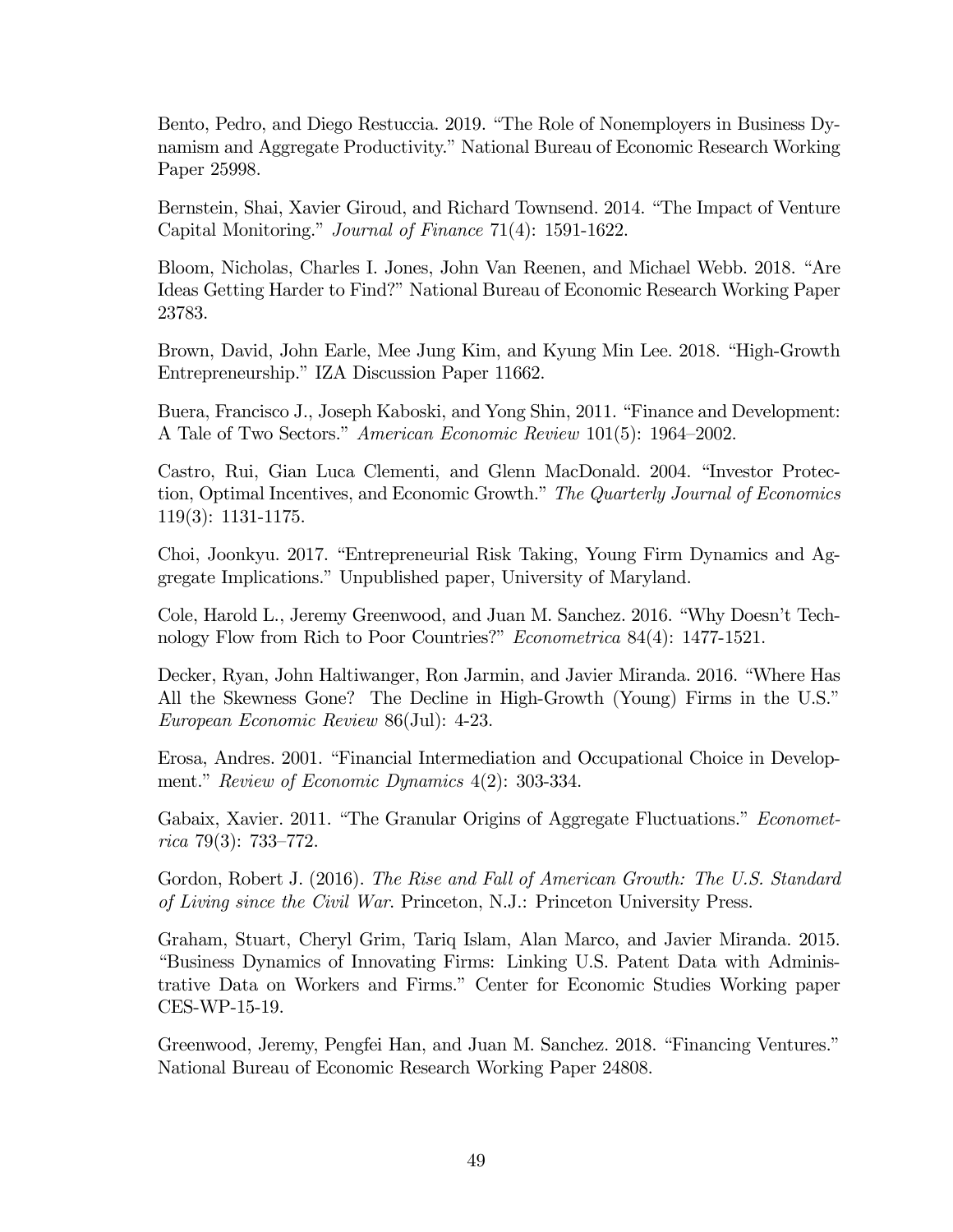Henrekson, Magnus and Tino Sanandaji. 2018. "Stock Option Taxation and Venture Capital Activity: A Cross-Country Study." Venture Capital: An International Journal of Entrepreneurial Finance 20(1): 51-71.

Howell, Sabrina. 2017. "Financing Innovation: Evidence from R&D Grants." American Economic Review 107(4): 1136-64.

Jovanovic, Boyan and Balazs Szentes. 2013. "On the Market for Venture Capital." Journal of Political Economy 121(3): 493-527.

Klette, Jakob and Samuel Kortum. 2004. "Innovating Firms and Aggregate Innovation." Journal of Political Economy 112(5): 986-1018.

Kortum, Samuel and Josh Lerner. 2000. "Assessing the Contribution of Venture Capital to Innovation." Rand Journal of Economics 31(4): 674-692.

Lentz, Rasmus and Dale T. Mortensen. 2008. "An Empirical Model of Growth Through Product Innovation." Econometrica 76(6): 1317-1373.

Midrigan, Virgiliu and Daniel Yi Xu. 2014. "Finance and Misallocation: Evidence from Plant-level Data." American Economic Review 104(2): 422-58.

Opp, Christian. 2019. "Venture Capital and the Macroeconomy." Review of Financial Studies, forthcoming.

Pugsley, Benjamin, Petr Sedlacek, and Vincent Sterk. 2017. "The Nature of Firm Growth." Centre for Macroeconomics Discussion Paper 2017-37.

Puri, Manju and Rebecca Zarutskie. 2012. "On the Life Cycle Dynamics of Venture-Capital and Non-Venture-Capital-Financed Firms." Journal of Finance 67(6): 2247- 2293.

Romer, Paul M. 1990. "Endogenous Technological Change." Journal of Political Economy 98(5, pt. 2): S71-S102.

Silveira, Rafael and Randall D. Wright. 2016. "Venture Capital: A Model of Search and Bargaining." Review of Economic Dynamics 19(Jan): 232—246.

Wong, Yuet-Yee. 2019. "Venture Capital Exit and Unobserved Risks." Unpublished paper, Binghamton University.

# 11 Appendix: Data

This Data Appendix describes the assembling of the main dataset and the analysis sample. It also provides further detail about how the tables and figures are constructed.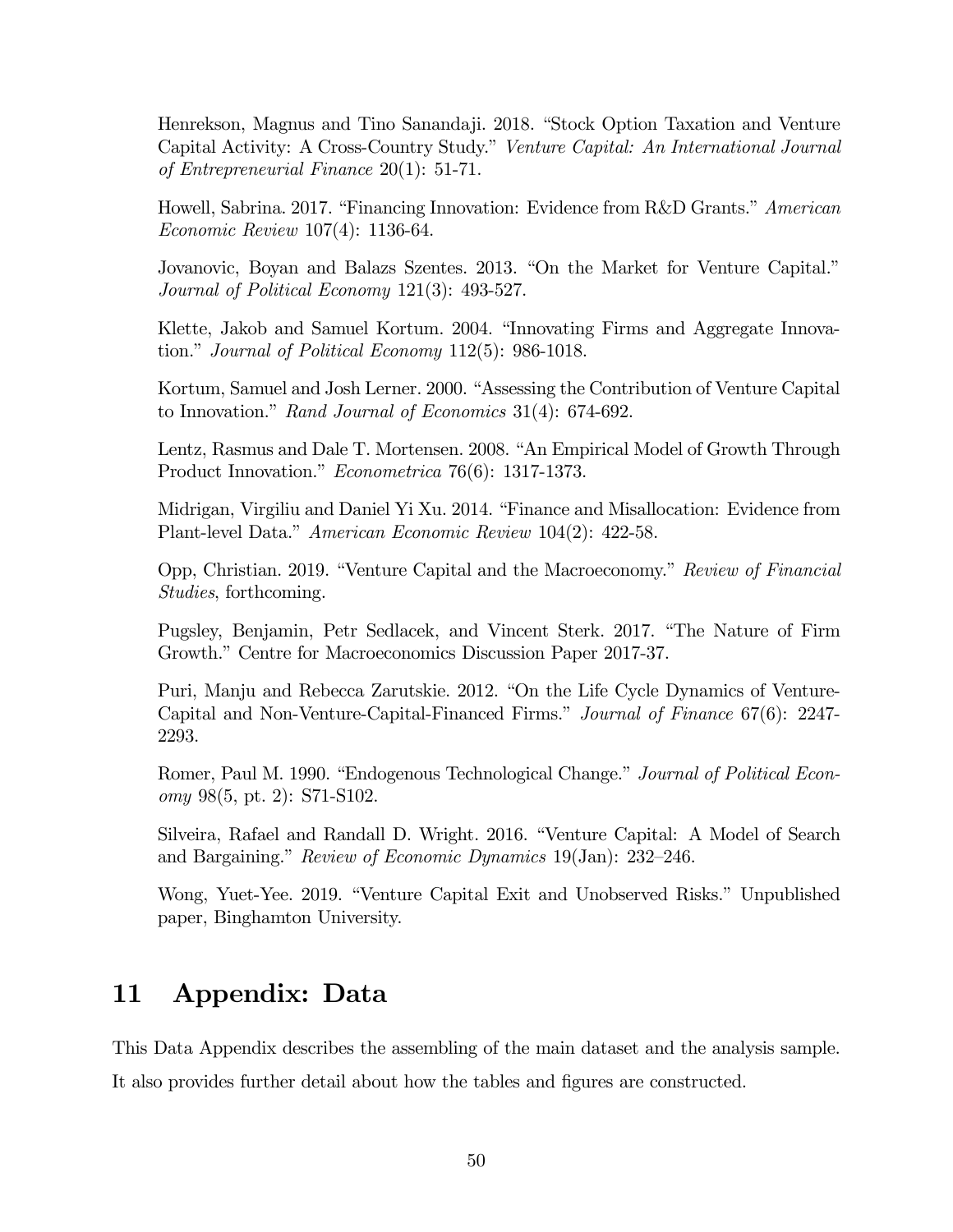### 11.1 Data merging procedure

To construct the analysis data, the Thomson-Reuter's VentureXpert data on firms receiving VC funding is combined with the U.S. Census Bureau's Business Register (BR) using probabilistic name and address matching. The resulting data is then linked with the U.S. Census Bureau's Longitudinal Business Database (LBD).

The procedure to combine VentureXpert and BR involves several steps. The first step is to clean the two datasets to facilitate matching. For VC-backed firms between 1970 and 2015, VentureXpert provides the following information: firm identifier, firm name, street address, city, state, zipcode, and the year in which VC funding is received. The analysis uses only firms located in the United States and identifies the first and last years of funding for all such firms. The BR is the main sampling frame for U.S. Census Bureau's surveys and it is the main source data for the LBD. Establishment and firm identifiers, years of operation, and employment from the LBD are integrated with the information on firm name, street address, city, state, and zip code from the BR for the period 1976 through 2013. The firm name, street address, city, and zip code variables in both the BR and VentureXpert are standardized using the same protocol.

The second step involves merging VentureXpert with the BR-LBD in a sequential manner using nine passes. Each pass uses a less stringent screening than the previous one, to prevent some valid potential matches from being eliminated. The quality of the matches obtained at the end of the procedure are then assessed, as is discussed below. In each pass, firms are linked based on certain firm name and address criteria, and removed from the set of linked firms before proceeding to the next pass. In the first pass, the merge is based on firm name, street address, city, and state. In the second pass, the merge is performed using firm name, city, state, and zip code. In the third through fifth passes, the merge is done on firm name and two additional address criteria. In the sixth through eight passes, the merge utilizes firm name and one additional address criterion. Finally, in the ninth pass, only firm name is used for matching.

The implementation of the procedure described above results in multiple BR-LBD links for each VC-funded firm. In the third step, the best BR-LBD match is identified for each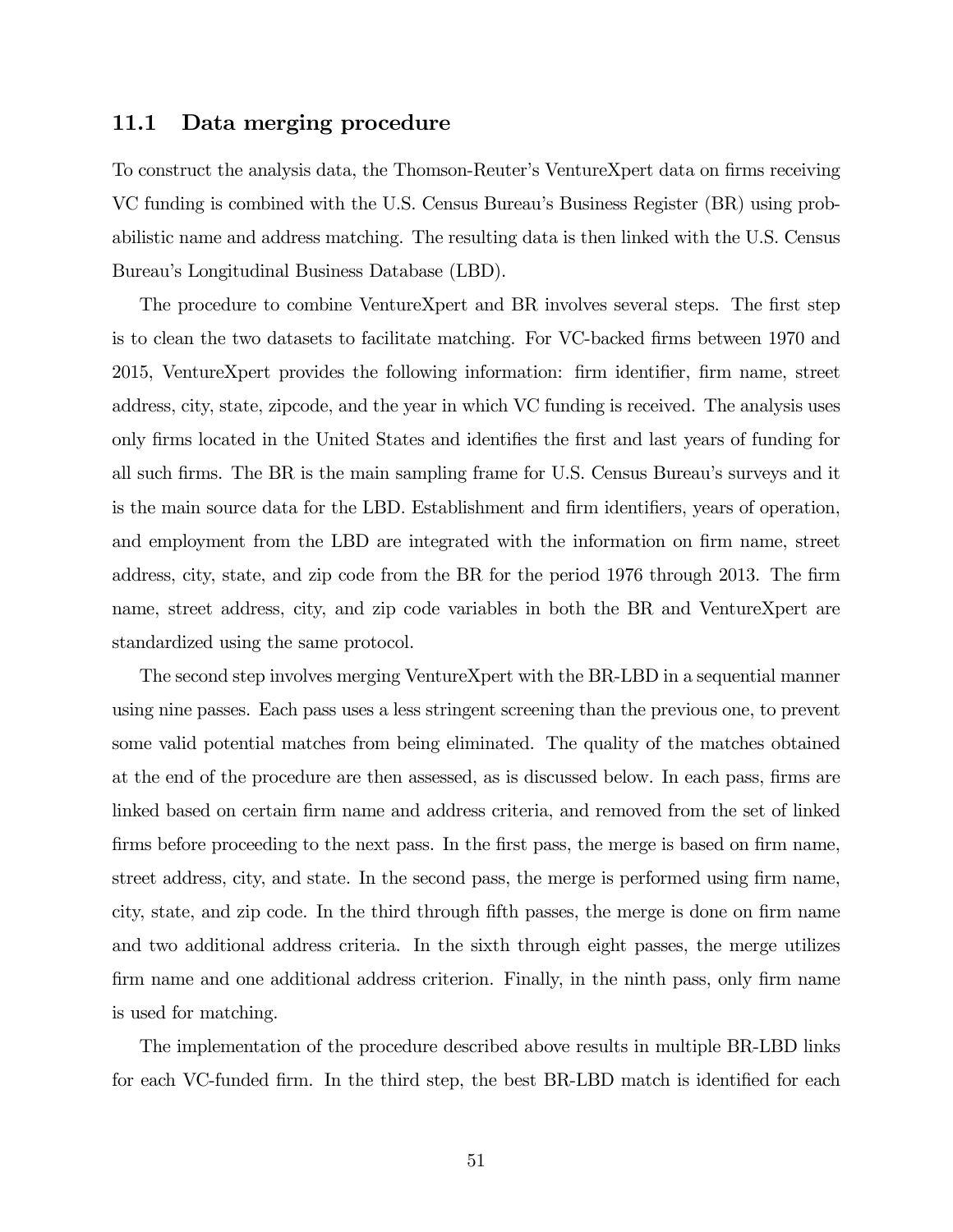VC-funded firm using a composite match quality score, which is constructed based on the quality of the name, city, state, and zip code match. To determine the quality of a match, the Jaro-Winkler string comparator is utilized. For each VC-funded firm, only the highest quality BR-LBD links are kept based on the composite score. In the process, low-quality links are also dropped–these are the links based only on name with a low Jaro-Winkler score, and only based on name and one address variable with a low Jaro-Winkler score.

After implementing the above three steps, there still remain multiple BR-LBD links for each VC-funded firm. The fourth step involves validating these links using information on the years in which firms were funded. A link is considered valid if a firm is determined to be active within a five year window of the first and last year of VC funding. In particular, it is required that the funded firm appears in the LBD at least within the first five years of receiving its first VC funding, and that the funded firm not disappear (exit) from the LBD more than five years before receiving its last VC funding. Applying this window also helps account for some potential lags in reporting or recording errors. In cases where multiple links remain, firms whose first year of operation is closest to the founded year recorded by VentureXpert are kept. Remaining cases with multiple links are dropped to reduce false positives. Overall, the entire procedure results in a BR-LBD match rate of 70 percent for the VC-funded firms in VentureXpert.

It is important to note that each VC-funded firm is effectively matched to an establishment in the LBD, since the majority of firms in the United States are single-unit (singleestablishment) firms, particularly when they are in the age range when most firms receive VC funding (i.e., when they are very young). The identifier for an establishment is time invariant in the LBD across all the firms an establishment is associated with throughout its life. Hence, an establishment's expansion can be tracked, including the opening of additional establishments under the same firm and M&A (the funded establishment being subsumed into an existing firm).43

 $^{43}$ In cases when the establishment identifier disappears, but the firm identifier associated with the establishment in the last year of the establishment's existence continues, the latest firm the establishment belongs to is followed.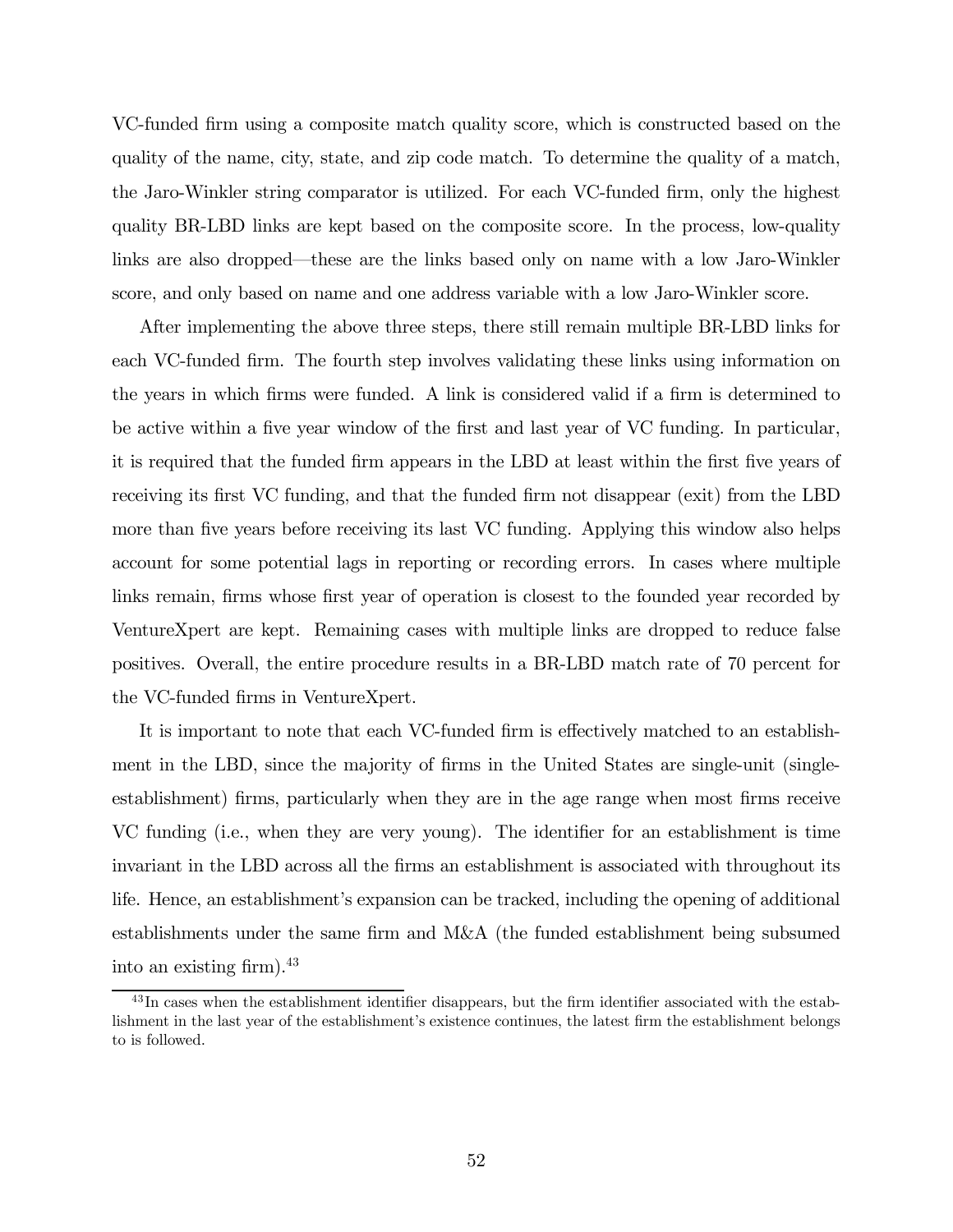### 11.2 Analysis sample construction

The empirical analysis focuses on VC-funded firms that receive funding between 1980 and 2012. This is the period with the best overlapping coverage across all three data sets–LBD, patenting data, and VentureXpert. The last year of the analysis is set to 2012 to take into account lags in the patenting data.

The empirical analysis compares the performance of VC-funded firms with all non-VCfunded firms in the economy. For this purpose, a sample of non-VC-funded firms is assembled using a procedure similar to the construction of the VC-funded firms sample. In particular, between 1980 and 2012 the analysis considers all non-VC-funded firms that are born as single-units and follows the associated establishment identifier across all the firms it is part of throughout its life. Firms that are born as multi-units (a very small fraction of new-born firms) are excluded, as well as those single-unit firms that have an initial age different than zero–these firms are parts of existing businesses.

For both the VC-funded and non-VC-funded firms in the sample, there is information on firm-level industry, age, location (state), multi-unit status, employment, and payroll. Years associated with significant events in the firm's life are also identified. These events are firm failure, merger/acquisition, and IPO. Firm failure is identified when all of the establishments of a firm cease to report employment and stop appearing in the LBD. Mergers and acquisitions are identified when one or more of the establishments belonging to a particular firm appear in subsequent years to be part of a different firm that: (i) existed in the two years prior to the acquisition, (ii) continues to exist for at least two years after the acquisition, and (iii) is a multi-unit firm, which means that it operates more than one establishment. IPOs are identified by the first year in which a firm meets two criteria: it appears in the Compustat-BR bridge constructed at the U.S. Census Bureau and records a positive stock price in Compustat.

For each VC-funded firm, the first year in which it received funding is also identified. In addition, firm-level patenting information is brought in using the LBD-PatentsView link file provided by Nikolas Zolas (U.S. Census Bureau). The links identify which firms in the sample engage in patenting activity and allow tracking of a number of innovation outcomes: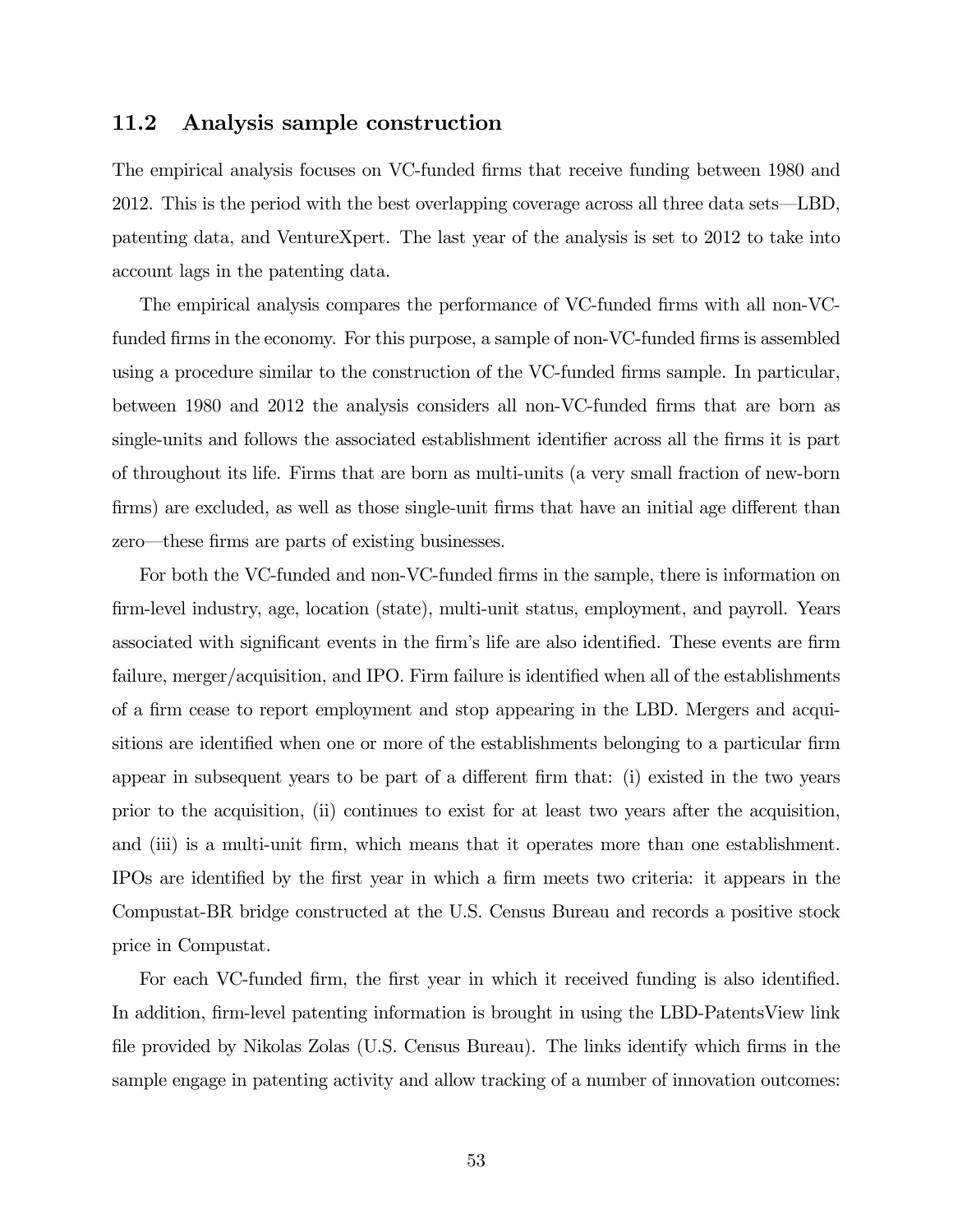the number of new patents, the stock of patents, the number of citations received by new patents, and the stock of citations based on patent application year. Two adjustments are made to the citation data. Self-citations are dropped and all citations are scaled by the average citations received by other patents applied for in the same year and same broad NBER technology class.

In the data when VC-backed firms are acquired by existing firms, the firm identifier they are associated with changes. This change often leads to jumps in employment and patenting arising from the fact that the acquiring firm usually operates at a larger scale than the acquired firm. These abrupt changes in firm outcome measures can confound the analysis. Therefore, in cases where mergers or acquisitions are identified, the employment and patenting of the acquired firm are no longer tracked, and the last observed values are used.

### 11.3 Construction of figures and tables

#### 11.3.1 Tables 1 and 7

In Tables 1 and 7, the outcomes of VC-funded and non-VC-funded firms are compared at the time of VC funding, as well as 10 years after VC funding. First, using the sample of VC-funded firms, average firm age at the first funding event is calculated. This average age (rounded to the nearest integer) is used as the synthetic date to impute a first funding year for all non-VC-funded firms. Second, the analysis is restricted to firms for which the first actual or synthetic funding occurs in 2002 or earlier to ensure that survivors (firms that do not fail or get involved in an M&A) are observed for a minimum of 10 years. For Table 1, employment at the time of first VC funding is used to separate firms into those in the top 10 percent versus the bottom 90 percent of firm employment at the time of first VC funding. These two groups are further divided into those firms that are funded by venture capitalists versus not. For each group, their shares in the number of firms and employment are calculated for the time of first VC funding. Their shares in VC-funded versus non-VCfunded firms are also computed, as well as their average employment relative to VC-funded firms in the top 10 percent.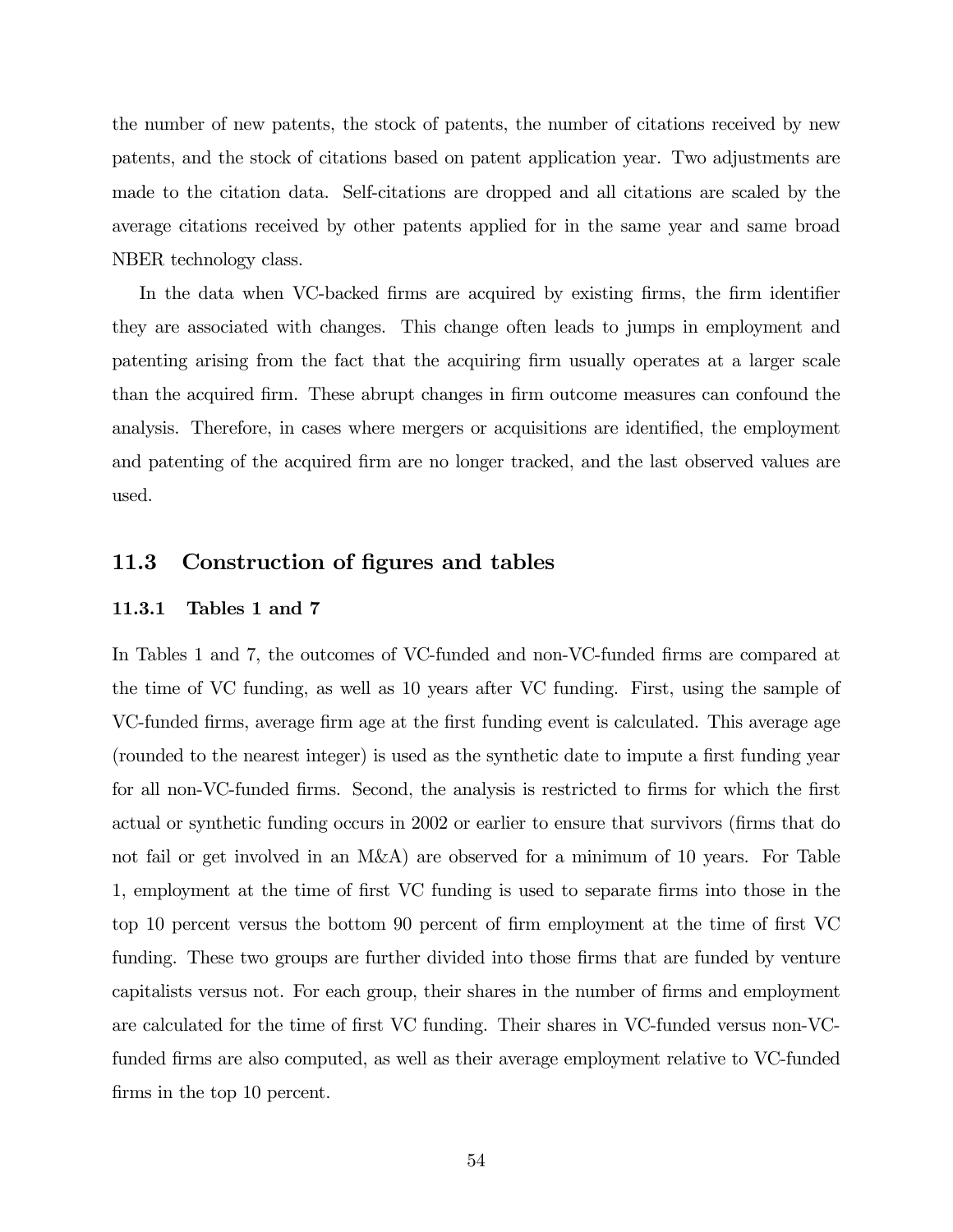In Table 7, the focus is on the subsample of firms that survive 10 years either after first actual or synthetic VC funding. If a firm is involved in an M&A activity before the 10 year mark, it is also included in the subsample, with the M&A year being the last observation year for the firm. Firms are separated into two groups based on the distribution of employment 10 years after VC funding–those that fall into the top 10 percent of the distribution versus the bottom 90 percent. The two groups are then further divided into those that were funded by venture capitalists versus those that were not. As in Table 1, for each group statistics on their share of the number of firms and employment 10 years after first VC funding are calculated, as well as average employment and the patent stock relative to VC-funded firms in the top 10 percent.

Transition probabilities between groups in Table 1 and Table 7 are also computed. These are the conditional probabilities with which a firm ends up in each of the four groups 10 years post first funding (Table 7), contingent upon which of the four groups it started in at the time of first funding (Table 1)–provided that such a transition is feasible.

#### 11.3.2 Figure 1

To generate Figure 1, firm age at first VC funding is calculated as the difference between the first year in which the firm is observed as an employer business in the LBD and the first year of VC funding. The figure is restricted to those firms that receive funding between the ages of -5 and +5, where negative numbers indicate that funding was received prior to the first year when the firm hired employees. Firms outside of this age range are not included to prevent the disclosure of confidential information–they account for a small fraction of all firms that receive VC funding.

#### 11.3.3 Figures 2 and 3

To generate Figure 2, the Davis-Haltiwanger-Schuh (DHS) average annual employment growth rate in the firm's first three years of life is calculated. Firm births are associated with an annual growth rate of  $+2$  in the first year of their lives. Firm failures are associated with a DHS growth rate of −2 in the year of failure. The firms in the analysis sample are then grouped into quintiles based on the distribution of DHS average employment growth rate,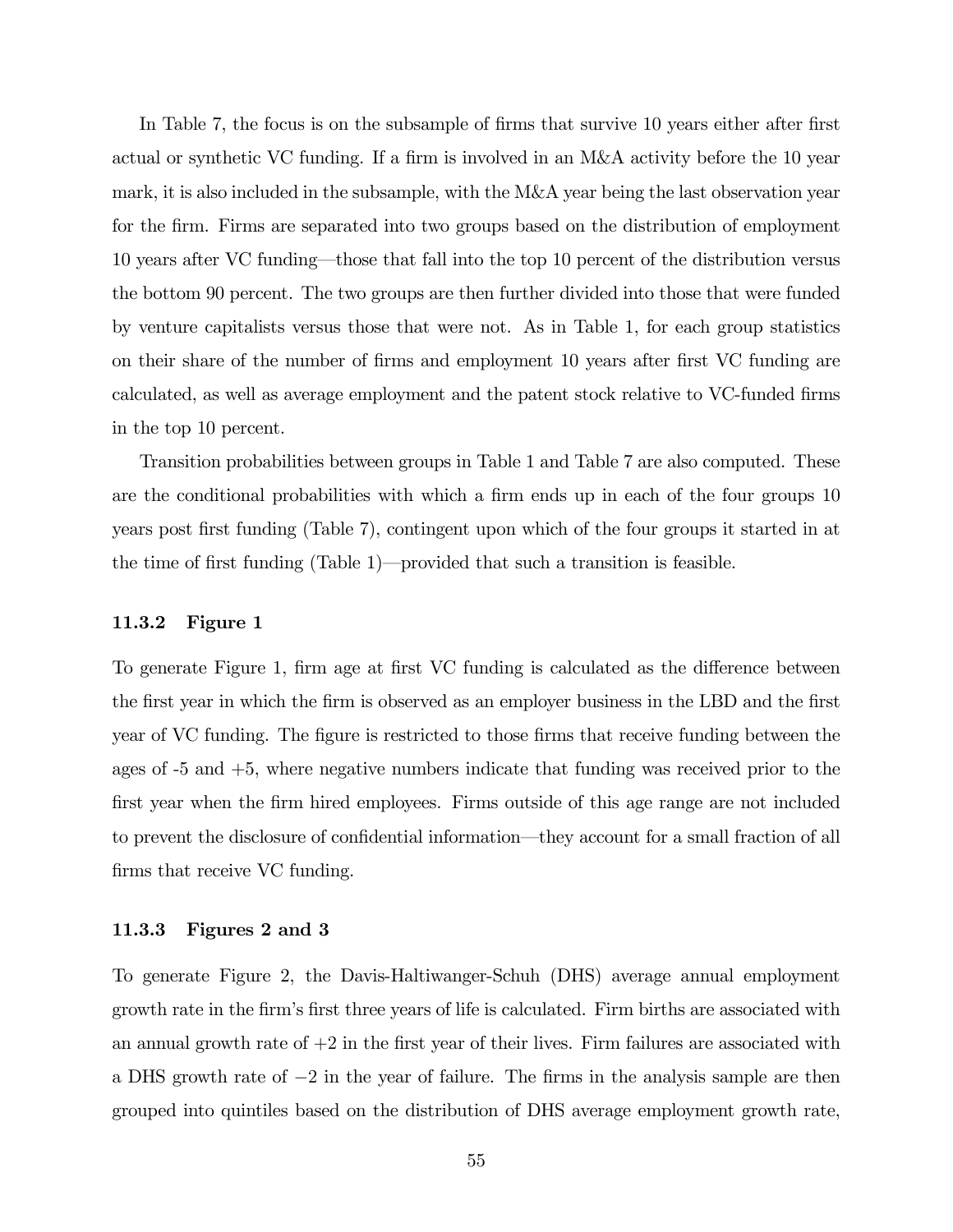with the top quintile representing the highest average growth rates. For each quintile, the number of firms that subsequently receive VC funding is then divided by the total number of firms in that quintile to obtain the percentage probability plotted in the y-axis.

To generate Figure 3, the sample is restricted only to patenting firms, and the total quality-adjusted patenting of each firm is calculated over a period of three years starting with the first year of patenting.<sup>44</sup> This calculation is done before VC funding. Most firms only patent in the first year of the three year period, so effectively this procedure mainly captures the first patenting activity. Firms are then grouped into quintiles based on the quality-adjusted patenting measure, with the highest quintile corresponding to the largest amount of patenting. The y-axis is the ratio of the number of firms that subsequently receive VC funding to the total number of firms in that quintile (expressed as a percentage). The VC funding probability is based on VC funding observation within the 5 years following the first patent by a firm.

### 11.3.4 Figures 4, 5, and 6

In Figures 4, 5, and 6, the outcomes of funded firms are compared with those of the non-VC-funded firms. The employment, age, industry, and location distributions of VC-funded and non-VC-funded firms are quite different, which may lead to an overstatement of the differences between the two groups. To address these differences that indicate selection, for each VC-funded firm in the sample, matching non-VC-funded firms are found that are observationally similar to the VC-funded firm in the year first VC funding is received. Specifically, for each year in the time frame from 1980 to 2012 a firm that received first VC funding in a year is matched with a non-VC-funded firm in the same year that is of the same age, is in the same narrowly defined employment bin, has the same multi-unit status, is located in the same state, and operates in the same 4-digit NAICS industry.

Ultimately, the matching procedure assigns multiple matches to each VC-funded firm, each of which are given an equal weight in the analysis. Of the nearly 19 000 VC-funded firms in the full sample, approximately 13 000 are matched with non-VC-funded firms that

<sup>44</sup>For example, if the first patent of a startup is in 1995, the first three years are 1995, 1996, and 1997.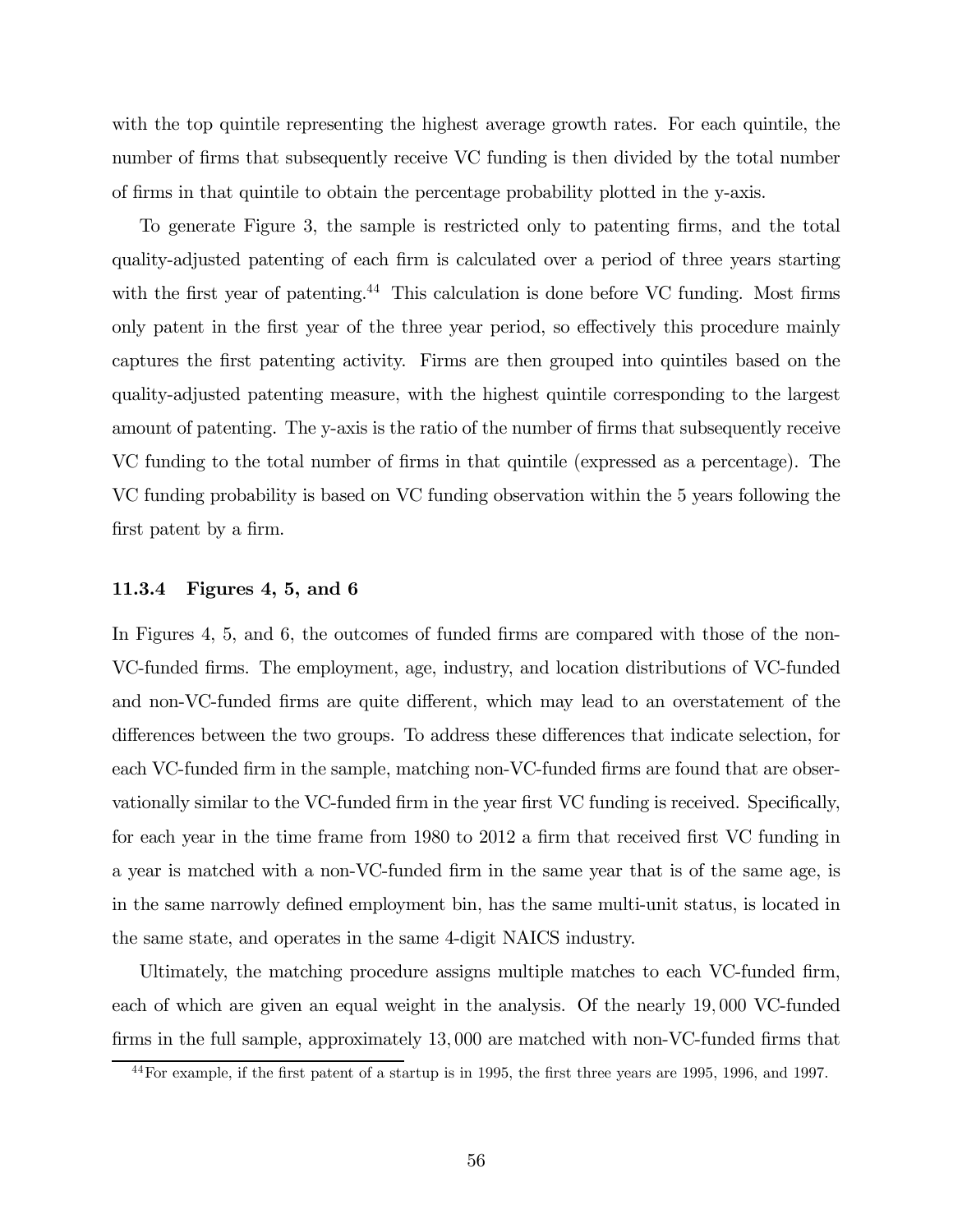form the control group.<sup>45</sup> The control group consists of a total of about 649,000 firms. For each VC-funded firm, this procedure sometimes generates multiple matches from the non-VC-funded firm sample, owing to the large set of potential matches available. For the cases with multiple matches, only those matches are kept where the percentage differences in initial employment (at age zero) between the VC-funded and non-VC-funded firms do not exceed 50 percent. After this elimination of multiple matches, there are still cases where multiple non-VC-funded firms match to a single VC-funded firm. In these cases, equal weights are assigned to each matching firm. In certain cases, one non-VC-funded firm also matches to multiple VC-funded firms. To ensure that a single trajectory is followed for the non-VC-funded firm, its earliest match is kept.

For the analysis of firm innovation, a separate set of matched VC-funded and non-VCfunded samples are created following the same procedure described above, but with the additional restriction that treated and control firms have to be patenting firms–a restriction fulfilled by a relatively small number of firms. $46$  The subsample of VC-funded firms that have patents consists of nearly 6,500 firms. Of these about 2,500 are successfully matched based on the criteria described above to about 5 000 non-VC-funded firms that also have patents.

In Figure 4 the evolution of average employment for VC-funded and non-VC-funded firms is plotted. To construct the figure, the sample is restricted to those VC-funded firms (and their non-VC-funded matches) that received funding at ages 1, 2, or 3 and have non-zero employment. These restrictions ensure that the focus is on a sample where firm employment is observed in at least one year prior to the first year of funding. In Figure 6 the sample is also restricted to those VC-funded firms (and their non-VC-funded counterparts) that receive their first funding at age 1, 2, or 3, but no additional restrictions are placed based on employment.

Using the matched sample, in Figure 5 the focus is on those firms that survive for at least 10 years post VC funding. For each firm, the DHS employment growth rate is calculated between the year in which funding is received and 10 years later. For both the VC-funded and non-VC-funded groups, the kernel density estimate of the resulting growth rate is plot-

<sup>45</sup>All firm counts in the Appendix are rounded to avoid disclosure of confidential information.

<sup>46</sup>No matching is done based on patent quality similarity, because many treated firms do not have matched controls that are also close in terms of patent quality similarity.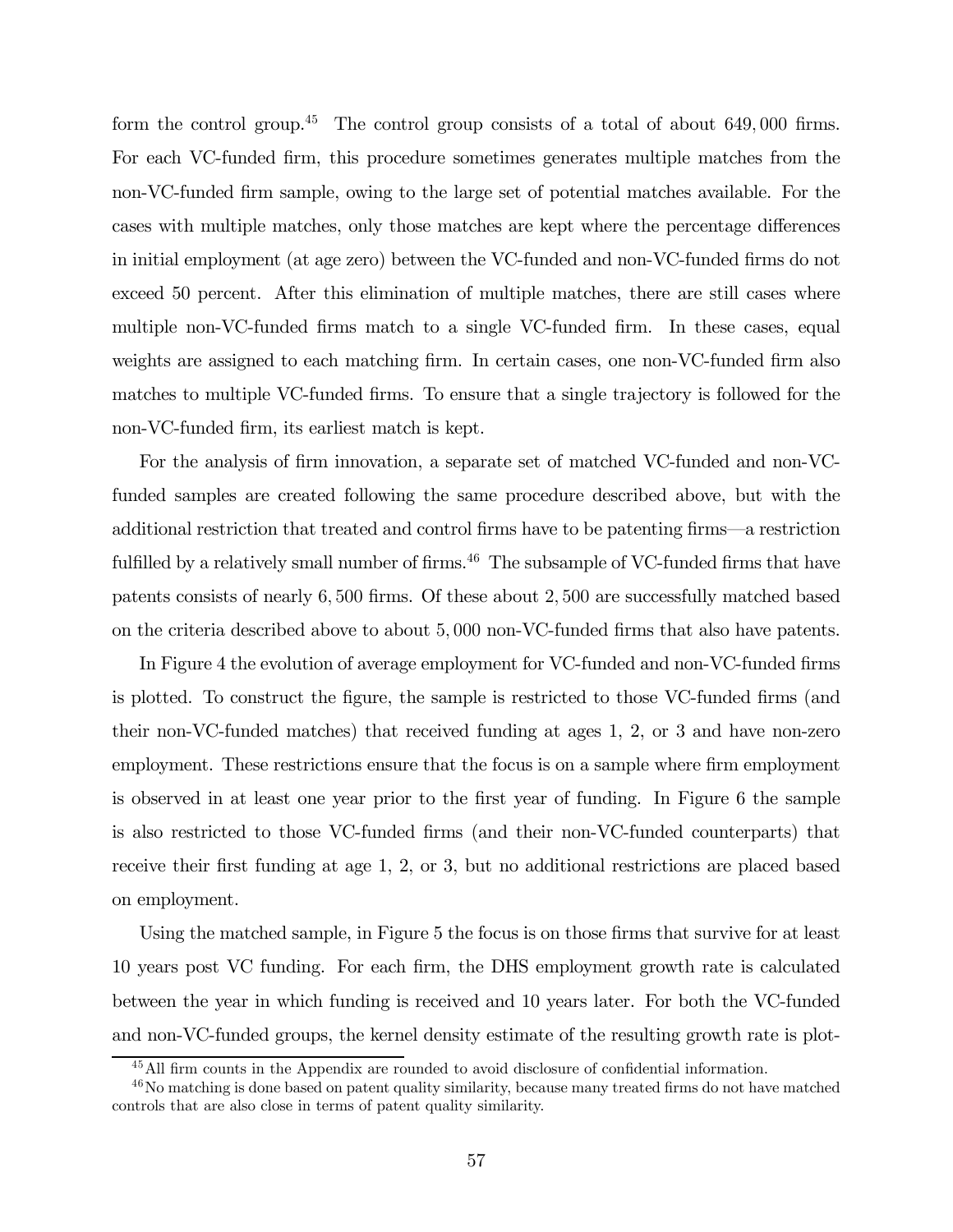ted. The extreme tails of the distributions were trimmed to comply with the disclosure requirements and protect confidentiality.

### 11.3.5 Figures 7 and 8, and Table 2

In Figures 7 and 8, and in Table 2, the focus is on high- versus low-quality venture capitalists. There are several steps involved in assigning VC-funded firms a VC funder quality measure. The VentureXpert data predominately consists of one observation per VC-funded firm per year. Each row of data has a list of funders and the average equity invested per funder. First, a separate indicator is created for each funder, which is used to generate a full list of VC funders in the data. Since the underlying VentureXpert data are obtained from regulatory disclosures, slight variations are observed in the spelling of funder names across deals and over time. In order to take these variations into account, alternate spellings of funder names in the data are taken into account to group these slight variations in spelling under the same identifier. These identifiers are then used to create a measure of total number of deals in which the funder was involved in over the years. A funder is defined to be of high quality (or high experience) if it is in the top 10 percent of the total number of deals distribution, and of low quality (low experience) if it is in the bottom 90 percent.

It is common for a VC-funded firm to receive funding from multiple venture capitalists within the first year of funding. If 50 percent or more of the firms' funders (in counts) are high quality, it is considered to be a firm funded by high-quality venture capitalists. If, instead, more than 50 percent of its funders are low quality, it is considered to be a firm funded by low-quality venture capitalists. As a result, each VC-funded firm is unambiguously classified to be financed by either a high-quality or a low-quality funder for the first year it received VC funding.

In Figures 7 and 8 the sample is restricted to those VC-funded firms that receive their first funding at age 1, 2, or 3. The evolution of employment (Figure 7) and patenting (Figure 8) are separately plotted for those firms identified as being funded by high- versus low-quality venture capitalists. In Table 2, the outcomes of firms funded by high- and low-quality funders are compared more formally by using regression analysis. A VC-funded firm's employment in the year of failure, M&A, or at 10 years out after first VC funding (whichever comes first)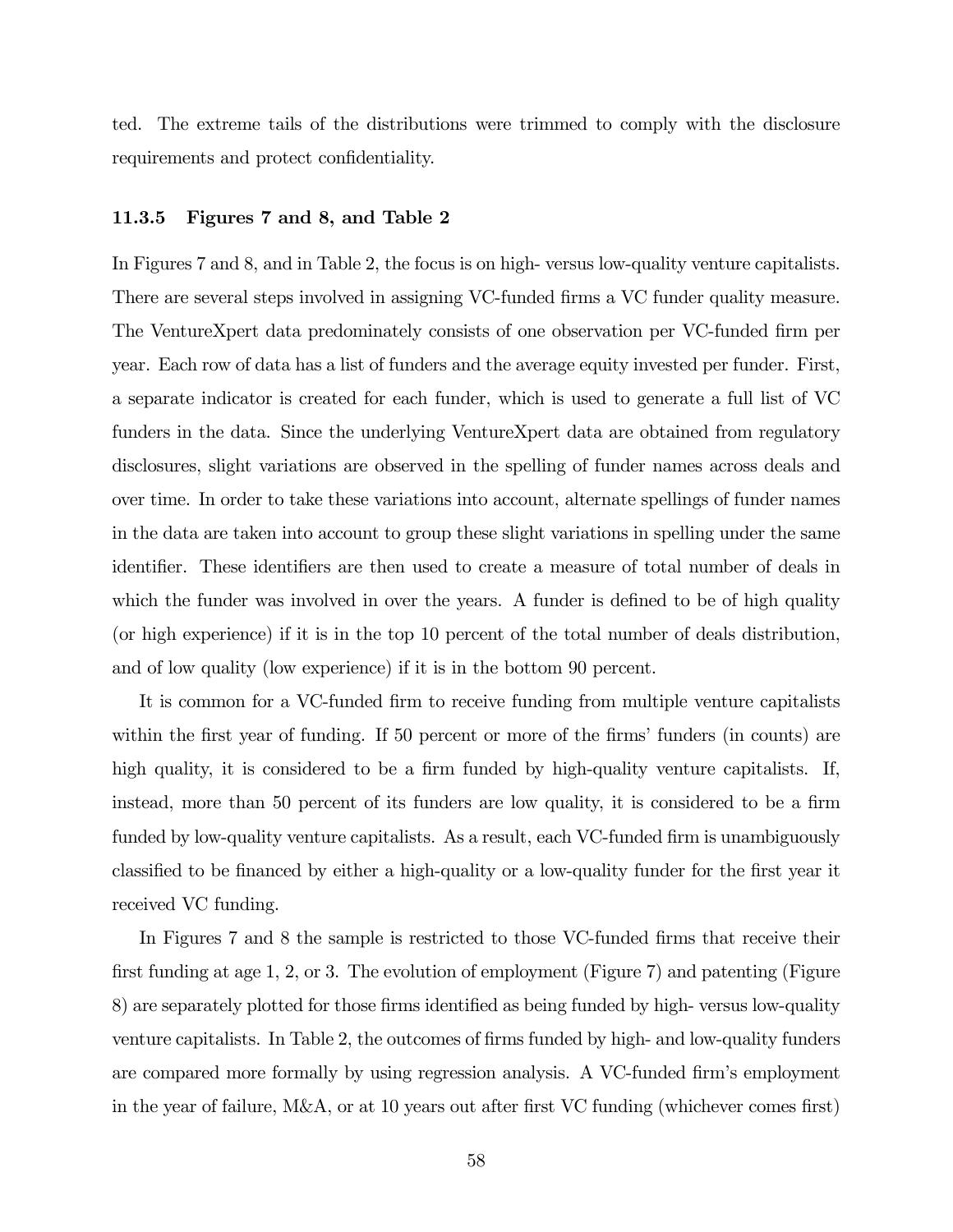is used as the dependent variable. The independent variables are an indicator of whether funding was provided by a high- or low-quality funder (omitted category is the low quality), age at which first funding is received, years since the first funding event, initial firm size (employment) at funding, the amount of equity received at time of first funding, and 4-digit NAICS industry-year fixed effects.

# 12 Appendix: Theory

**Proof.** (The Impact of Synergy) The six first-order conditions connected with the Nash Bargaining problem (P1) are

$$
[\delta x_{ij}^{v} z_{ij} I(\cdot') - \delta p_{ij}^{v}] \times \{ \sigma_{ih}^{v} \delta p_{ih} + \sigma_{il}^{v} \delta p_{il}^{v} - R(\frac{x_{ih}^{v}}{x}) - R(\frac{x_{il}^{v}}{x}) - D(\sigma_{ih}^{v}) - D(\sigma_{il}^{v}) - V \} + \{ \sigma_{ih}^{v} \delta x_{ih}^{v} z_{ih}^{v} I(\cdot') + \sigma_{il}^{v} \delta x_{il}^{v} z_{il}^{v} I(\cdot') - \sigma_{ih}^{v} \delta p_{ih}^{v} - \sigma_{il}^{v} \delta p_{il}^{v} - E_{i} \} \times [\delta p_{ij}^{v} - D(\sigma_{ij}^{v})] = 0,
$$

$$
\sigma_{ij}^v \delta z_{ij}^v I(\cdot') \times \{ \sigma_{ih}^v \delta p_{ih} + \sigma_{il}^v \delta p_{il}^v - R(\frac{x_{ih}^v}{\mathbf{x}}) - R(\frac{x_{il}^v}{\mathbf{x}}) - D(\sigma_{ih}^v) - D(\sigma_{il}^v) - V \} - \{ \sigma_{ih}^v \delta x_{ih}^v z_{ih}^v I(\cdot') + \sigma_{il}^v \delta x_{il}^v z_{il}^v I(\cdot') - \sigma_{ih}^v \delta p_{ih}^v - \sigma_{il}^v \delta p_{il}^v - E_i \} \times R_1(\frac{x_{ij}^v}{\mathbf{x}}),
$$

and

$$
- \sigma_{ij}^v \delta \times [\sigma_{ih}^v \delta p_{ih} + \sigma_{il}^v \delta p_{il} - R(\frac{x_{ih}^v}{\mathbf{x}}) - R(\frac{x_{il}^v}{\mathbf{x}}) - D(\sigma_{ih}^v) - D(\sigma_{il}^v) - V] + [\sigma_{ih}^v \delta x_{ih}^v z_{ih}^v I(\cdot') + \sigma_{il}^v \delta x_{il}^v z_{il}^v I(\cdot') - \sigma_{ih}^v \delta p_{ih}^v - \sigma_{il}^v \delta p_{il}^v - E_i] \times \sigma_{ij}^v \delta = 0,
$$

for  $j = 1, 2$ . Using the last first-order condition to cancel out the terms in braces in the first two statements leads to the two efficiency conditions (4) and (5). Displacing (4) and (5) with respect to  $z_{ij}^v$  yields

$$
\begin{bmatrix}\n\delta z_{ij}^{v} I' & -D_{11} \\
-R_{11}/\mathbf{x}^{2} & \delta z_{ij}^{v} I'\n\end{bmatrix}\n\begin{bmatrix}\ndx_{ij}^{v} \\
d\sigma_{ij}^{v}\n\end{bmatrix} = -\begin{bmatrix}\n\delta x_{ij}^{v} I' \\
\delta \sigma_{ij}^{v} I'\n\end{bmatrix} dz_{ij}^{v},
$$